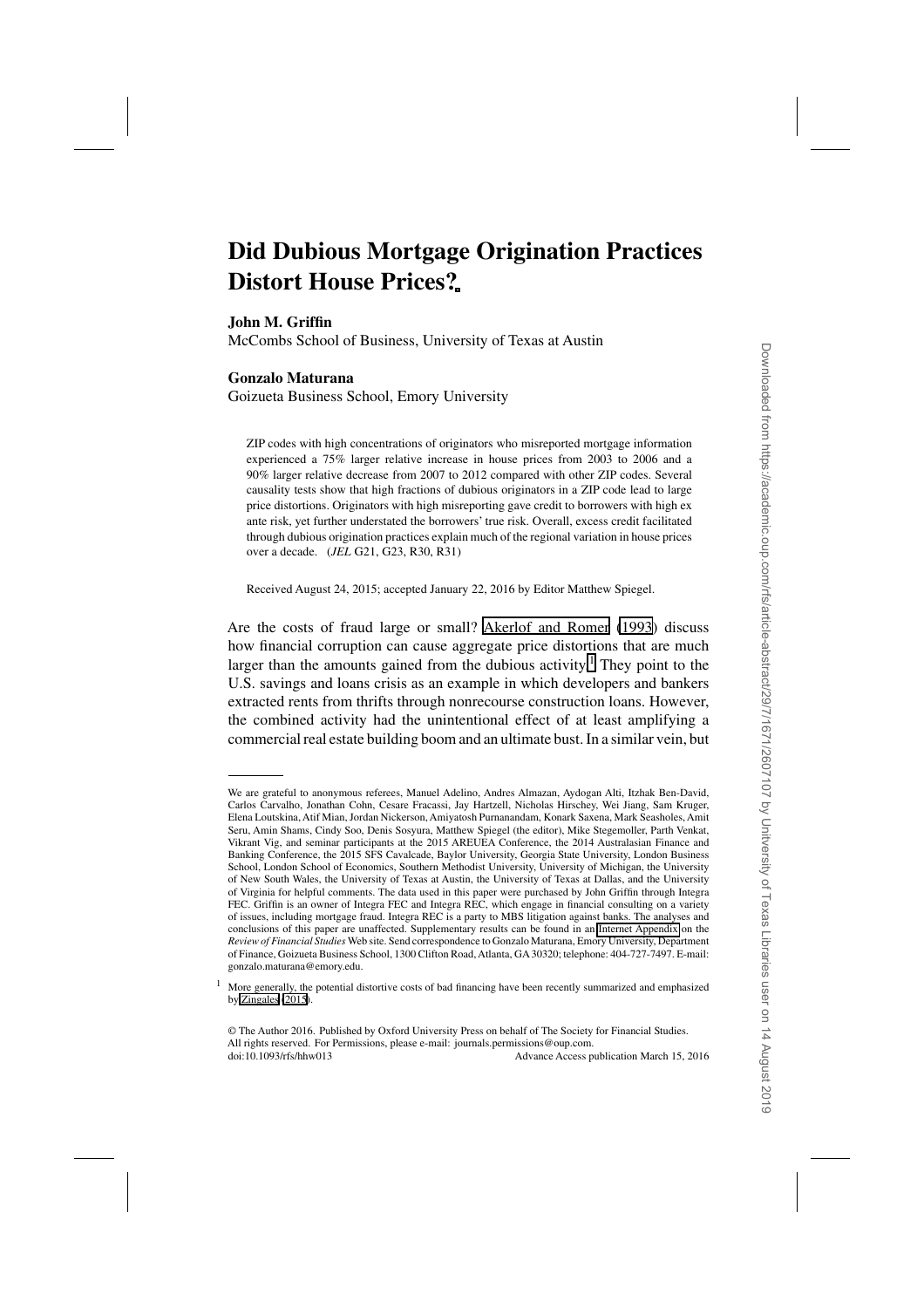through a different mechanism, we ask whether questionable origination practices led to any distortions in the recent 2003-2012 real estate boom and bust.

Misreporting a few features on a borrower's mortgage application may seem harmless in isolation; however, the process could extend credit to a borrower who may have little financial wherewithal or desire to repay. What if misreporting was not isolated but instead differed widely across loan originators with different geographic locales? What if the rise of securitization allowed these misreporting originators to issue many more loans? ZIP codes that contained a high presence of originators with questionable origination practices may have had relatively more undeserved loans than ZIP codes with better originators. This excess credit may have led to increased housing demand, causing a rise in prices and a subsequent crash in prices when the credit was removed.

We test the hypothesis that it was not securitization alone, but securitization coupled with bad originator practices that had the most distortive effects on house prices. [Mian and Sufi](#page-37-0) [\(2009](#page-37-0)) show that subprime ZIP codes experienced a large increase in credit from 2002 to 2005 unrelated to income growth. This incr[ease in credit can be traced to the rise of securitization \(](#page-37-0)Nadauld and Sherlund [2013\)](#page-37-0), providing support for a loan supply-based explanation for the 2002 to 2006 house price bubble. More recently, [Adelino, Schoar, and Severino](#page-35-0) [\(2015,](#page-35-0) [2016](#page-36-0)) argue that [Mian and Sufi's](#page-37-0) [\(2009\)](#page-37-0) interpretation is incorrect. Our findings directly weigh in this debate. We find strong evidence that contradicts the demand view of Adelino, Schoar, and Severino and is generally consistent with the Mian and Sufi supply-based explanation. Rather than securitization alone, originator malfeasance in certain localities raised the credit supply; this drove up house prices relative to other areas and subsequently led to larger price crashes.

There is growing awareness that originators may have moved beyond lacking careful monitoring to actively pushing loans that did not meet underwriting standards. [Ben-David](#page-36-0) [\(2011\)](#page-36-0), [Carrillo](#page-36-0) [\(2011\)](#page-36-0), [Garmaise](#page-36-0) [\(2015](#page-36-0)), and [Jiang, Nelson, and Vytlacil](#page-36-0) [\(2014a](#page-36-0)) document appraisal, assets, and income mi[sreporting at certain banks or geographic areas.](#page-37-0) Piskorski, Seru, and Witkin [\(2015\)](#page-37-0) and [Griffin and Maturana](#page-36-0) [\(2016\)](#page-36-0) use different data and methods but find similar levels of second-lien misreporting spread across the nonagency securitization market. They find that second-lien misreporting varies widely across originators. This wide variation in misreporting practices across originators lays the empirical groundwork to ask if originators who engaged in large amounts of misreporting distorted house prices.

We classify originators in the highest tercile of second-lien misreporting in [Griffin and Maturana](#page-36-0) [\(2016\)](#page-36-0) as the "worse" (or "dubious") originators.<sup>2</sup> We measure the fraction of all transactions within a ZIPcode by the worse, medium,

<sup>2</sup> [Griffin and Maturana \(2016](#page-36-0)) document that owner occupancy misreporting and appraisal inflation do not vary much across lenders but are primarily forms of misreporting attributed to borrowers and appraisers.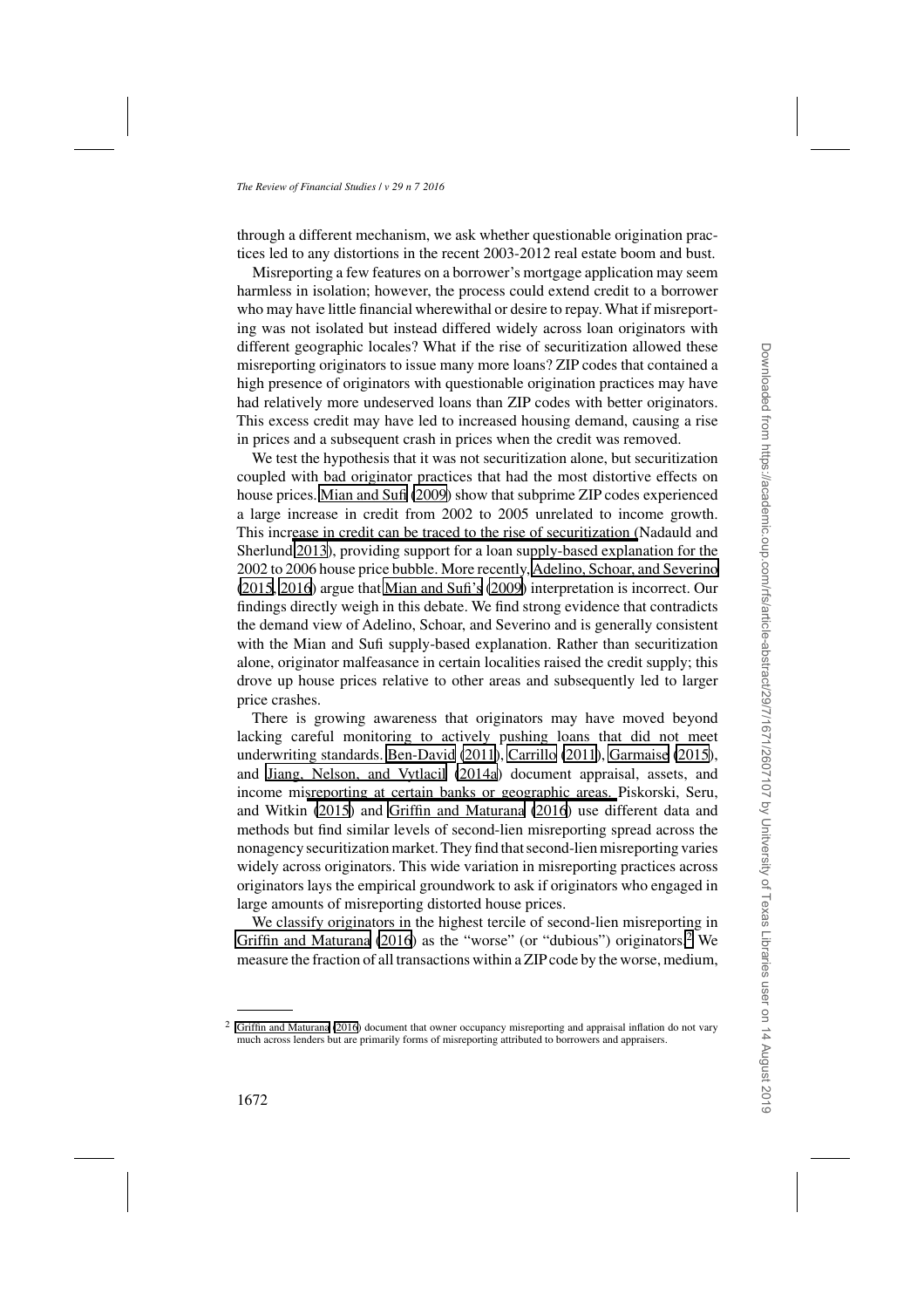and better originators.<sup>3</sup> We first document that ZIP codes with high worse originator activity exhibited a larger rise in house prices from 2003 to 2006 and a larger decrease from 2007 to 2012. This relation is much stronger than the relation to prices for the fraction of nonagency loans securitized, and it holds within metropolitan statistical areas (MSAs) and after controlling for ZIP code income levels and income growth. The relation also holds within five quintiles based on 2001 income, indicating that the effect is not confined to subprime ZIP codes, yet the effects of fraud are strongest there. Overall, house prices in the 858 ZIP codes with the highest fraction of worse originators'market share increased 75% more (63% relative to 36%) over the 2003 to 2006 boom relative to the 4,318 ZIP codes with a lower presence of the worse originators. Conversely, from 2007 to 2012, these same 858 ZIP codes experienced a decrease in house prices nearly twice as large as the other ZIP codes (40% relative to 21%).

The strong relation between house prices and dubious origination practices in the ZIP codes need not be causal. To investigate causality, we take several approaches. First, we test whether originators with bad practices may simply be more aggressive at expanding into areas of rapidly increasing prices. Within an MSA, we find two ZIP codes with similar price run-up but different levels of dubious origination. Consistent with dubious originators issuing excess credit and inconsistent with these originators simply chasing prices, the ZIP codes with high concentrations of the worse originators exhibit a bust that is 63% larger than the bust of the matched ZIP codes.

Second, we use restrictive state antipredatory law changes [\(Bostic et al.](#page-36-0) [2008\)](#page-36-0) introduced between 2004 and 2005 as a plausibly exogenous source of variation that restricts the lending activity of the worse originators. During the boom years, ZIP codes in states that passed antipredatory laws experienced a 9.6% lower home price increase annually relative to states with no law change. Third, we analyze prices around a pilot program in which risky loans were required to obtain mandatory examination and borrower counseling over a four[-month period in the Chicago area as analyzed more generally by](#page-36-0) Agarwal et al. [\(2014](#page-36-0)). Though only a short-lived program, a sudden decrease in lending by the worse originators in treated ZIP codes is followed by a lower price appreciation as compared to the nearby similar control ZIP codes.

Fourth, another reverse causality possibility is that the worse originators were located in or entered urban markets with a tight land supply and that these originators focused on giving credit based on upward home price expectations. Elastic areas are not as subject to these concerns since there is limited upside due to relatively cheap land supply. Yet, elastic MSAs could experience considerable decreases in house prices if excess credit were given out to borrowers who could not repay. Consistent with the excess credit leading to

<sup>&</sup>lt;sup>3</sup> Even the originators with the lower levels of second-lien misreporting exhibited some small amounts of secondlien misreporting, as well as misreporting along other dimensions. Measurement problems should reduce the power of our tests and understate the impact of dubious origination practices.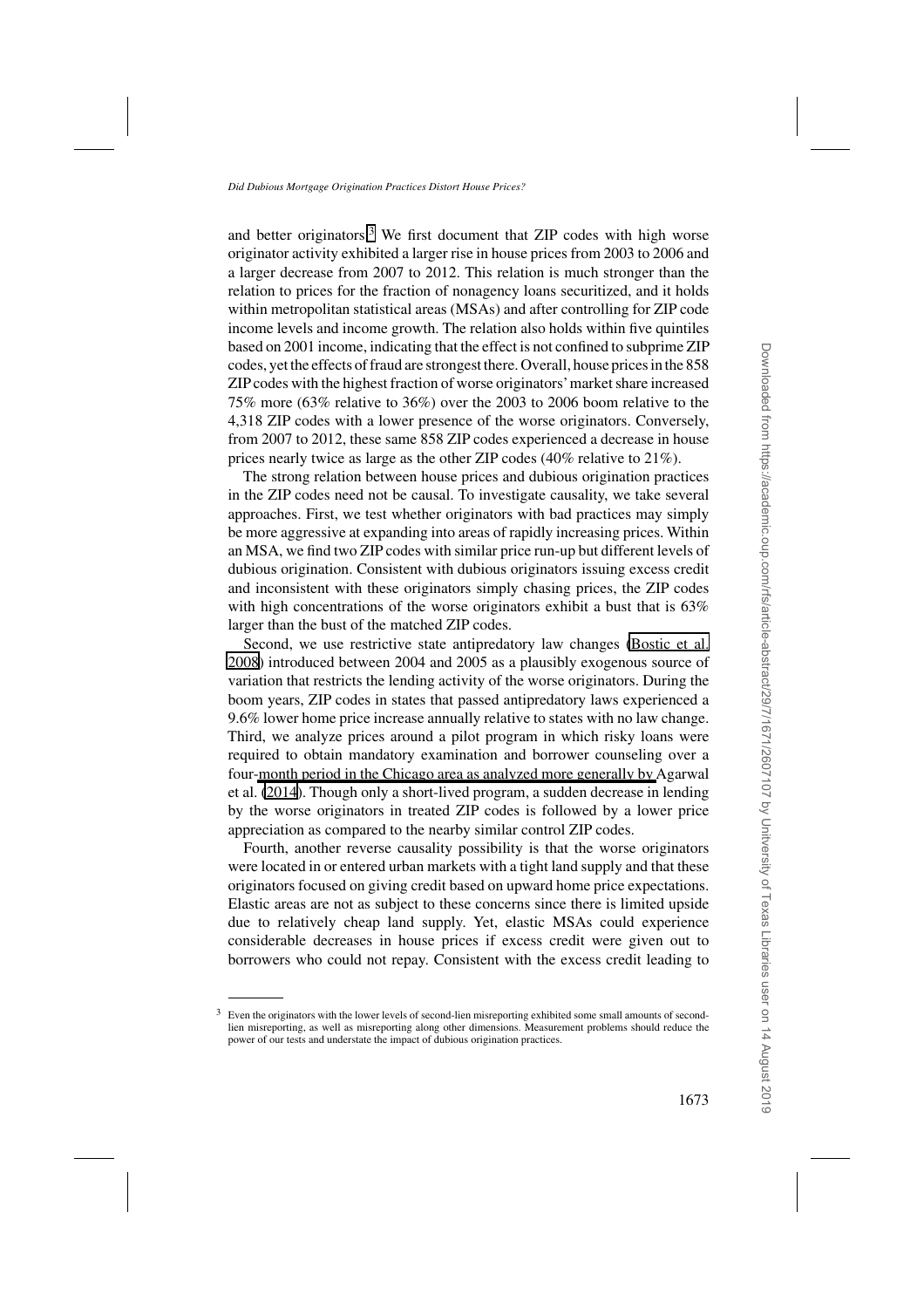oversupply and an ultimate price collapse, elastic areas with a high presence of the worse originators exhibited large price decreases. In contrast, elastic areas with better originators exhibited only minor crashes.

All of our tests are consistent with the hypothesis that dubious origination activity causes house price distortions. While it may be possible to construct an alternative explanation for each one of the previous tests in isolation, it seems unlikely that there is a coherent alternative explanation consistent with the various tests.

We then turn to examine the channel through which the worse originators affected prices. First, dubious originators could extend credit to uncreditworthy borrowers by originating loans to borrowers with higher stated risk profiles. Second, they may have induced a "race-to-the-bottom" with better originators giving out riskier loans to compete against dubious originators. Third, these worse originators could be poorer at screening their applicants than other originators. Fourth, through the underreporting of applicant risk, they could be granting loans to applicants with risk profiles that are even worse than stated. We find evidence only for the first and fourth explanations. Our set of worse originators issues loans that have a much higher expected probability of delinquency at origination. The interest rates that the worse originators charged their borrowers were stronger predictors of future delinquency than the interest rates the better originators charged, suggesting that the worse originators were better at screening loan applicants than their counterparts. Finally, using propensity score-matched loans, we find that the originators who engaged in second-lien misreporting may have engaged in full-doc loan and income misreporting.<sup>4</sup> Thus, these originators who engaged in large amounts of second-lien misreporting had bad practices in the sense that they gave credit to borrowers with higher stated risk profiles, while simultaneously underreporting the true risk profiles of their borrowers.

Our fi[ndings also directly relate to the debate between](#page-35-0) Adelino, Schoar, and Severino[\(2015](#page-35-0)[, 2016\) and](#page-36-0) [Mian and Sufi](#page-37-0)[\(2009](#page-37-0)[,](#page-36-0) [2015](#page-37-0)[\).](#page-36-0) Adelino, Schoar, and Severino [\(2016\)](#page-36-0) argue that the effects of housing price increases and credit expansion were not limited to low-income ZIP codes, and thus the expansion of excess subprime credit cannot explain the housing price expansion. We agree with [Adelino, Schoar, and Severino](#page-36-0) [\(2016](#page-36-0)) that the housing price increases and credit growth were not limited to low-income ZIP codes. However, within each income demographic, the expansion of credit, as well as house price increases, are related to the supply channel through dubious origination practices. This contrasts with the main claim of [Adelino, Schoar, and Severino](#page-36-0) [\(2016](#page-36-0)) that "cross-sectional distortions in the allocation of credit were not a key driver of the run-up in mortgage markets and the subsequent default crisis."Adelino, Schoar,

<sup>4</sup> The loans these originators reported as full documentation defaulted at a higher rate than those from other originators even after controlling for other loan attributes and a ZIP-code-level propensity score loan matching. These loans had missing debt-to-income information over 99% of the time as compared with 16% for the better originators.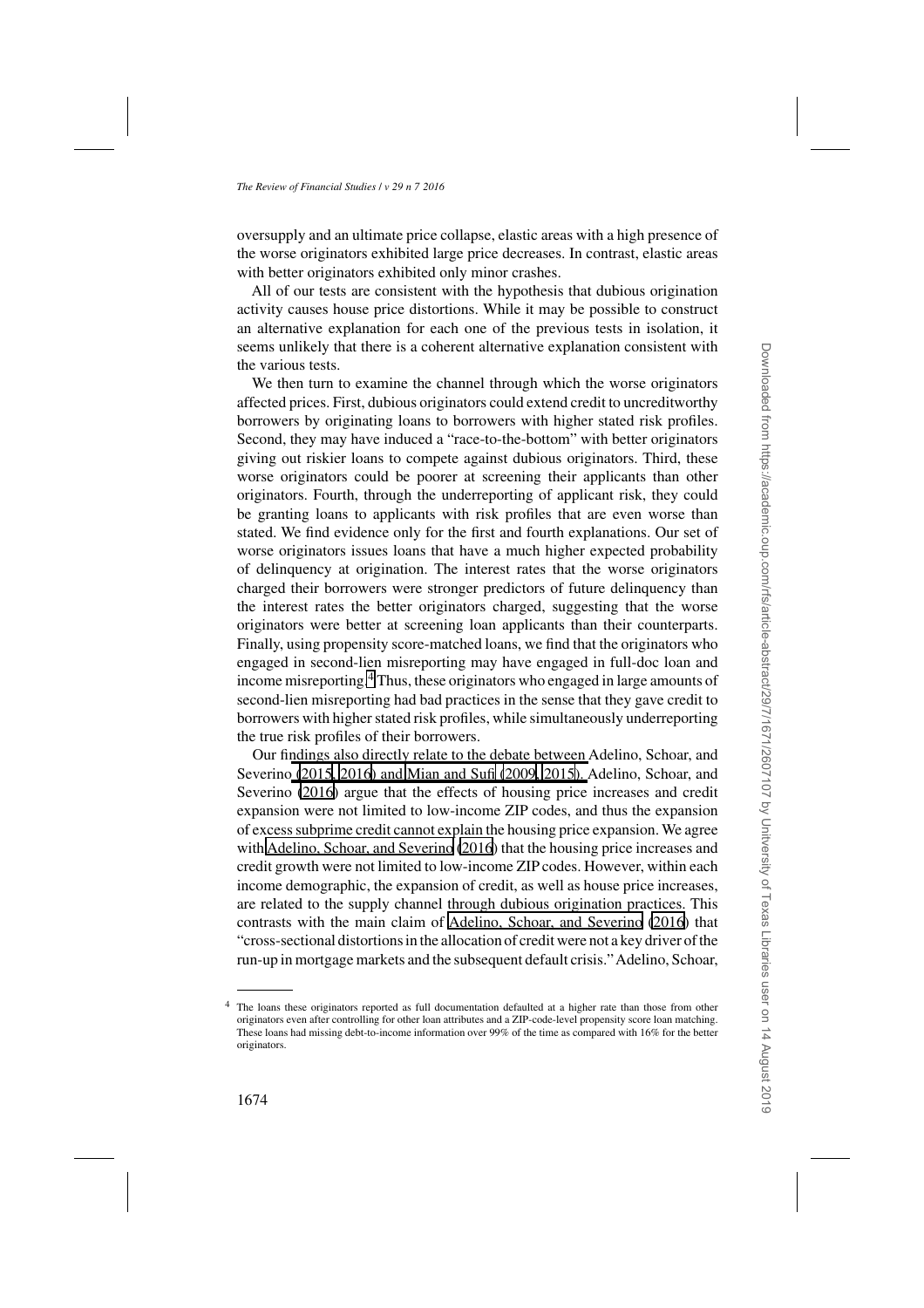and Severino [\(2015\)](#page-35-0) argue that home buying within ZIP codes was facilitated by wealthier borrowers within the ZIP code. We find that the divergence between HMDA self-reported income and IRS income within a ZIP code is strongly related to our measure of dubious origination. This is consistent with [Mian and Sufi's](#page-37-0) [\(2015\)](#page-37-0) interpretation of the HMDA-IRS income difference as a like[ly measure of income misreporting.](#page-35-0)<sup>5</sup> Finally, Adelino, Schoar, and Severino [\(2015\)](#page-35-0) claim that credit was not the source of house price increases, but credit came after house prices. However, across ZIP codes, we find that price peaks were preceded by the collapse of dubious credit. Overall, we find little evidence to support the claims of [Adelino, Schoar, and Severino](#page-35-0) [\(2015,](#page-35-0) [2016](#page-36-0)) that "misreporting…simply does not explain the patterns we show" and, more generally, others that also argue that origination practices did not affect house prices [\(Foote, Gerardi, and Willen 2012](#page-36-0)) or that the crisis was not related to problems in securitization incentives [\(Gorton 2008,](#page-36-0) [2009\)](#page-36-0).

Rather than securitization alone, our evidence supports the hypothesis that dubious origination practices facilitated through securitization had an economically large distorting effect on house prices. Our goal is not to examine all caus[es of the housing price bubble as surveyed by](#page-37-0) Mayer, Pence, and Sherlund [\(2009\)](#page-37-0) or [Levitin and Wachter](#page-36-0) [\(2012\)](#page-36-0).<sup>6</sup> As strong as our findings are between dubious origination practices and house prices, it is important to note that our measure does not capture the full extent of misreporting. This should have the extent of dampening our findings, and thus, the true relation between dubious origination and house prices may be substantially stronger than that we document. We look forward to seeing more research more fully explore the relation between fraud and its economic costs.

# **1. Hypotheses**

Housing prices respond to a shift in the demand curve [\(Herring and Wachter](#page-36-0) [1999; Hubbard and Mayer 2009\)](#page-36-0). As lenders loosen credit standards, those who could not previously qualify to purchase a house are able to do so. Additionally, borrowers who qualified for smaller loans can afford larger ones. If lenders allow uncreditworthy purchasers to borrow large amounts of credit, then there could be a large shift in the demand for housing. The magnitude of the demand shift will depend on what fraction of new borrowers, who were previously credit-constrained, are given access to credit. Thus, our tests follow a rationale

<sup>5</sup> [Adelino, Schoar, and Severino](#page-35-0) [\(2015](#page-35-0)) argue that misreporting cannot explain their results because their results hold in areas that they deem unlikely to have misreporting. However, their proxies for misreporting (based on GSE origination and subprime lenders) are weak proxies. In contrast to these claims, our proxy shows that the link between misreporting and both credit and house prices are extremely strong.

<sup>6</sup> [Demyanyk and Van Hemert](#page-36-0) [\(2011\)](#page-36-0) find deteriorating underwriting standards. [Corbae and Quintin](#page-36-0) [\(2014\)](#page-36-0) and [Kermani](#page-36-0) [\(2012\)](#page-36-0) argue that an increase in credit due to lower standards contributed to the boom of housing prices and to the subsequent bust.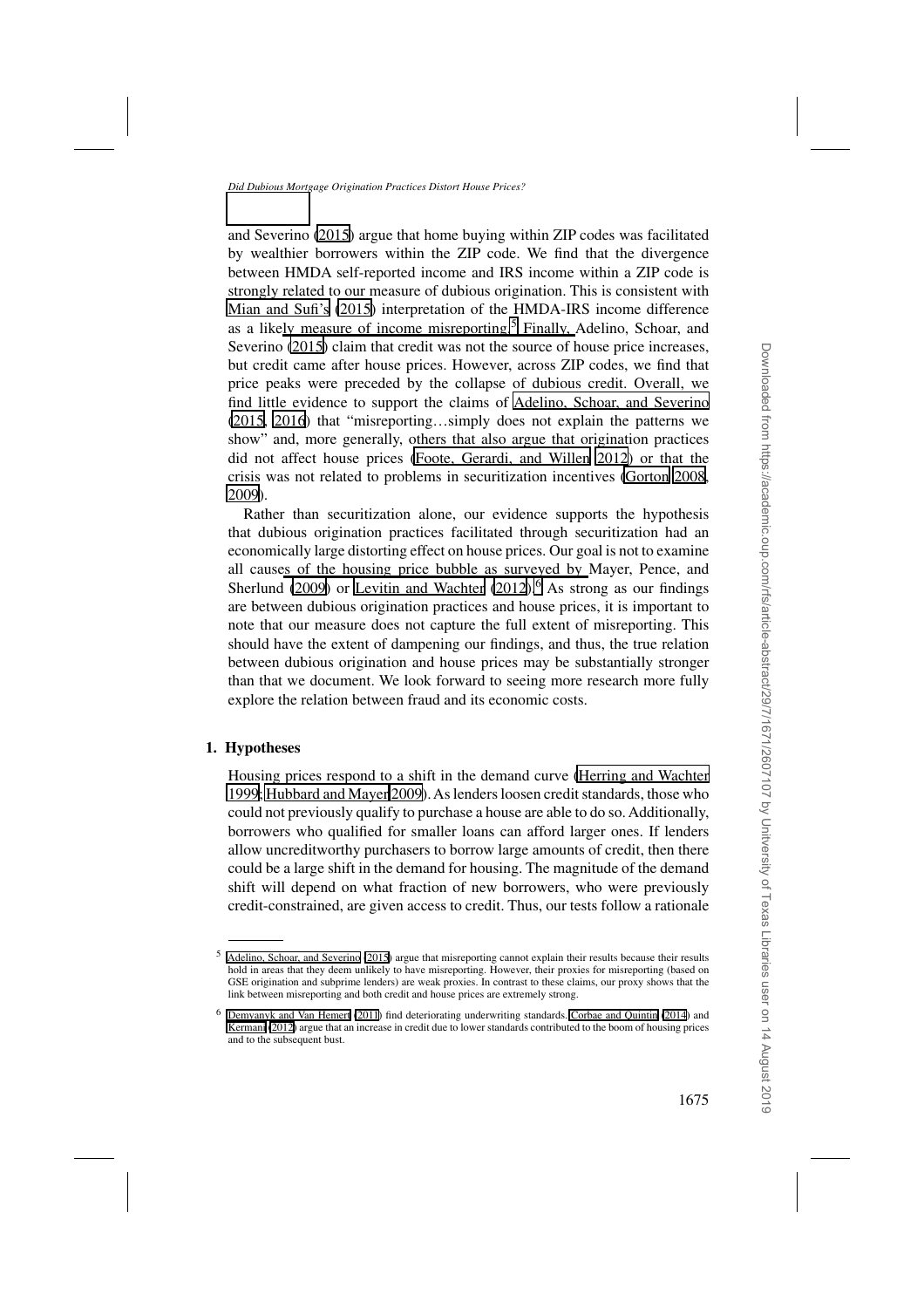similar to that of [Mian and Sufi](#page-37-0) [\(2009](#page-37-0)) and [Pavlov and Wachter](#page-37-0) [\(2011](#page-37-0)); when the supply of credit is increased by lowering underwriting standards, the demand curve for housing shifts outward, and housing prices increase.

Mortgage originators may affect demand differently. Originators who are willing to offer loans to uncreditworthy borrowers may shift the demand curve more than originators who screen borrowers to meet certain standards. Once an originator is willing to misreport whether a borrower has money down or income above a threshold, the loan may be issued to a borrower with little ability to repay.<sup>7</sup> This reasoning leads to our first hypothesis:

**Hypothesis 1.1**: ZIP codes with a larger fraction of originators with dubious practices experience larger house price increases during periods of credit expansion.

**Hypothesis 1.2**: ZIP codes with a larger fraction of originators with dubious practices experience larger price decreases during periods of credit contraction.

Alternatively, it may be that lending standards were low across the whole industry and that all originators gave out credit indiscriminately to uncreditworthy borrowers, mainly through nonagency securitization. If this is the case, then house prices should purely be related to the fraction of loans in the ZIP code that are securitized, independently of who is the originator. House prices should not be related to the market share of originators with misreporting in the ZIP code.

**Hypotheses 1.1A and 1.2A**: The misreporting practices of the originator (and therefore its presence in an area) have little or no relation to house price increases or decreases.

Saiz [\(2010](#page-37-0)) and [Glaeser, Gyourko, and Saiz](#page-36-0) [\(2008\)](#page-36-0) show that the elasticity of land supply has a large effect on housing prices. In inelastic ZIP codes, prices may increase quite rapidly along with increases in housing demand. On the contrary, [Glaeser, Gyourko, and Saiz](#page-36-0) [\(2008](#page-36-0)) show that prices are never more than 10% to 15% above production costs in areas of elastic supply. In elastic areas, excess credit should not lead to larger price increases since new housing can be built as a response to the increased demand. However, it can lead to overbuilding, and when credit is removed, house prices may experience large busts. What is special about the hypotheses for dubious originators in elastic regions is that the excess credit may lead to large overbuilding of housing and a subsequent house price collapse even though there is little reason for a home price speculator to think that prices should fluctuate in this region. Thus, in

<sup>7</sup> This could occur for all types of securitized loans, not only for nonagency loans, but also for agency loans, to the extent that the misreporting was undetected by the government-sponsored enterprises (GSEs). In contrast, an originator who either is not securitizing or is securitizing loans, but not misreporting, may not lend to borrowers who are below standards. Additionally, [Ben-David \(2014](#page-36-0)) shows that higher leverage buyers paid an excess of 3.4% for the house, providing a more immediate channel for origination practices to affect house prices since misreported second-lien loans are typically of extremely high combined loan-to-value (LTV).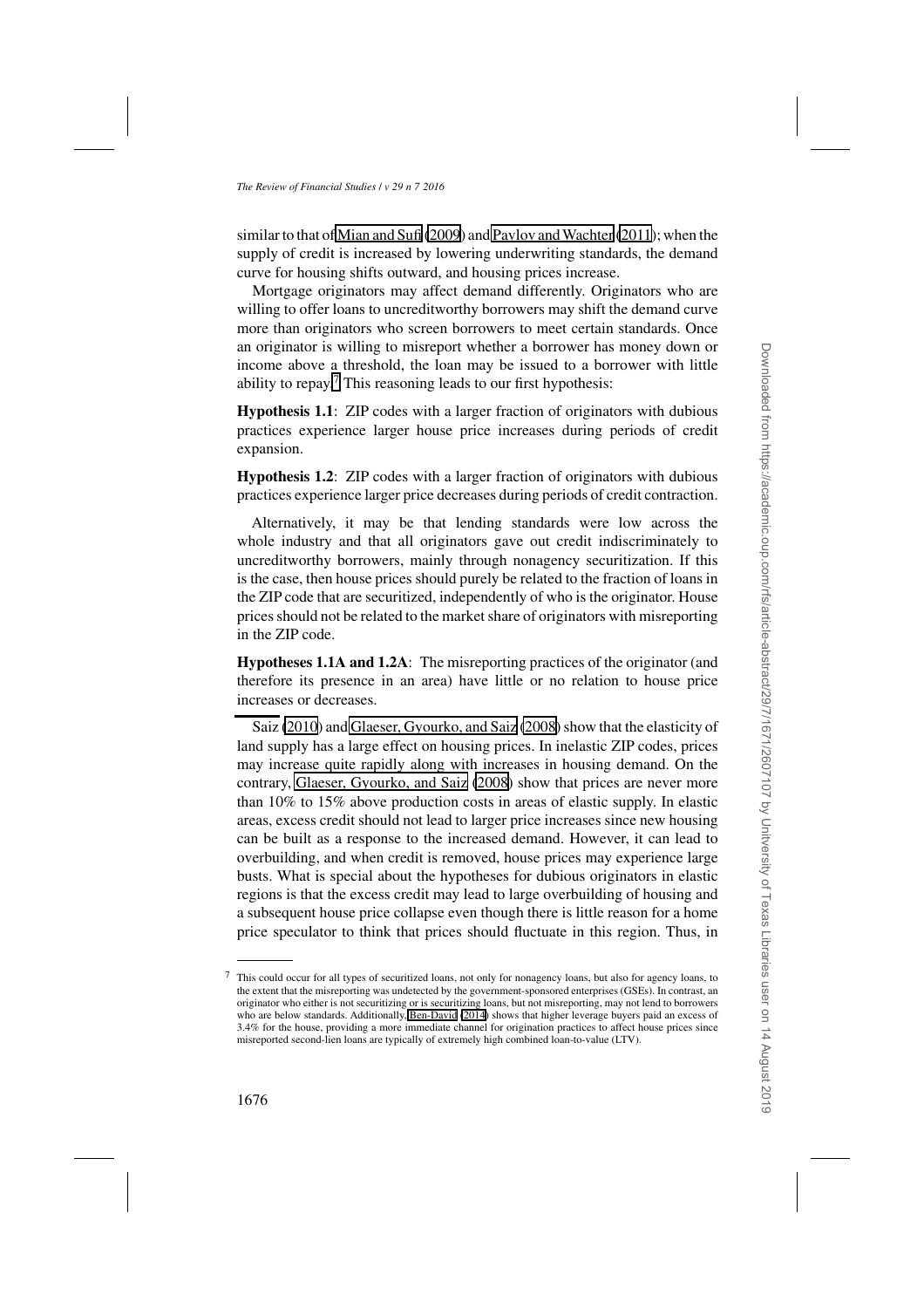elastic areas, we can focus on the implications of potential excess lending and a price crash.

**Hypothesis 2**: In areas of elastic land supply, dubious origination practices lead to large price decreases when excess credit is no longer available.

**Hypothesis 2A**: In areas of elastic land supply, dubious origination practices have no relation to prices when excess credit is no longer available.

We now turn to our data and the measurement of dubious origination practices.

#### **2. Data, Measures, and the Sample**

In this section, we discuss our data sources, the measure of bad origination practices, the construction of our empirical measures, and the sample selection.

### **2.1 Data**

The data used in this study are from a number of reputable sources. Property transaction information is obtained from DataQuick; securitized loan information is from Lewtan'sABSNet Loan; ZIP-code-level house price indices are from Zillow; ZIP-code-level demographics are from the Decennial Census 2000; ZIP-code-level household income information is from the IRS; and loan application information is from the Home Mortgage Disclosure Act (HMDA) data set.

DataQuick is one of the main providers of real estate transaction information recorded by county assessors. Specifically, we use DataQuick's History File, which provides the transfer date, location, the type of property transaction, and the names of the originators involved. Lewtan, on the other hand, compiles and cleans information from servicer/trustee reports of nonagency RMBS deals. We obtain house price indices from Zillow, an online real estate database. [Mian and Sufi](#page-37-0) [\(2009\)](#page-37-0) report that the Fiserv's Case Shiller Weiss indices have a correlation of 0.91 with overlapping ZIP codes in Zillow, yet Zillow's coverage is much broader.<sup>8</sup> Lastly, we obtain demographic and income data from the 2000 Decennial Census and the IRS SOI to use as controls in our empirical tests. We also use the HMDA data set, which contains detailed information about loan applications and the actions that followed the applications (i.e., whether the loan was originated and, in cases in which the origination failed, the reason why). Using census tract reference maps, we mapped the HMDA data to our ZIP codes for approximately 70% of our sample.

<sup>8</sup> Zillow covers 12,614 ZIP codes from 2003 to 2012. The Zillow Home Value Index is a time series of median home values. The Zillow median value is adjusted for seasonality and systematic residual error, among other filters. A detailed description of the methodology can be found at: [www.zillow.com/research/zhvi-methodology-6032.](http://www.zillow.com/research/zhvi-methodology-6032)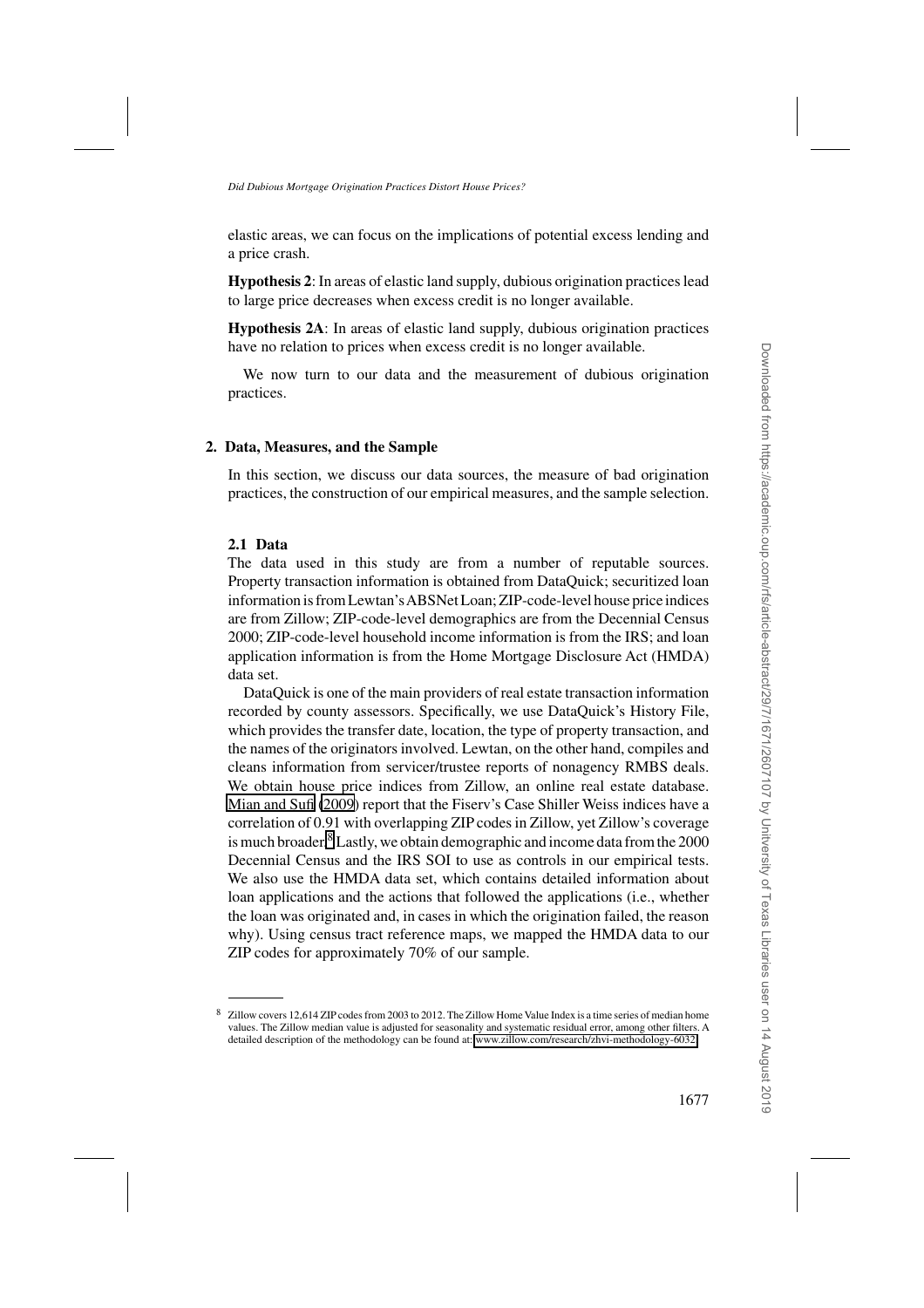### **2.2 Originator practices**

We use the measure of unreported second-lien loans in [Griffin and Maturana](#page-36-0) [\(2016\)](#page-36-0) as a proxy for mortgage originators' bad practices. This indicator essentially compares the information from servicer/trustee reports (in ABSNet) with the corresponding property transactions from the county deed records (in DataQuick). Although Griffin and Maturana examine three types of misreporting, they find that second-lien misreporting is directly attributable to mortgage originators, whereas owner occupancy misreporting and appraisal overstatements do not vary as much across originators. They find that more than 13% of the first-lien loans originated between 2002 and 2007 that were reported as not having a second lien in the RMBS records did have a second lien issued on the [same day in the county-level transaction records.](#page-37-0) Piskorski, Seru, and Witkin [\(2015](#page-37-0)) also find extremely similar levels of second-lien misreporting using entirely different data sources and methodologies. They also find that misreporting varies widely across states, suggesting substantial crosssectional variation for analysis. Griffin and Maturana find that the unreported second-lien indicator varies significantly across the set of the largest twentyfive mortgage originators in their sample. They show that delinquencies by the originator are strongly related to second-lien misreporting levels, even after controlling for the three types of loan-level misreporting. This suggests that the originators with high levels of second-lien misreporting may have engaged in other bad practices that led to losses.<sup>9</sup> In the last section, we further investigate potential income and documentation reporting issues with these originators. It is important to note that our approach is to classify the dubiousness in a ZIP code based on the originator rather than to calculate it directly. This approach is better if dubious originators engaged in other bad practices that are not directly measured, and the approach considers both agency and nonagency loans in a ZIP code. Nevertheless, we are not trying to distinguish the extent to which all of the increase in credit from originators who engaged in misreporting is due to fraud or simply lax standards by these originators.

Each year, [we classify the same top twenty-five loan originators in](#page-36-0) Griffin and Maturana [\(2016](#page-36-0)) into three groups based on the cumulative fraction of misreported loans they issued. Specifically, we use the amount of cumulative second-lien misreporting of each originator from 2002 to year  $t - 1$  to rank the originators in year  $t$ .<sup>10</sup> We refer to the originators in the tercile with the highest misreporting as the *worse originators* and to the originators in the tercile with

<sup>9</sup> WMC Mortgage, which had the highest level of second-lien misreporting rate in Griffin and Maturana's sample, is reported to be under criminal investigation by the FBI and the U.S. Department of Justice. The accusations against WMC include rampant practices of falsifying loan documents in many dimensions and sidelining employees who repeatedly reported some of the falsifications they had seen [\(Hudson and Reckard 2012\)](#page-36-0).

<sup>&</sup>lt;sup>10</sup> Since we have the unreported second-lien indicator for the period 2002 to 2007, our rank of originators starts in 2003 (using only 2002 data).Also, beginning in 2008, we hold the ranking fixed for the following years[. Table IA.1](http://rfs.oxfordjournals.org/lookup/suppl/doi:10.1093/rfs/hhw013/-/DC1) shows the frequency with which each lender ranked in each tercile of second-lien misreporting between 2003 and 2008.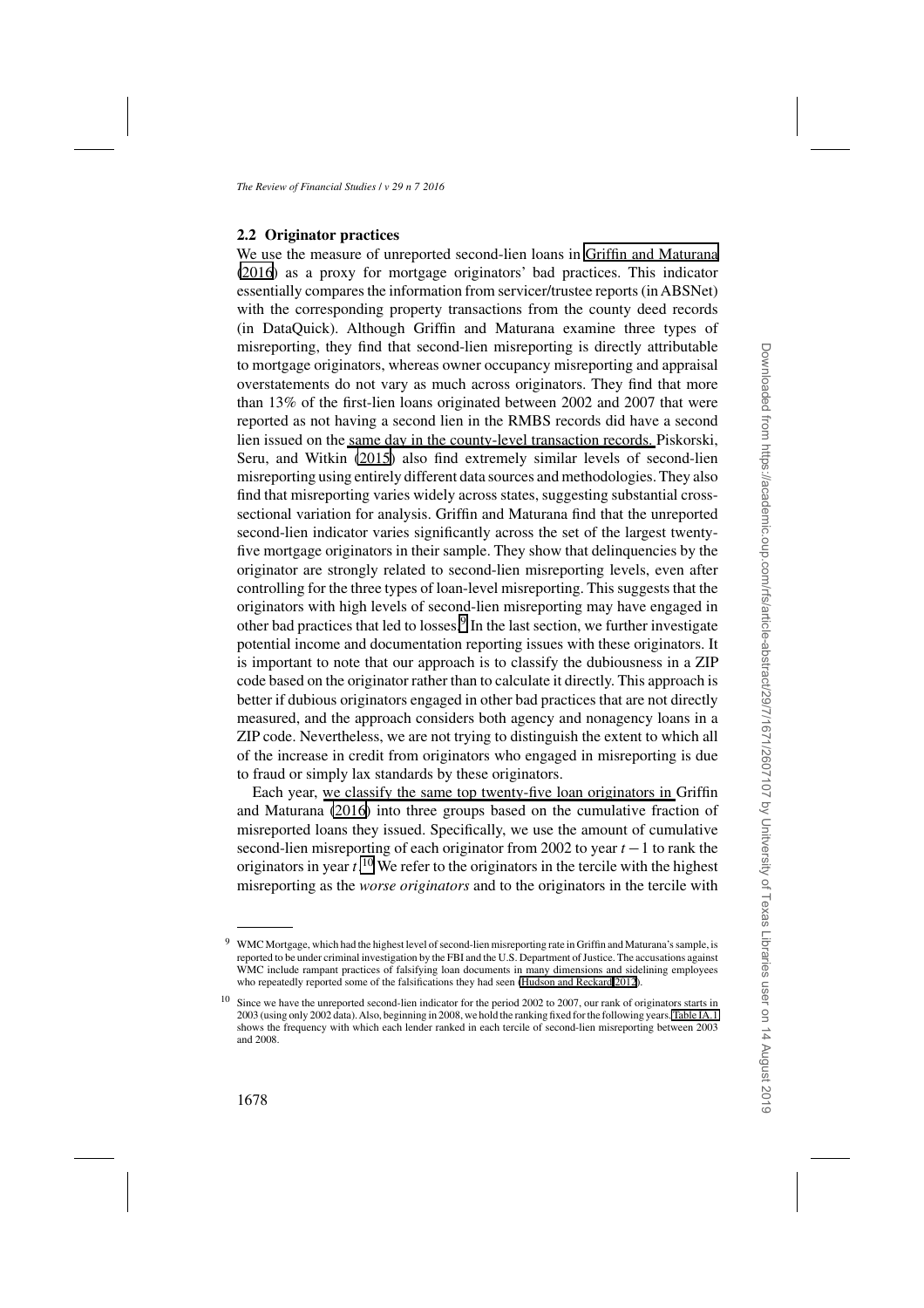the lowest misreporting as the *better originators*. <sup>11</sup> Some of the originators with medium or lower levels of second-lien misreporting still have nonzero levels of second-lien misreporting (as shown in [Figure IA.1\)](http://rfs.oxfordjournals.org/lookup/suppl/doi:10.1093/rfs/hhw013/-/DC1). Additionally, some of these originators have been reported in the media to have engaged in questionable loan practices. For this reason, we call them "medium" or "better" but also note that they may have engaged in additional types of misreporting. To the extent that our benchmark for better practices still contains questionable origination practices, our empirical tests using this benchmark should understate the extent to which dubious origination practices affect house prices.

# **2.3 Empirical framework**

We use DataQuick to create a set of measures to capture the importance of each type of originator in the mortgage market in each ZIP code. The use of the county deed records is important for expanding the set of mortgages to beyond those securitized in nonagency RMBS.<sup>12</sup> We use purchase transactions and not refinances since we are primarily interested in the transactions that influence market prices. To capture the relative importance of the different originator groups, we divide the number of loans for purchase each type of originator issued (worse, medium, better, and unranked) in each ZIP code by the total amount of purchase transactions in the ZIP code with originator information over the ranking period.

# **2.4 Sample selection**

To increase the accuracy of our measures and empirical tests, we impose some restrictions on the ZIP codes to ensure adequate coverage and classification as described in the [Internet Appendix B.](http://rfs.oxfordjournals.org/lookup/suppl/doi:10.1093/rfs/hhw013/-/DC1) This leaves a total of 5,176 ZIP codes.13 The 5,176 ZIP code sample has lender name coverage for 42.5% of the observations. We only use these loans with lender name coverage to generate our measures.

Descriptive statistics for the ZIP-code-level measures and controls are shown in [Table IA.2.](http://rfs.oxfordjournals.org/lookup/suppl/doi:10.1093/rfs/hhw013/-/DC1) On average, the worse originators were responsible for 5.6% of loan issuances between 2003 and  $2006$ ,<sup>14</sup> while the medium and better originators have 17.3% and 11.1%, respectively, of the market of loans with originator names reported in the 5,176 ZIP codes.

<sup>11</sup> We also refer to the originators in the second tercile as *medium originators*. If the originators are not in the set of twenty-five originators, they are called *unranked originators*.

<sup>&</sup>lt;sup>12</sup> [Internet Appendix A](http://rfs.oxfordjournals.org/lookup/suppl/doi:10.1093/rfs/hhw013/-/DC1) details which originators conducted business with GSEs. From the five loan originators that we consistently ranked in the worse category, we confirm that at least three were involved in GSE securitization.

<sup>13</sup> [Mian and Sufi's](#page-37-0) [\(2009\)](#page-37-0) sample is slightly over 3,000 ZIP codes.

<sup>14</sup> [Figure IA.2](http://rfs.oxfordjournals.org/lookup/suppl/doi:10.1093/rfs/hhw013/-/DC1) shows that *Worse originators' market share* (from 2003 to 2006) varies considerably across ZIP codes.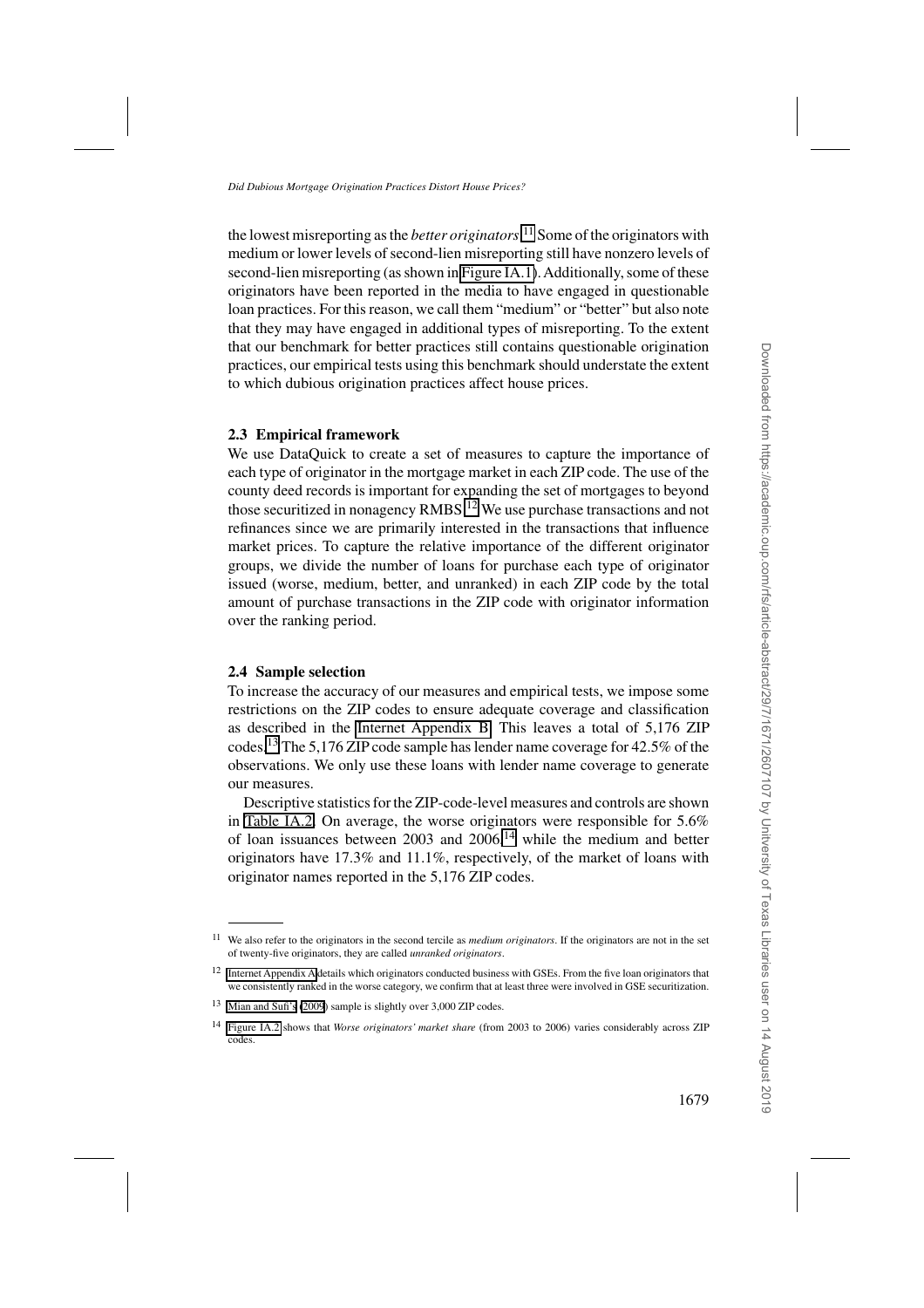

#### **Figure 1**

**House price movements and worse originators' market share**

This figure shows the relation between the activity of the worse originators and house prices. ZIP codes are divided into two groups: the first group contains ZIP codes for which the average market share of the worse originators during the period 2004Q3-2006Q2 exceeds 10% (solid circles), and the second group contains the remaining ZIP codes (hollow circles).

### **3. Origination Activity and House Prices**

Our main goal in this section is to test whether house prices are related to the origination activity of misreporters (**Hypotheses 1.1 and 1.2**) or simply the amount of securitization (**Hypotheses 1.1A and 1.2A**).

### **3.1 General view**

As a visual inspection, we first divide ZIP codes into two groups: the first group includes those in which the average market share of the worse originators during the third quarter of 2004 and the second quarter of 2006 exceeds 10%, and the second group is the remaining ZIP codes. These groups are composed of 858 and 4,318 ZIP codes, respectively.<sup>15</sup> Figure 1 shows the progression of house prices: the ZIP codes with the highest worse originators' market share went up by 63% during the 2003 to 2006 boom, whereas the ZIP codes with the lowest worse originators' market share only experienced a 36% run-up from 2003 to 2006. This 27% difference in absolute terms amounts to a 75% (27%/36%) relatively larger increase in house prices in the ZIP codes with the worse originators relative to the other ZIP codes. Conversely, from 2007

<sup>&</sup>lt;sup>15</sup> [Figure IA.3](http://rfs.oxfordjournals.org/lookup/suppl/doi:10.1093/rfs/hhw013/-/DC1) shows that there is indeed a considerable difference in the average worse originators' market share during the 2003 to 2006 period between both groups. The worse originators' market share of both groups rapidly decreases towards zero during 2007, as most of the worse originators went bankrupt or lost considerable business.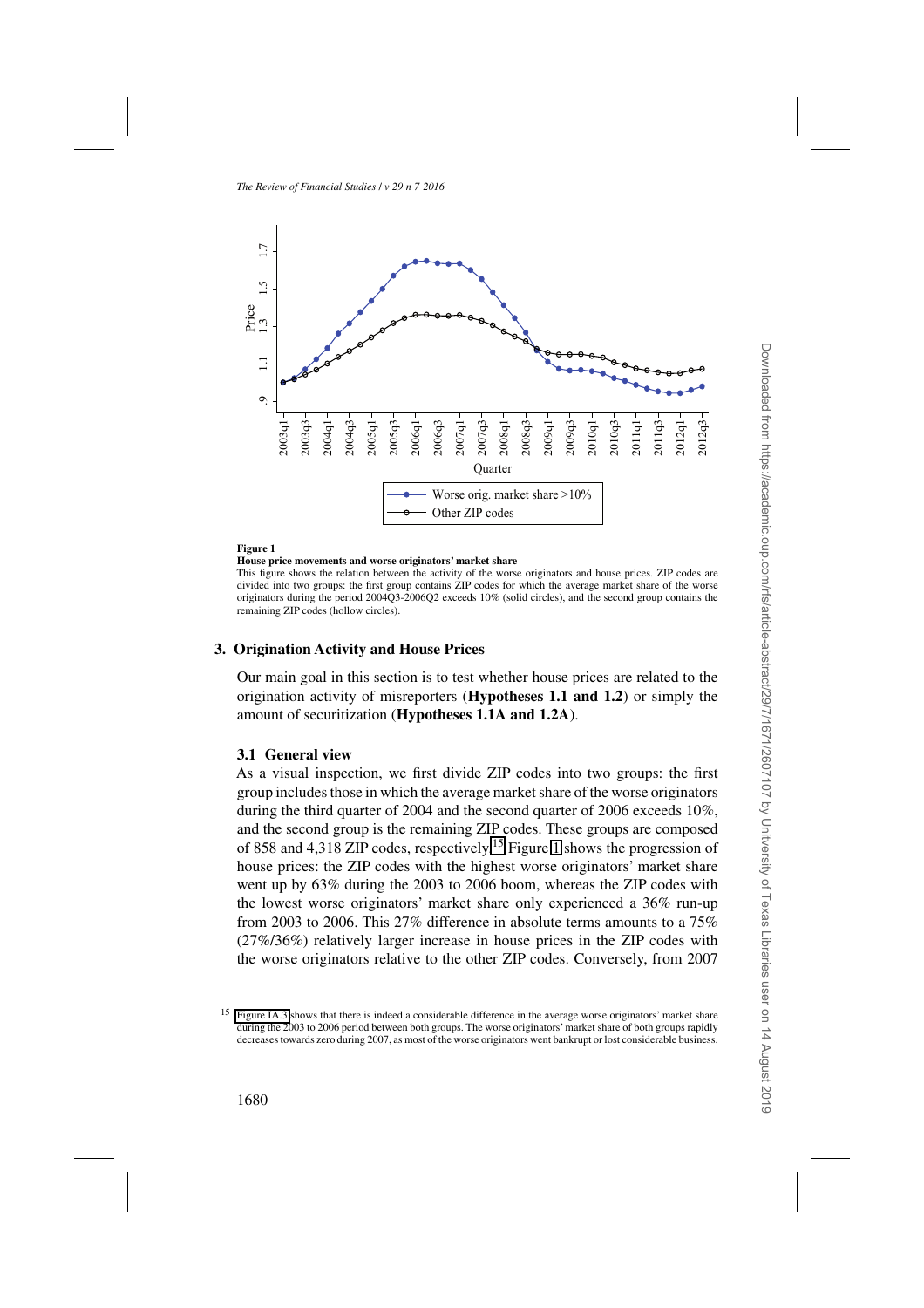to 2012, ZIP codes with the high presence of worse originators experienced a 40% decrease as compared to a 21% decrease for ZIP codes with a lower presence of worse originators, a 19% absolute difference or a 90% (19%/21%) higher relative decrease.

We look at this result from a geographic perspective (i[n Figure IA.4\)](http://rfs.oxfordjournals.org/lookup/suppl/doi:10.1093/rfs/hhw013/-/DC1) and show that the 57% of ZIP codes in the top quartile of house price increases during the boom period and 61% of ZIP codes in the bottom quartile during the bust period have a high worse originators' market share. House price fluctuations and the worse originator market shares are particularly strong in the West Coast. While the correlation between misreporting and the regional patterns of house prices is quite interesting, we will exploit variation within MSAs in all of our main tests to see if our measure is capturing more than this simple correlation.

As additional motivation for our analysis, in [Figure IA.5](http://rfs.oxfordjournals.org/lookup/suppl/doi:10.1093/rfs/hhw013/-/DC1) we find that there exists a strong positive relation between nonagency securitization and ZIP code house returns. However, the simple univariate relation is eight to ten times stronger when using the fraction securitized by the worse originators rather than the total fraction of nonagency loans securitized.<sup>16</sup> This suggests that the proportion of dubious originators in a ZIP code explains the cross-sectional variation in ZIP code price movements much more than the total amount of nonagency securitization.

A central part of the debate between [Adelino, Schoar, and Severino](#page-35-0) [\(2015,](#page-35-0) [2016\)](#page-36-0)[,](#page-37-0) [and Mian and Sufi](#page-37-0) [\(2015\)](#page-37-0) [centers](#page-37-0) [upon](#page-37-0) [the](#page-37-0) [role](#page-37-0) [of](#page-37-0) [income.](#page-37-0) Mian and Sufi [\(2009\)](#page-37-0) and [Mayer and Pence](#page-37-0) [\(2009\)](#page-37-0) show that house price distortions were concentrated in subprime ZIP codes. However, Adelino, Schoar, and Severino show that ZIP codes with high income also experienced substantial housing price increases, and hence they argue that the effect cannot be coming through subprime financing.

To place our results in the context of this debate, we independently sort ZIP codes by both their 2001 income and their level of misreporting originators over the period from 2003 to 2006. In panel A of Table [1,](#page-11-0) we report the average housing price return in the 2003 to 2006 run-up. Interestingly, there is little consistent relation between income quintiles and house prices, but there is an extremely strong relation between dubious origination market share and house price growth that holds in all five income quintiles, including the wealthiest. For example, for high-income ZIP codes, ZIP codes with low dubious practices experience a 26.3% price increase and ZIP codes with high dubious practices experience a 51.2% price increase. When looking at low-income ZIP codes, the ZIP codes with low dubious practices experience a 33.1% price increase and ZIP codes with high misreporting experience a 83% price increase. Hence, from ZIP codes with low to high dubious practices there is a 25% difference in home prices in high-income ZIP codes and a 50% difference for low-income

<sup>16</sup> [Tables IA.3](http://rfs.oxfordjournals.org/lookup/suppl/doi:10.1093/rfs/hhw013/-/DC1) and [IA.4](http://rfs.oxfordjournals.org/lookup/suppl/doi:10.1093/rfs/hhw013/-/DC1) confirm this result in a multivariate regression framework.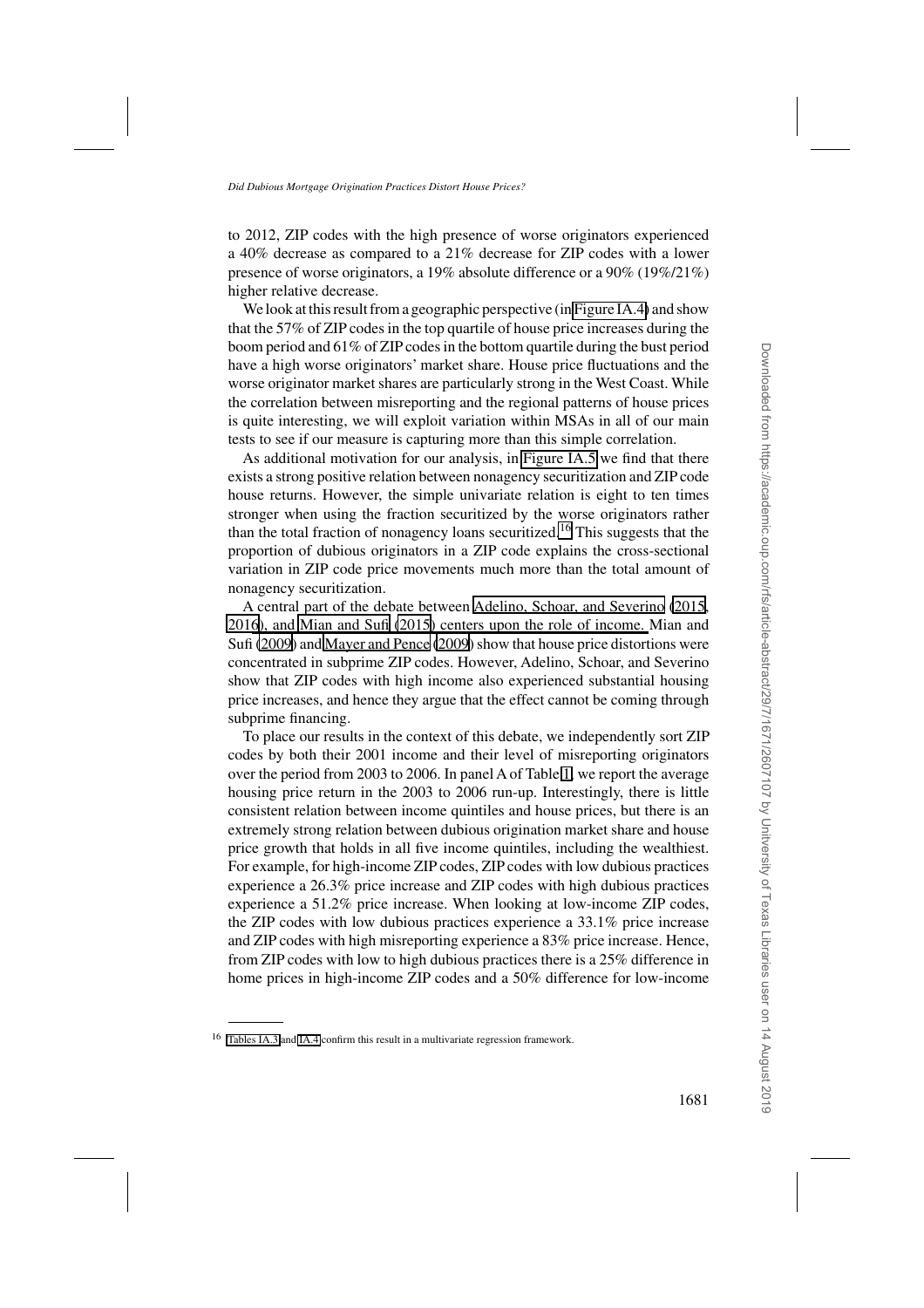*A. House price return, 2003–2006*

<span id="page-11-0"></span>

| Table 1                                                           |  |
|-------------------------------------------------------------------|--|
| House price returns by income and worse originators' market share |  |

|                                  |          | Worse originators' market share |          |          |          |            |           |
|----------------------------------|----------|---------------------------------|----------|----------|----------|------------|-----------|
| Avg. household income            | Low      | $\overline{c}$                  | 3        | 4        | High     | High - low | $t$ -stat |
| Low                              | 0.331    | 0.378                           | 0.433    | 0.498    | 0.830    | 0.499      | 8.14      |
| 2                                | 0.333    | 0.399                           | 0.401    | 0.458    | 0.661    | 0.327      | 10.03     |
| 3                                | 0.324    | 0.343                           | 0.392    | 0.466    | 0.599    | 0.276      | 12.87     |
| $\overline{4}$                   | 0.290    | 0.359                           | 0.403    | 0.493    | 0.557    | 0.267      | 14.77     |
| High                             | 0.263    | 0.378                           | 0.423    | 0.457    | 0.512    | 0.248      | 9.12      |
| High - low                       | $-0.068$ | 0.000                           | $-0.010$ | $-0.041$ | $-0.319$ |            |           |
| $t$ -stat                        | $-2.44$  | 0.00                            | $-0.33$  | $-1.23$  | $-5.21$  |            |           |
| B. House price return, 2007-2012 |          |                                 |          |          |          |            |           |

|                       |          | Worse originators' market share |          |                |          |            |           |  |
|-----------------------|----------|---------------------------------|----------|----------------|----------|------------|-----------|--|
| Avg. household income | Low      | 2                               | 3        | $\overline{4}$ | High     | High - low | $t$ -stat |  |
| Low                   | $-0.095$ | $-0.152$                        | $-0.203$ | $-0.305$       | $-0.404$ | $-0.309$   | $-11.46$  |  |
| $\overline{2}$        | $-0.105$ | $-0.157$                        | $-0.202$ | $-0.258$       | $-0.348$ | $-0.243$   | $-14.38$  |  |
| 3                     | $-0.137$ | $-0.182$                        | $-0.206$ | $-0.241$       | $-0.321$ | $-0.184$   | $-14.75$  |  |
| $\overline{4}$        | $-0.145$ | $-0.165$                        | $-0.211$ | $-0.201$       | $-0.290$ | $-0.145$   | $-13.37$  |  |
| High                  | $-0.109$ | $-0.141$                        | $-0.142$ | $-0.170$       | $-0.232$ | $-0.123$   | $-6.56$   |  |
| High - low            | $-0.014$ | 0.010                           | 0.061    | 0.135          | 0.172    |            |           |  |
| $t$ -stat             | $-0.70$  | 0.59                            | 3.50     | 7.02           | 6.56     |            |           |  |

This table shows the relation between house prices and income and the activity of the worse originators. ZIP codes are double sorted independently based on their average income in 2001 (as reported by the IRS) and *Worse originators' market share*. Panel A shows average house price returns from 2003 to 2006, and panel B shows average house price returns from 2007 to 2012.

households. Consistent with [Mian and Sufi](#page-37-0) [\(2009\)](#page-37-0), we find that the distortive effects of credit were most severe in low-income ZIP codes. Panel B of Table 1 shows that high-income ZIP codes with dubious origination have a 12.3% larger bust than ZIP codes with low dubious origination. Yet, in low-income ZIP codes, the difference in the decline in prices between ZIP codes with high and low dubious practices is 30.9%. This highlights that (1) there is an extremely strong relation between dubious origination and housing price returns and (2) the relation is considerably stronger in low-income ZIP codes.

There is one other feature of the table that should be noted. The sorts are independent, so the number of firms differs across bins. In [Figure IA.6,](http://rfs.oxfordjournals.org/lookup/suppl/doi:10.1093/rfs/hhw013/-/DC1) we show the percentage of ZIP codes in each bin. Low-income ZIP codes had a much greater preponderance of misreporting originators than the high-income ZIP codes.

Overall, these results help to frame some of the debate in the literature. [Mian and Sufi](#page-37-0) [\(2009\)](#page-37-0) show that housing price fluctuations are concentrated in low-income ZIP codes. Our sorts confirm that this is where the majority of the fluctuations in housing prices lie. [Adelino, Schoar, and Severino](#page-36-0) [\(2016\)](#page-36-0) show that distortions in house prices are present in wealthy ZIP codes, which they interpret as evidence that the expansion in housing did not occur through excess credit channels. We show that indeed there are substantial fluctuations in high-income ZIP codes, yet the largest fluctuations are in wealthy ZIP codes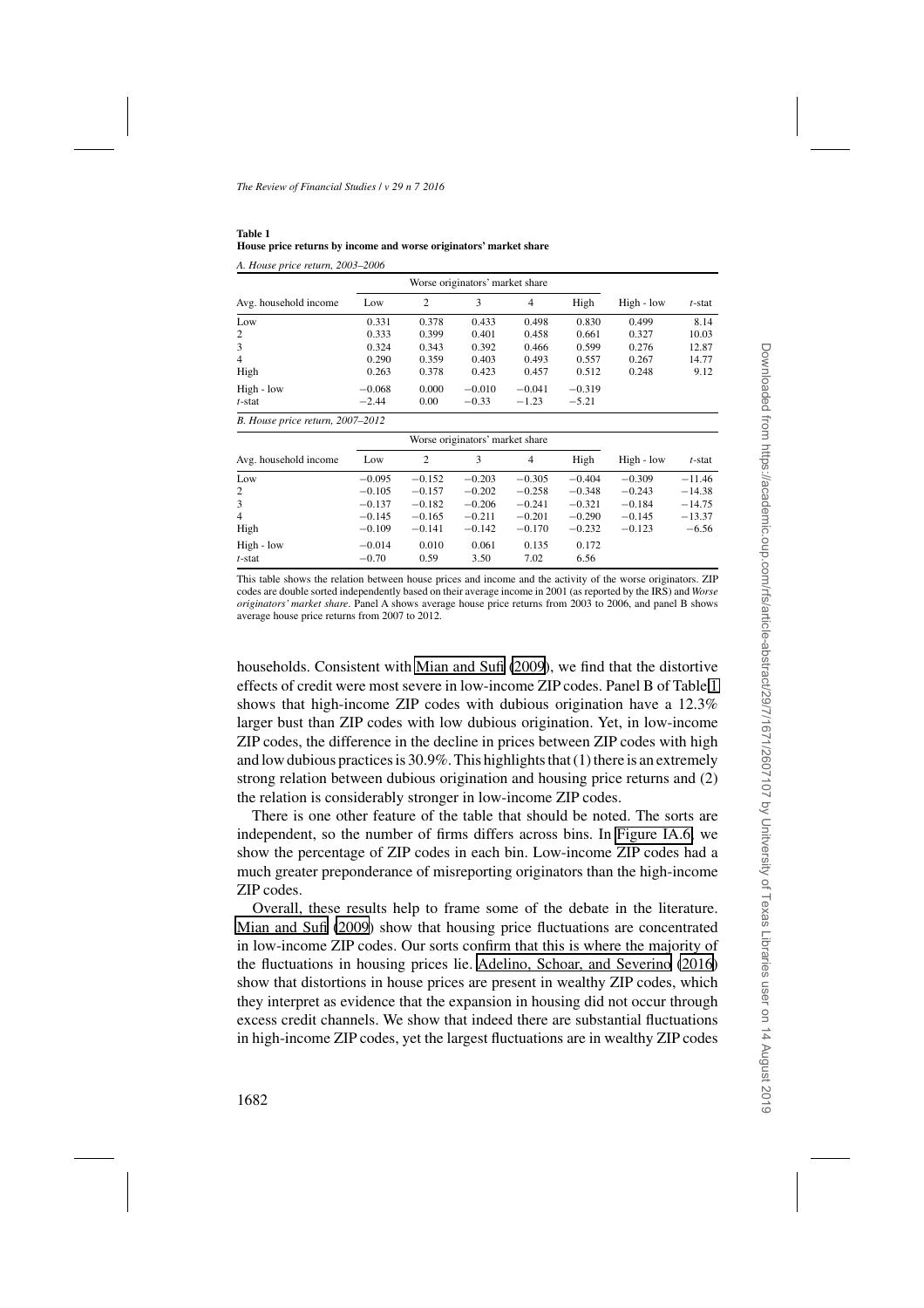in which dubious origination holds a large market share. We will now explore these findings more thoroughly and later relate them to this debate.

### **3.2 Regression view**

In panel A of Table [2,](#page-13-0) we present ordinary least-squares (OLS) regressions in which the ZIP code house price return is the dependent variable, and the market shares of the three different types of originators are the main explanatory variables of interest. The specification in Column 1 is without any controls, and in Column 2 MSA fixed effects are included (standard errors are heteroscedasticity robust and clustered by MSA to account for residuals being potentially correlated within economically connected areas). The worse originator market share in the ZIP code is strongly positively related to the ZIP code house prices, whereas the medium and better originators' market shares are weakly negatively related to ZIP code house prices. The relation between the three variables is not mechanical, as the unranked originators are excluded. We then include several controls. To account for the general relation between securitization and house returns, we include the total fraction of loans nonagency securitized at the ZIP code from 2003 to 2006. We also control for demographic characteristics that might be related to cross-sectional differences in house returns across ZIP codes, such as the ZIP codes' population, the number of house units, and the vacancy rate (all in the year 2000). Controls are also included for average household income in 2001 and average household income changes from 2001 to 2006 (also at the ZIP), as well as MSA fixed effects. Column 3 confirms the strong relation between the worse originators' market share and house returns during the boom. The coefficient of 1.235 on *Worse originators' market share* (which is statistically significant at the 1% level) implies that an increase of a 5% in market share by the worse originators in a ZIP code from 2003 to 2006 is associated with a house price increase of 6.18% on average during the boom.<sup>17</sup> Similarly, an increase of 5% in the worse originators' market share from 2003 to 2006 implies a decrease of 7.10% in house prices during the bust (Column 6). As in the boom, the relevance of the worse originators surpasses that of the other types of originators. Interestingly, the fraction of loans securitized does not enter significantly as a determinant of the housing price run-up during the boom with the inclusion of the worse originators' market share. The coefficient does enter significantly in the bust, though the slope is about one-seventh of that on the market share of the worse originators. Interestingly, average income changes in the boom are insignificant, though busts are less severe in ZIP codes in which income has increased.

<sup>17</sup> A 5% increase in market share by the worse originators is less than the difference between the median *Worse originators' market share* and its 90th percentile.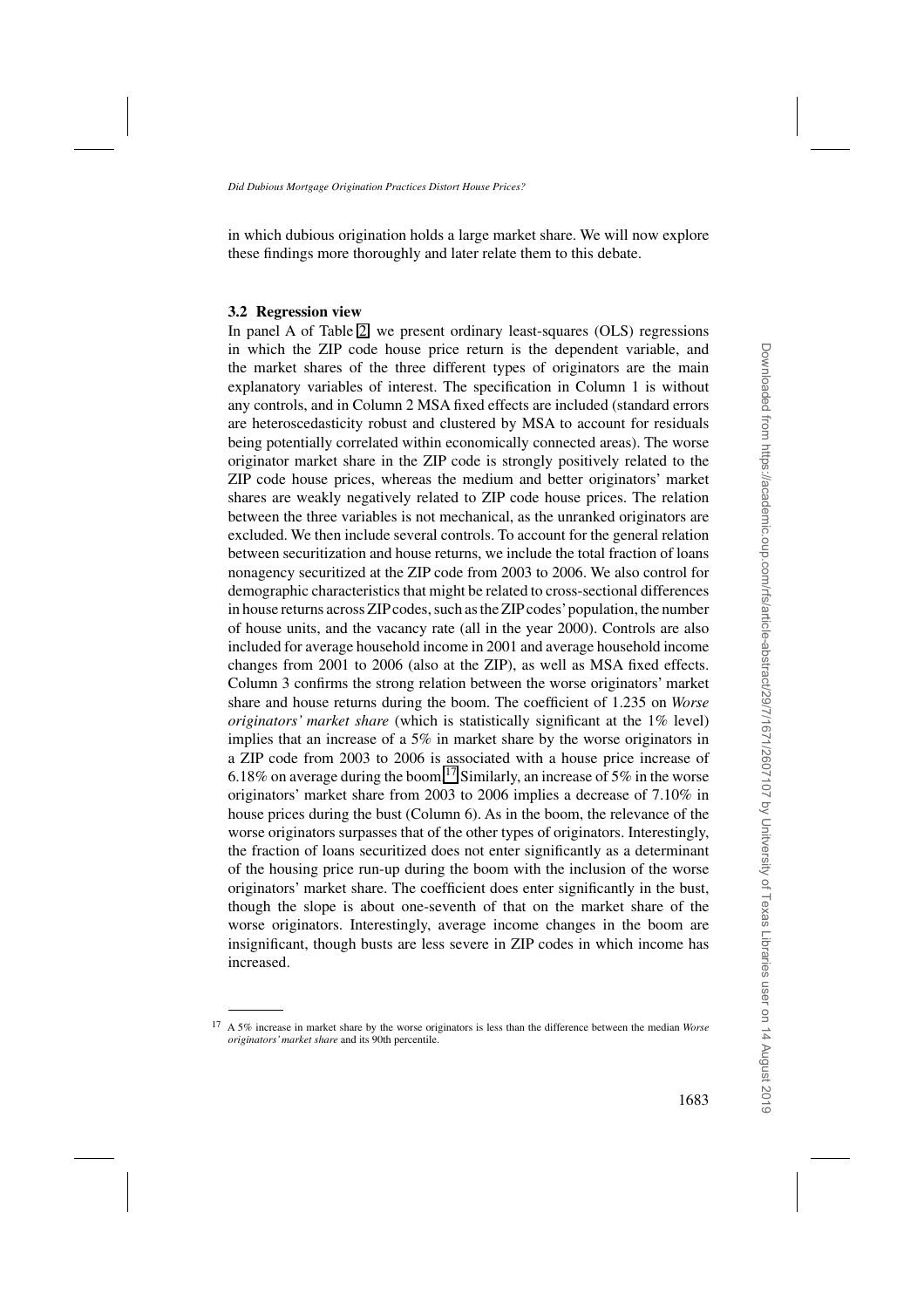### <span id="page-13-0"></span>**Table 2 Effect of worse originator activity on house returns**

| A. All ZIP codes                |                                |                                    |                                   |                                     |                              |                                    |
|---------------------------------|--------------------------------|------------------------------------|-----------------------------------|-------------------------------------|------------------------------|------------------------------------|
|                                 |                                | 2003-2006                          |                                   |                                     | 2007-2012                    |                                    |
| Worse originators' mkt. share   | 3.253***                       | $1.743***$                         | $1.235***$                        | $-2.282***$                         | $-1.982***$                  | $-1.420***$                        |
| Medium originators' mkt. share  | (29.34)<br>1.297***<br>(14.68) | (4.47)<br>$-0.449***$<br>$(-3.27)$ | (2.91)<br>$-0.320**$<br>$(-2.60)$ | $(-34.89)$<br>$-0.007$<br>$(-0.13)$ | $(-5.10)$<br>0.010<br>(0.09) | $(-3.55)$<br>$-0.017$<br>$(-0.18)$ |
| Better originators' mkt. share  | $0.469***$<br>(4.36)           | $-0.698*$<br>$(-1.79)$             | $-0.553*$<br>$(-1.67)$            | $-0.182***$<br>$(-2.87)$            | $0.782***$<br>(2.77)         | $0.607**$<br>(2.33)                |
| Fraction securitized            |                                |                                    | 0.045<br>(0.40)                   |                                     |                              | $-0.222***$<br>$(-3.10)$           |
| Population                      |                                |                                    | $0.005***$<br>(3.15)              |                                     |                              | $-0.002***$<br>$(-3.54)$           |
| Housing units                   |                                |                                    | $-0.011***$<br>$(-3.12)$          |                                     |                              | $0.006***$<br>(4.21)               |
| Housing vacancy rate            |                                |                                    | $0.658***$<br>(4.59)              |                                     |                              | $-0.167***$<br>$(-4.02)$           |
| Average household income        |                                |                                    | $-0.001***$<br>$(-2.67)$          |                                     |                              | $0.000***$<br>(5.07)               |
| Change in avg. household income |                                |                                    | 0.001<br>(1.35)                   |                                     |                              | $0.000***$<br>(3.77)               |
| Constant                        | $-0.010$<br>$(-0.73)$          | $0.506***$<br>(10.07)              | $0.479***$<br>(11.90)             | $-0.066***$<br>$(-8.24)$            | $-0.192***$<br>$(-4.43)$     | $-0.195***$<br>$(-4.72)$           |
| MSA FE<br>SE clustered by MSA   | $\bf n$<br>n                   | y<br>y                             | y<br>y                            | $\mathbf n$<br>$\bf n$              | y<br>y                       | у<br>y                             |
| Observations<br>Adj. R-squared  | 5,176<br>0.28                  | 5,176<br>0.80                      | 5,176<br>0.81                     | 5,176<br>0.23                       | 5,176<br>0.75                | 5,176<br>0.76                      |
| B. High-income ZIP codes        |                                |                                    |                                   |                                     |                              |                                    |
| Worse originators' mkt. share   | 1.930***<br>(6.04)             | $0.659**$<br>(2.44)                | $0.850***$<br>(2.74)              | $-1.474***$<br>$(-7.07)$            | $-1.495***$<br>$(-3.59)$     | $-1.420***$<br>$(-3.75)$           |
| Medium originators' mkt. share  | $1.278***$<br>(8.36)           | $-0.107$<br>$(-0.82)$              | $-0.075$<br>$(-0.57)$             | 0.146<br>(1.46)                     | 0.171<br>(1.30)              | 0.159<br>(1.28)                    |
| Better originators' mkt. share  | $-0.200$<br>$(-1.13)$          | $-0.242$<br>$(-1.26)$              | $-0.358**$<br>$(-2.42)$           | $-0.094$<br>$(-0.82)$               | $0.452***$<br>(2.73)         | $0.351**$<br>(2.27)                |
| Fraction securitized            |                                |                                    | $-0.066$<br>$(-1.08)$             |                                     |                              | $-0.014$<br>$(-0.24)$              |
| Population                      |                                |                                    | 0.001<br>(0.37)                   |                                     |                              | $-0.001$<br>$(-0.94)$              |
| Housing units                   |                                |                                    | $-0.002$<br>$(-0.69)$             |                                     |                              | $0.005**$<br>(2.00)                |
| Housing vacancy rate            |                                |                                    | $0.311***$<br>(3.61)              |                                     |                              | $-0.179***$<br>$(-3.47)$           |
| Change in avg. household income |                                |                                    | $0.000*$<br>(1.78)                |                                     |                              | $0.000***$<br>(3.02)               |
| Constant                        | $0.080***$<br>(3.67)           | $0.389***$<br>(10.40)              | $0.389***$<br>(10.39)             | $-0.098***$<br>$(-6.88)$            | $-0.174***$<br>$(-6.47)$     | $-0.179***$<br>$(-6.49)$           |
| MSA FE<br>SE clustered by MSA   | n<br>n                         | y<br>y                             | y<br>y                            | n<br>$\bf n$                        | y<br>y                       | y<br>У                             |
| Observations<br>Adj. R-squared  | 1,035<br>0.20                  | 1,035<br>0.82                      | 1,035<br>0.83                     | 1,035<br>0.05                       | 1,035<br>0.70                | 1,035<br>0.72                      |

This table shows OLS estimates for regressions in which ZIP code price return is the dependent variable, on the ZIP-code-level market share for various types of originators from 2003 to 2006. The regressions include different combinations of demographic controls and MSA fixed effects. Columns 1 to 3 show the results for the boom period (2003-2006), and Columns 4 to 6 show the results for the bust period (2007-2012). Panel A shows the regression results for all ZIP codes, and panel B only includes the ZIP codes in the highest income quartile in 2001. *t*-statistics are presented in parentheses. \*\*\*p < 0.01, \*\*p < 0.05, \*p < 0.1.

Panel B of Table 2 shows the same specifications in panel A for the set of ZIP codes in the highest quartile based on household income during 2001. This relation is strong both statistically and economically, but in the boom, the slope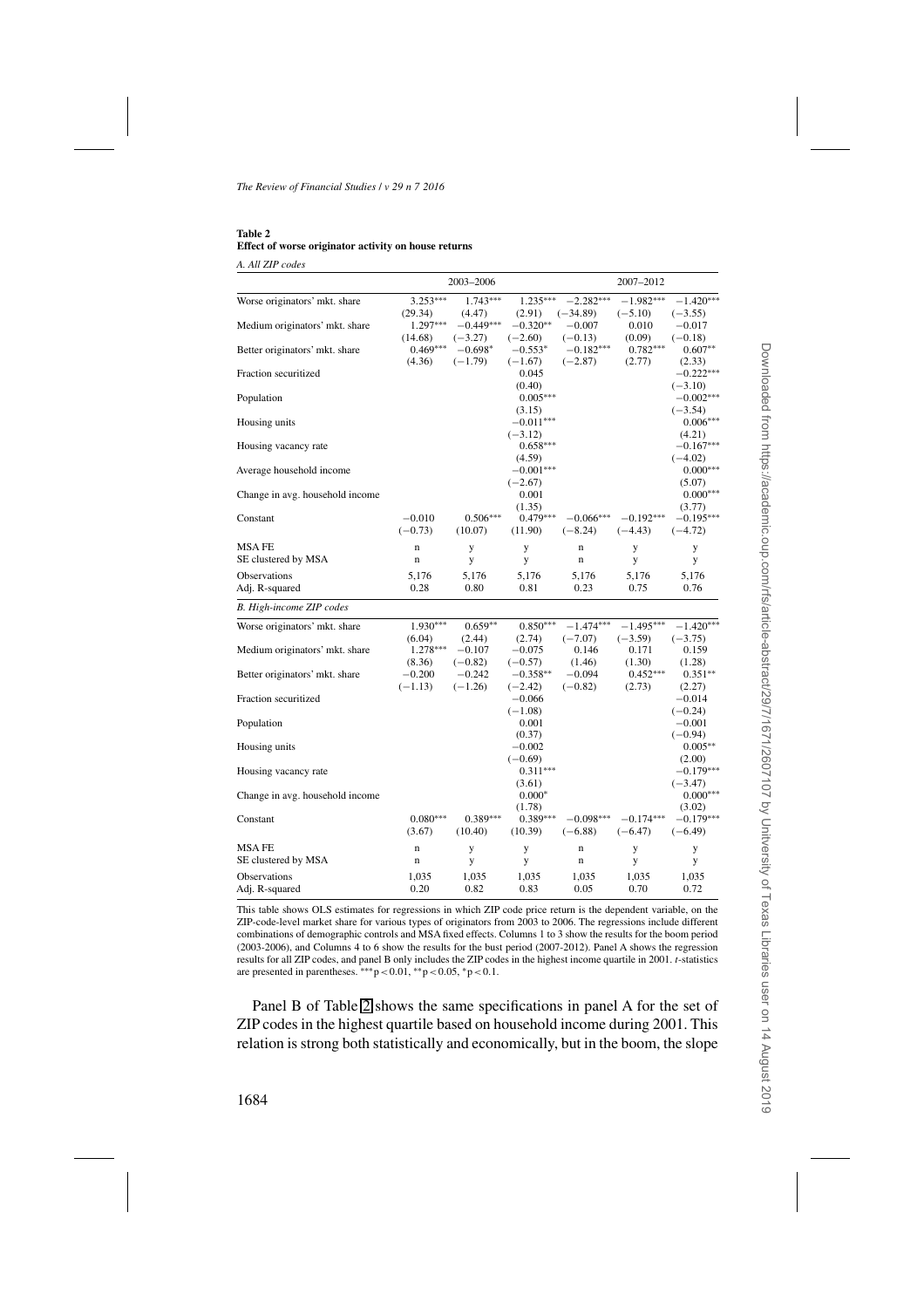is slightly lower here than it is in the full sample. In the bust, the coefficient is similar to that in the full sample.

Overall, we find strong support for **Hypotheses 1.1 and 1.2** and little support for house prices being related to just securitization (**Hypotheses 1.1A and 1.2A**).

# **4. Did Dubious Origination Cause House Price Distortions?**

Although we find a strong relation between house prices and the market share of the worse originators, the relation need not be causal, or causality might be reversed. For example, the worse originators may have followed more aggressive business strategies by entering ZIP codes with increasing house prices. A second and related possibility is that the worse originators may have targeted (or had a preference for) geographic areas with a tight land supply. Third, despite the use of various controls, there may still be an omitted variable driving both bad origination and house price movements. We take a variety of approaches to investigate if dubious origination practices cause house price distortions.

# **4.1 Were the worse originators simply chasing house returns?**

The worse originators might have simply been chasing large house price returns to expand business and quickly entering booming ZIP codes or might have been good at targeting ZIP codes in which house prices were expected to increase. If this were the case, then if one matched ZIP codes with similar levels of house price appreciation during the boom but different levels of worse origination market share, one would expect a similar house price drop in the bust as the prices reverted to their nonbubble price. In contrast, if the worse originators were giving out undeserved credit unrelated to fundamentals that caused excess price run-up, then one would expect house prices in ZIP codes in which dubious originators had a high market share to drop to lower price levels than those in other ZIP codes with a similar run-up.

To examine these hypotheses, we take the 858 ZIP codes in which the worse originators had an average market share of more than 10% between the third quarter of 2004 and the second quarter of 2006, and match each of them to a ZIP code in the same MSA with the most similar housing returns from 2003 to 2006 in which the worse originators had a market share lower than 5%. The match within the same MSA indicates that geographic features, such as elasticity and economic fundamentals, will be similar though we will also control for ZIP code differences in the regression analysis below.

Panel A of Figure [2](#page-15-0) compares the house price movements of the worse originator and the matched group. Consistent with the matching construction, the two groups on average have almost identical price run-up during the boom. For the worse misreporting group, the home prices decrease 39.4% on average, whereas for the ZIP codes with a lower presence of the bad originators matched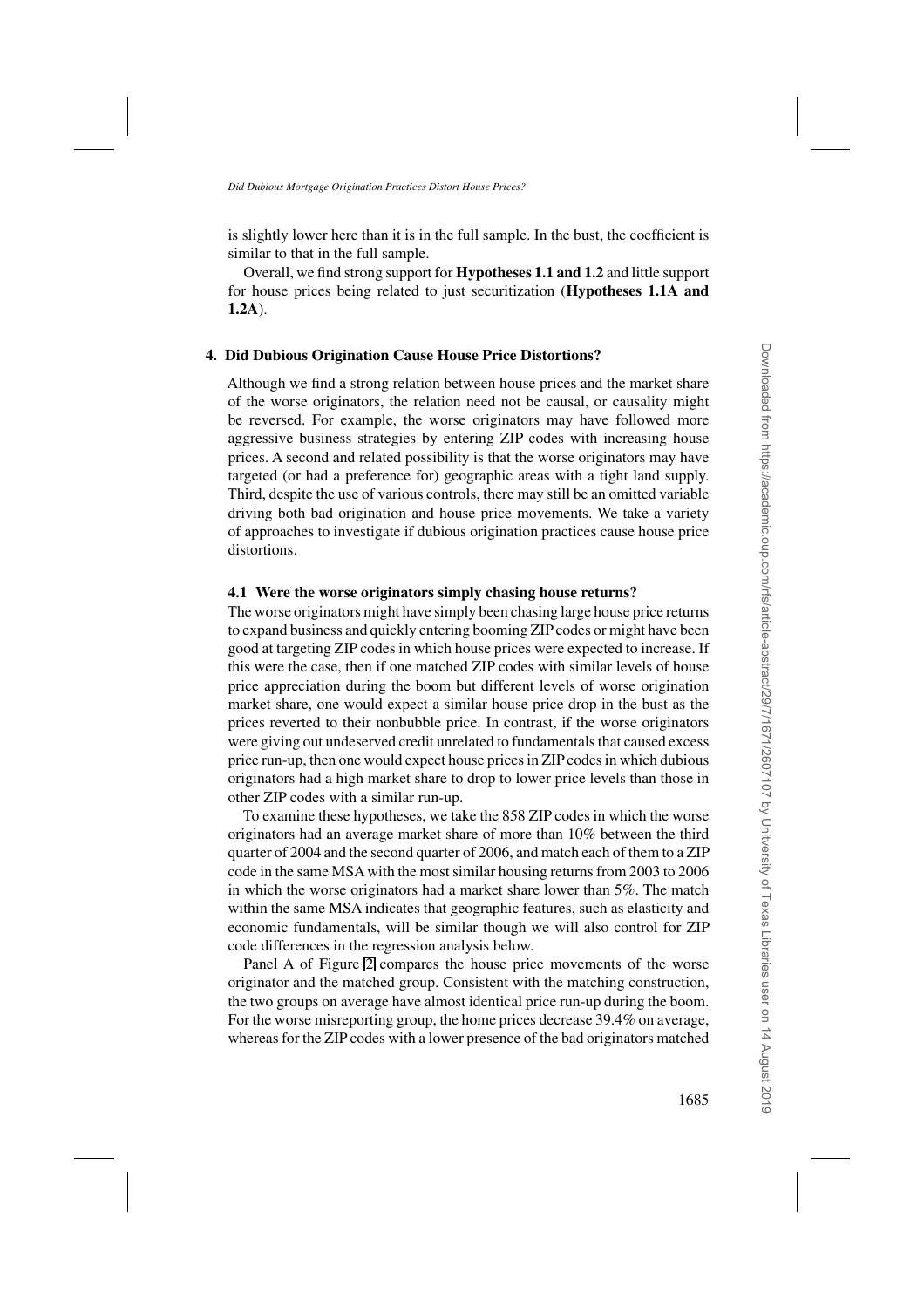<span id="page-15-0"></span>

# **Figure 2**

#### **Run-up matching**

This figure compares the average house price movement in ZIP codes for which the average market share of the worse originators during the period 2004Q3-2006Q2 exceeds 10% (solid circles) with the average house price movement in a group of ZIP codes that show an average market share of the worse originators below 5% during the same period (hollow circles). The control group is constructed to match the house returns of the group with high activity of the worse originators during the run-up period as closely as possible (matching is done with replacement, and ZIP codes are allowed to be matched a maximum of five times). ZIP codes in the control group are also required to be in the same MSA as the ZIP codes with high activity of the worse originators (*A*). Matching is done across MSAs (*B*). Note that when we construct confidence intervals from the cross-section of observations, the intervals are extremely small and close to the original lines. To avoid cluttering the graph, we do not include them.

within the same MSA, home prices decrease only by 23.5% on average. Thus, even though the two ZIP codes increase the same amount from 2003 to 2006, ZIP codes with bad originators experience a 15.9% larger drop in housing prices from 2007 to 2012.

In panel B of Figure 2, we repeat the previous exercise but with ZIP codes of different MSAs. The findings are similar; the ZIP codes with higher concentrations of the worse originators experienced the largest drops in house values after 2007.

One concern is that the differences in the bust could be due to differences in ZIP code characteristics, such as the average income between the two groups. Hence, in [Table IA.5,](http://rfs.oxfordjournals.org/lookup/suppl/doi:10.1093/rfs/hhw013/-/DC1) we test the result shown in panel A of Figure 2 more formally by controlling for differences in the population, income, and growth in income in the ZIP codes. Column 2 in [Table IA.5](http://rfs.oxfordjournals.org/lookup/suppl/doi:10.1093/rfs/hhw013/-/DC1) shows that the house prices of the group of ZIP codes with more activity of the worse originators decreased an additional 14.6% on average compared to those of ZIP codes with less activity of the worse originators.

The previous effect is not explained by income, income growth, MSA, or other controls. The results are inconsistent with the notion that the relation between worse origination market share and home prices is due to the worse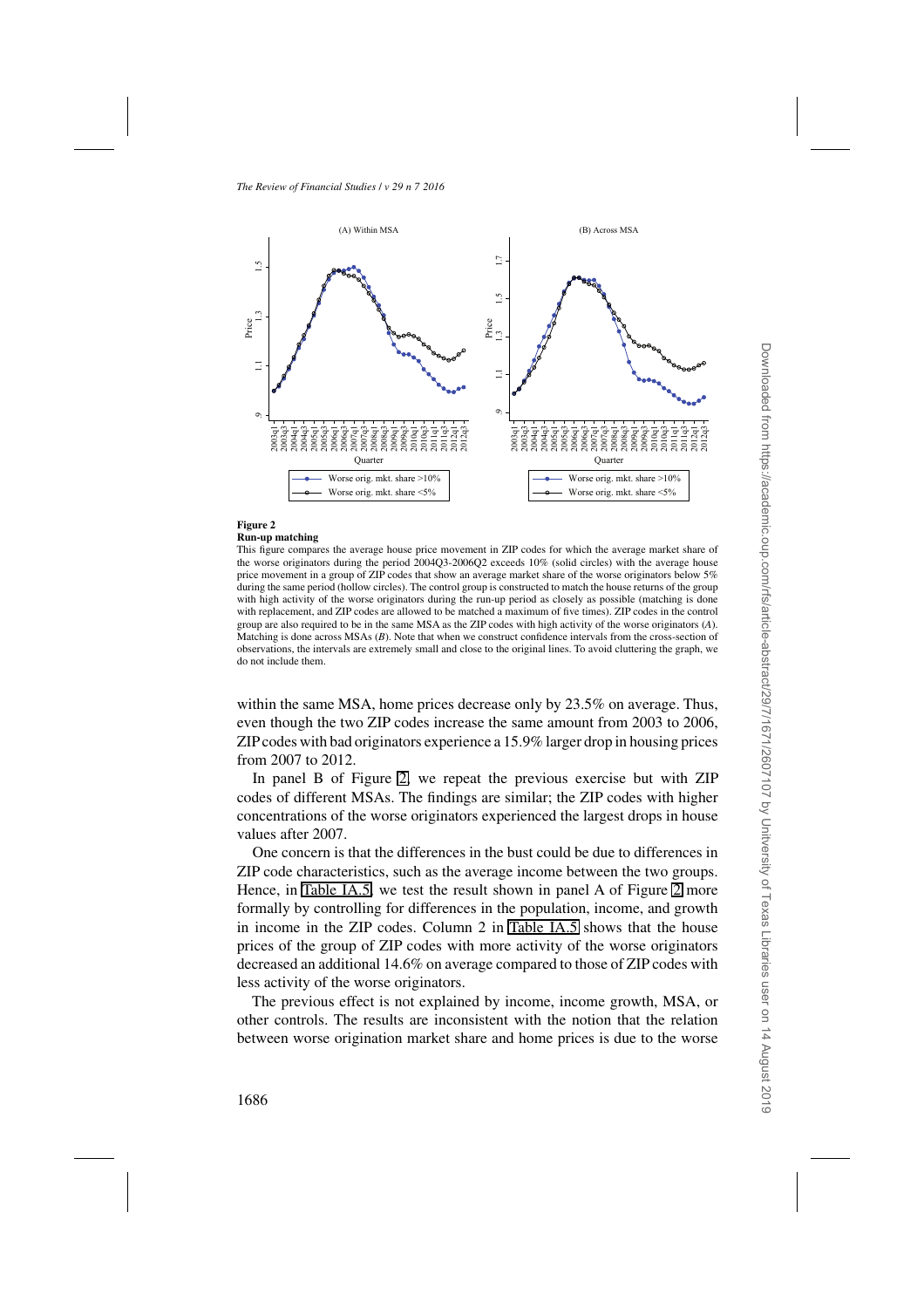

#### **Figure 3**

#### **House price movements before and after APLs**

This figure compares the house price movements in ZIP codes in states that passed restrictive antipredatory lending laws (APLs) between 2004 and 2005 (solid circles) with the house price movements in a benchmark of ZIP codes in states that did not pass any APLs before 2006 (hollow circles), before and after the law changes. The set of states that implemented restrictive APLs in 2004 and 2005 are New Mexico (Q1 of 2004), South Carolina (Q1 of 2004), Massachusetts (Q3 of 2004), Indiana (Q1 of 2005), and Wisconsin (Q1 of 2005). The set of states with no APLs are Arizona, Delaware, New Hampshire, Montana, Oregon, Washington, and Tennessee.

originators chasing house prices or targeting areas of increasing house prices. The results are consistent with the hypothesis that the worse originators issued unwarranted credit that caused a distortive effect on house prices.

### **4.2 Antipredatory law changes**

First, we use antipredatory laws (APLs) as a quasi-natural experiment to analyze the effect of loan supply by the worse originators on house price movements. [Bostic et al.](#page-36-0) [\(2008](#page-36-0)) find thatAPLs reduce subprime loan originations, especially when the APLs are more restrictive. These law changes should have also led to relatively fewer originations of loans by originators with worse standards. Hence, we compare house price movements in states that passed restrictive APLs between 2004 and 2005 with house price fluctuations in states with no antipredatory laws.<sup>18</sup>

Figure 3 shows the average house price movements of the ZIP codes that experienced a law change and of the ZIP codes in the benchmark (no APL).

<sup>18</sup> We confirm [Bostic et al.'s](#page-36-0) [\(2008\)](#page-36-0) relation between restrictive antipredatory law changes and subprime loan originations in [Internet Appendix Figure IA.7.](http://rfs.oxfordjournals.org/lookup/suppl/doi:10.1093/rfs/hhw013/-/DC1) Also, as shown by [Bostic et al.](#page-36-0) [\(2008\)](#page-36-0), the set of states that implemented restrictive APLs in 2004 and 2005 are New Mexico (Q1 of 2004), South Carolina (Q1 of 2004), Massachusetts (Q3 of 2004), Indiana (Q1 of 2005), and Wisconsin (Q1 of 2005). The set of states with no APLs are Arizona, Delaware, New Hampshire, Montana, Oregon, Washington, and Tennessee.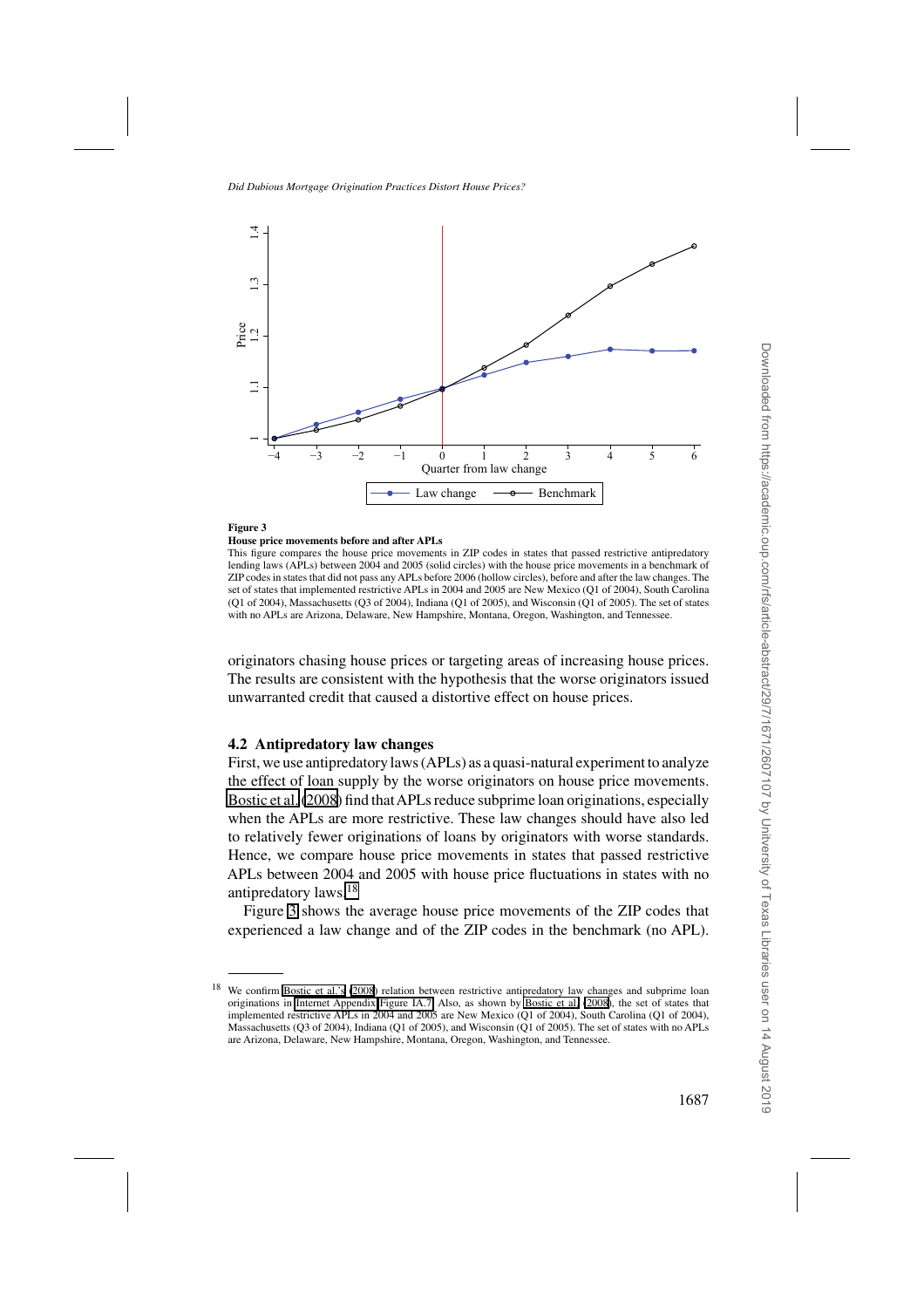| Table 3                                                                  |  |
|--------------------------------------------------------------------------|--|
| Effect of APLs on house price movements and worse originator loan supply |  |

|                          | All           |             | High worse<br>orig. supply |             |  |
|--------------------------|---------------|-------------|----------------------------|-------------|--|
|                          | ZIP codes     |             |                            |             |  |
|                          | House returns | Supply      | House returns              | Supply      |  |
| Postlaw                  | $-0.024***$   | $-0.021***$ | $-0.035***$                | $-0.051***$ |  |
|                          | $(-4.31)$     | $(-3.97)$   | $(-7.03)$                  | $(-7.37)$   |  |
| Fraction securitized     | 0.035         | $0.221***$  | 0.017                      | $0.226***$  |  |
|                          | (1.72)        | (6.05)      | (1.55)                     | (6.58)      |  |
| Population               | 0.000         | $0.001*$    | 0.000                      | 0.001       |  |
|                          | (0.24)        | (1.88)      | (1.56)                     | (1.17)      |  |
| Housing units            | 0.000         | $-0.002$    | $-0.001*$                  | $-0.003$    |  |
|                          | (0.25)        | $(-1.62)$   | $(-1.90)$                  | $(-1.24)$   |  |
| Housing vacancy rate     | $0.032*$      | $0.043*$    | $0.042**$                  | $-0.004$    |  |
|                          | (1.86)        | (2.06)      | (2.61)                     | $(-0.16)$   |  |
| Average household income | $-0.000$      | $-0.000***$ | 0.000                      | $-0.000***$ |  |
|                          | $(-1.55)$     | $(-4.50)$   | (1.57)                     | $(-5.92)$   |  |
| Constant                 | 0.007         | 0.004       | 0.006                      | $0.019**$   |  |
|                          | (1.17)        | (0.96)      | (0.84)                     | (2.61)      |  |
| <b>Quarter FE</b>        | y             | y           | y                          | y           |  |
| <b>Observations</b>      | 17,162        | 17,000      | 8,710                      | 8,880       |  |
| Adj. R-squared           | 0.266         | 0.396       | 0.373                      | 0.299       |  |

This table shows the effects of antipredatory lending laws on house price movements and loan supply by the worse originators, during the boom period (2003–2006). We construct a measure of worse originators' loan supply by dividing the number of loan originations by the worse originators each quarter by the total amount of loans granted by the worse originators from 2003 to 2009. To put the variable on a quarterly basis, values are then scaled by multiplying the variable by 28 (the number of quarters between 2003 and 2009). In the first two columns, the ZIP codes included are in states that passed antipredatory lending laws (APLs) between 2004 and 2005 or in states that did not pass any APLs before 2006. In the last two columns, the sample is restricted to the half of ZIP codes with the largest average loan supply by the worse originators. The variable *Postlaw* takes the value of one after the quarter in which an APL was passed, and zero otherwise. All regressions include quarter fixed effects. Reported *t*-statistics in parentheses are heteroscedasticity robust and clustered by CBSA.  $*^{**}p < 0.01$ ,  $*^{*}p < 0.05$ ,  $*^{*}p < 0.1$ .

Both sets of ZIP codes experience similar house price increases during the twoyear period anteceding the law changes. However, after the law changes, house prices of ZIP codes in the first group continue to increase at a much slower rate than those of the ZIP codes in the benchmark.<sup>19</sup>

Table 3 shows the previous result more formally. We regress house price returns on a *Postlaw* dummy, a set of controls, and quarter fixed effects.<sup>20</sup> The negative coefficient on the law dummy variable of −0.024 (*t*-statistic of −4.31) means that ZIP codes in states that passed APLs had a 2.4% slower quarterly (9.6% annually) home price increase than in states with no APLs. The table also shows a negative effect of the law changes on worse originator loan supply (Column 2; coefficient of −2.1% and *t*-statistic of −3.97), which is consistent with the law change being the channel for reducing the dubious origination supply. Columns 3 and 4 of Table 3 show that the effects are

 $19$  In the [Internet Appendix \(Figure IA.8\)](http://rfs.oxfordjournals.org/lookup/suppl/doi:10.1093/rfs/hhw013/-/DC1) we also plot the results for the three different quarters in which the law changes occur and find that average house prices significantly diverge in two of the three quarters (Q1 and Q3 of 2004).

<sup>20</sup> Standard errors are heteroscedasticity robust and clustered by core-based statistical area (CBSA), since clustering by a larger area, such as MSA, might yield insufficient clusters for the estimation.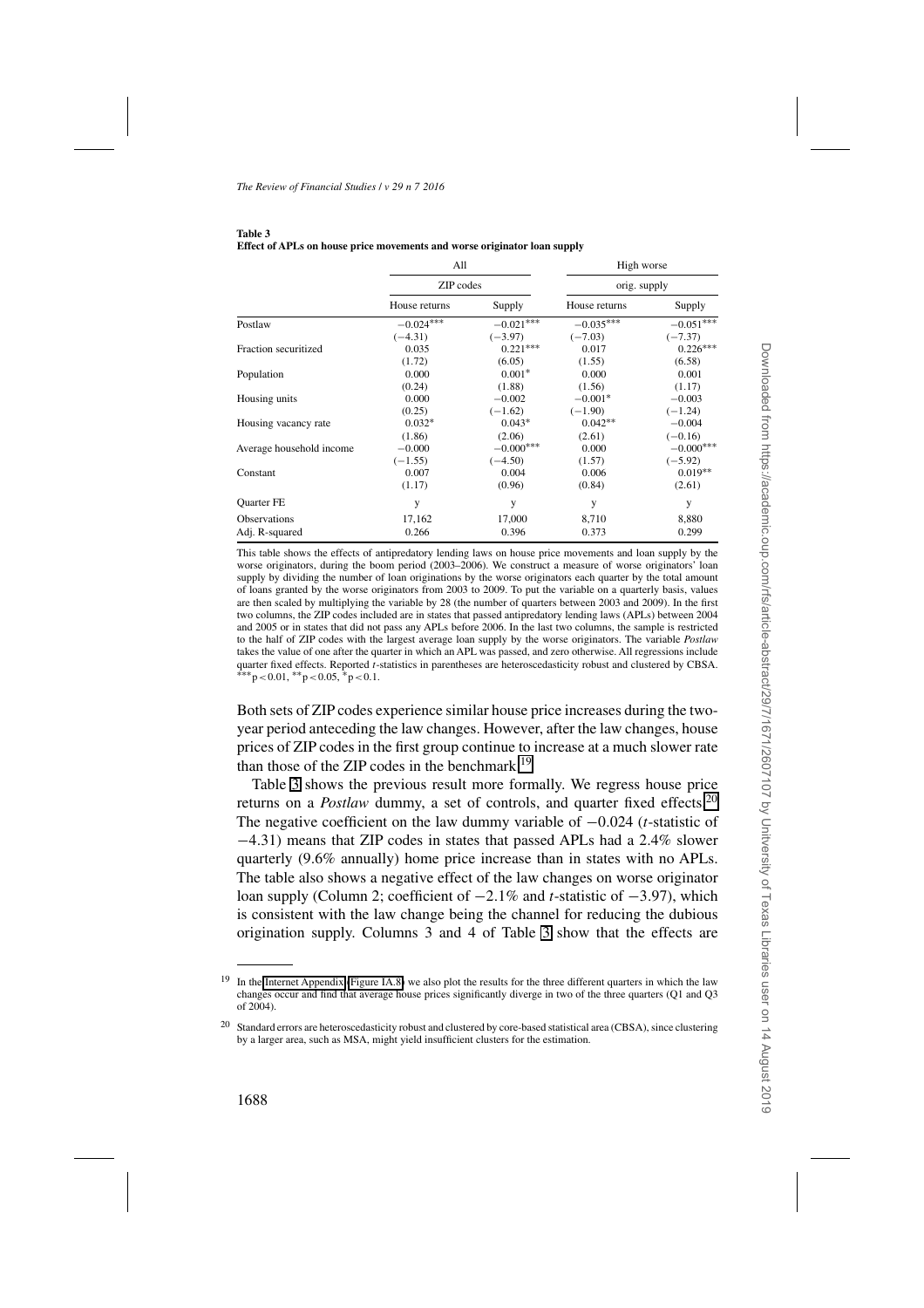considerably stronger for the subsample of ZIP codes with worse originator loan supply above the median level. The relative increase of house prices and worse originator loan supply of ZIP codes with law changes are 3.5% and 5.1% lower, respectively, than for ZIP codes with no APLs. We further validate the results in this section with a falsification test.<sup>21</sup> These findings are generally consistent with APLs preventing some bad quality loan originations that would have otherwise occurred and hence reducing upward pressure on house prices.

Second, we turn to a more localized but directed test. We exploit a pilot antipredatory legislative program (HB4050) that was implemented in ten Chicago ZIP codes from September 2006 to January 2007 in which riskier borrowers were required to undergo counseling and loan examination that included income verification. [Agarwal et al.](#page-36-0) [\(2014\)](#page-36-0) show that originators who specialized in riskier/subprime loans, fearing direct and indirect penalties for noncompliance, responded to the program by issuing fewer loans or directly ceasing operations in the pilot ZIP codes. Consistent with this result, panel A of Figure [4](#page-19-0) shows the average monthly market share of the worse originators in the HB4050 ZIP codes experienced a substantially larger drop than in the benchmark ZIP codes.<sup>22</sup> More interestingly, panel B of Figure [4](#page-19-0) shows the effect of the HB4050 program on house prices. From October 2006 to March 2007, house prices in the benchmark ZIP codes experienced a 60% relatively larger (3.5% as compared to 1.4%) house price increase on average than the HB4050 ZIP codes. $23$ 

In summary, both the law change and the HB4050 analyses are consistent with the worse originator activity distorting house prices during the boom (**Hypothesis 1.1**).

### **4.3 Are the price distortions by dubious originators explained by limited land supply?**

We analyze the additional reverse causality possibility that worse originators were located in or entered urban markets with a tight land supply. In this scenario, the relation between home prices and worse origination activities would be related to the worse originators' geographical preference for certain areas associated with a higher probability of increasing home prices due to the inelastic land supply. Following [Mian and Sufi](#page-37-0) [\(2009\)](#page-37-0), we use elasticity

<sup>&</sup>lt;sup>21</sup> Here, we falsely assume that the changes in the APLs occurred three quarters before the true date. Moving the APL occurrence three quarters allows New Mexico and South Carolina to have a prelaw period of two quarters. [Table IA.6](http://rfs.oxfordjournals.org/lookup/suppl/doi:10.1093/rfs/hhw013/-/DC1) shows that the false postlaw indicator has no effect on house prices and only a small effect on worse originator loan supply.

<sup>22</sup> The twelve ZIP codes in the benchmark identified by [Agarwal et al.](#page-36-0) [\(2014\)](#page-36-0) resemble the ZIP codes in the HB4050 area in terms of pretreatment socioeconomic characteristics and housing market conditions.

<sup>23</sup> [Table IA.7](http://rfs.oxfordjournals.org/lookup/suppl/doi:10.1093/rfs/hhw013/-/DC1) shows that the 2.1% house price differential is statistically significant through a difference-indifferences regression. Because of the small number of ZIP codes (22), we are unable to cluster standard errors by ZIP code, so we report heteroscedasticity robust *t*-statistics instead.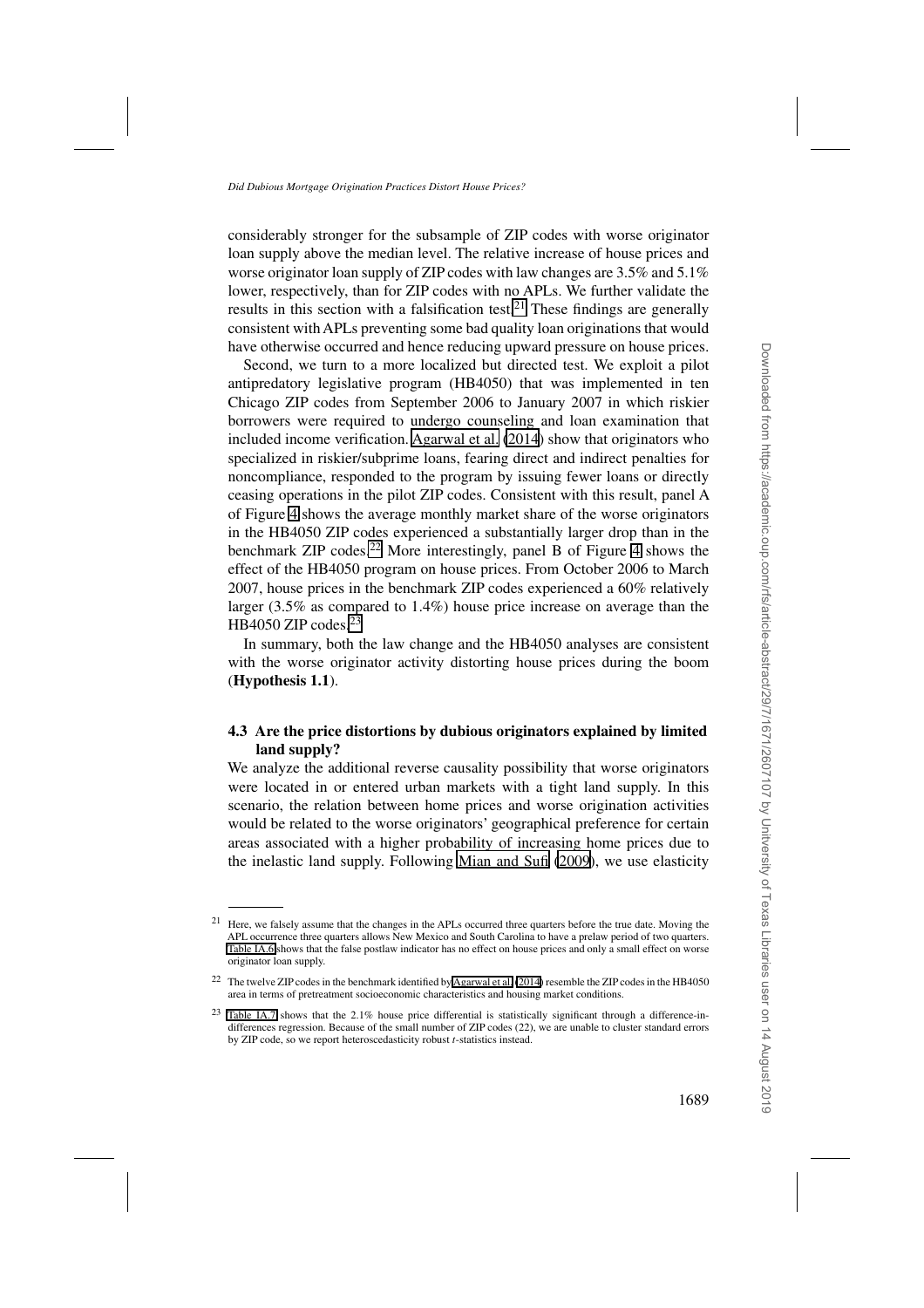<span id="page-19-0"></span>

#### **Figure 4**

#### **Worse originators' market share and house prices around the HB4050 program**

This figure compares the market share of the worse originators and house prices in the ten ZIP codes in which the Illinois Predatory Lending Database Pilot Program (HB4050) was implemented, with the market share of the worse originators and house prices in the control group of twelve ZIP codes chosen in [Agarwal et al.](#page-36-0) [\(2014\)](#page-36-0). The ZIP codes in the control group resemble the ZIP codes in the HB4050 area in terms of pretreatment socioeconomic characteristics and housing market conditions (see[Agarwal et al. 2014](#page-36-0) for details). The gray area shows the period in which the pilot program was active. The figure shows the average monthly market share for both the treatment and the benchmark/control (*A*) and the average evolution of house prices in the two groups (*B*).

of housing supply from [Saiz](#page-37-0) [\(2010](#page-37-0)) as a proxy for housing land supply.<sup>24</sup> The elasticity measure is a topologically based measure that gauges elasticity by

<sup>&</sup>lt;sup>24</sup> [Table VI](http://rfs.oxfordjournals.org/lookup/suppl/doi:10.1093/rfs/hhw013/-/DC1) of [Saiz](#page-37-0) [\(2010](#page-37-0)) reports the elasticity of housing supply for the 1970 to 2000 period for ninety-five metro areas, each with a population over 500,000. We match sixty-five of these with our sample, which includes 90.2% of the ZIP codes.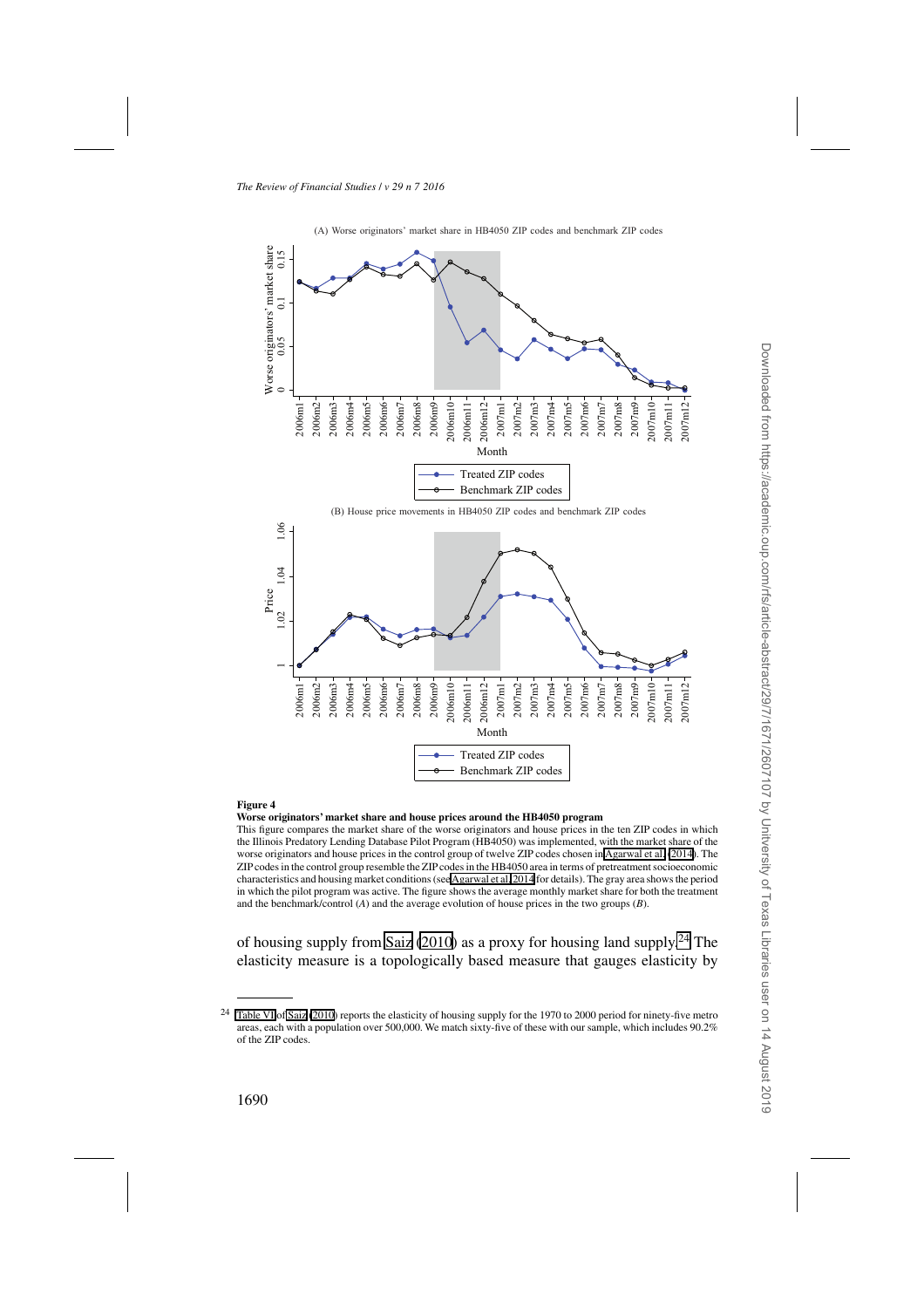|                                 | <b>Elastic MSAs</b><br>2007-2012 |             |             | <b>Inelastic MSAs</b> |  |
|---------------------------------|----------------------------------|-------------|-------------|-----------------------|--|
|                                 |                                  |             | 2007-2012   |                       |  |
|                                 | Top 50%                          | Top 25%     | Bottom 50%  | Bottom 25%            |  |
| Worse originators' mkt. share   | $-1.809***$                      | $-2.400***$ | $-1.268***$ | $-1.265***$           |  |
|                                 | $(-5.73)$                        | $(-7.24)$   | $(-2.99)$   | $(-2.78)$             |  |
| Medium originators' mkt. share  | $-0.070$                         | $-0.161$    | 0.076       | 0.042                 |  |
|                                 | $(-0.52)$                        | $(-0.88)$   | (0.56)      | (0.23)                |  |
| Better originators' mkt. share  | $-0.078$                         | $-0.544***$ | $0.903***$  | $1.127***$            |  |
|                                 | $(-0.26)$                        | $(-3.38)$   | (3.49)      | (4.88)                |  |
| Fraction securitized            | $-0.187$                         | $-0.177$    | $-0.230***$ | $-0.230**$            |  |
|                                 | $(-1.58)$                        | $(-1.61)$   | $(-2.99)$   | $(-2.58)$             |  |
| Population                      | $-0.004***$                      | 0.000       | $-0.001***$ | $-0.001**$            |  |
|                                 | $(-2.88)$                        | (0.01)      | $(-2.98)$   | $(-2.43)$             |  |
| Housing units                   | $0.010***$                       | $-0.001$    | $0.005***$  | $0.005***$            |  |
|                                 | (2.79)                           | $(-0.21)$   | (4.01)      | (3.33)                |  |
| Housing vacancy rate            | 0.017                            | $-0.094$    | $-0.237***$ | $-0.237***$           |  |
|                                 | (0.15)                           | $(-0.63)$   | $(-4.55)$   | $(-3.60)$             |  |
| Average household income        | 0.001                            | 0.001       | $0.000***$  | $0.000*$              |  |
|                                 | (1.59)                           | (1.29)      | (4.63)      | (2.07)                |  |
| Change in avg. household income | 0.000                            | $-0.000$    | $0.000***$  | 0.000                 |  |
|                                 | (0.58)                           | $(-0.52)$   | (2.90)      | (1.27)                |  |
| Constant                        | $-0.062$                         | $0.061**$   | $-0.292***$ | $-0.336***$           |  |
|                                 | $(-1.66)$                        | (2.29)      | $(-6.02)$   | $(-6.35)$             |  |
| <b>MSAFE</b>                    | y                                | у           | y           | y                     |  |
| <b>Observations</b>             | 1.796                            | 633         | 2,871       | 2,111                 |  |
| Adj. R-squared                  | 0.67                             | 0.67        | 0.76        | 0.70                  |  |

#### **Table 4 Effect of worse originator activity in elastic and inelastic ZIP codes**

This table shows OLS estimates for regressions in which ZIP code house price returns during the bust is the dependent variable, on the ZIP-code-level market share for various types of originators from 2003 to 2006, for different subsamples of ZIP codes based on housing supply elasticities from Saiz (2010). The regressions include different combinations of demographic controls and MSA fixed effects. Column 1 shows the estimates for the ZIP codes in MSAs in the most elastic half. Column 2 shows the regression for ZIP codes in MSAs in the most elastic quartile. Column 3 considers the most inelastic half, and Column 4 considers the most inelastic quartile. Reported *t*-statistics in parentheses are heteroscedasticity robust and clustered by MSA. ∗∗∗p<0.01, ∗∗p<0.05,  $*_{p<0.1}$ .

surrounding geographic constraints. [Glaeser, Gyourko, and Saiz](#page-36-0) [\(2008](#page-36-0)) show that h[ouse prices fluctuate considerably more in inelastic MSAs.](#page-37-0) Mayer and Pence [\(2009\)](#page-37-0) show that subprime credit was in intercity areas, as well as in areas on the outskirts of cities. Yet the expansion of credit should have little effect on the run-up in prices in elastic MSAs, since increases in prices will predominately be due to increases in construction costs and limited increases in land supply. However, as discussed in **Hypothesis 2**, these areas could experience a considerable decrease in house prices during the crash if the increase in housing supply was fueled by an expansion of credit to unqualified borrowers that was not supported by income and population growth.

In Table 4, we estimate our main specifications for the bust for elastic and inelastic ZIP codes (for the top and bottom 50% and 25% of MSAs). For the elastic MSAs, a 5% increase in loan issuances by the worse originators explains an economically large decrease of 9.05% in house returns on average (Column 1). The results are slightly stronger in the top 25% of elastic ZIP codes (Column 2), consistent with the bust in inelastic ZIP codes being due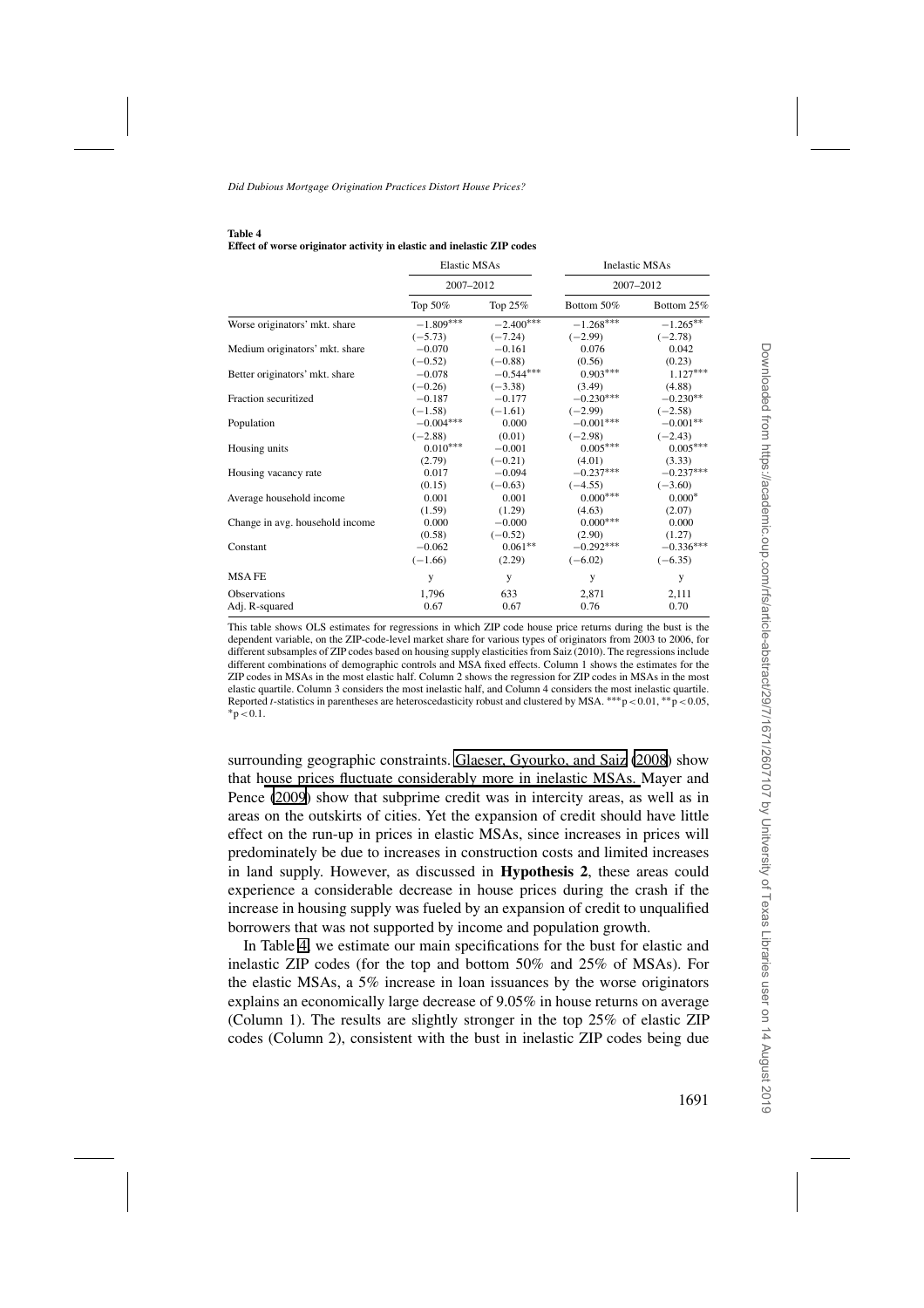to bad origination practices. In Columns 3 and 4 (inelastic MSAs), the same coefficients are negative and significant as well, indicating that only the worse origination market share during the run-up (not medium or best) is associated with a bust in inelastic  $MSAs<sup>25</sup>$ . The fact that the origination activity by the worse originators during the boom is positively related to the bust in all levels of elasticity, and particularly in areas of elastic land supply, indicates that inelastic land supply is not the omitted variable driving the strong relation between dubious origination practices and house prices. In fact, although housing supply elasticity explains geographical differences in house price returns during the bust, *Worse originators' market share* has an effect more than twice as strong in the elastic ZIP codes. In addition, we regress house price changes on both the market share of the worse originators and housing supply elasticity, for which both variables are standardized. For each unit of standard deviation, the coefficient on the worse originator share has a 2.5 larger effect on house prices.<sup>26</sup>

As the worse originators expanded to very elastic areas, we further analyze the subset of ZIP codes in the 25% most elastic MSAs. Figure [5](#page-22-0) shows that elastic ZIP codes with a low presence of the worse originators had only a minor burst in prices and ended up with house prices in 2012 around 20% above those in the ZIP codes with a high presence of the worse originators.

In summary, the fact that a high concentration of the worse originators is related to house price crashes in areas of elastic land supply indicates that the relation between dubious origination and crashes is not due to the worse originators solely concentrating in areas of tight land supply. The increase in credit in areas of elastic supply seemingly led to unwarranted housing construction and a subsequent crash of house prices.

While each test above may not accomplish identification in its purest form, it seems extremely difficult to construct a coherent alternative explanation that is consistent with all the previous results. Across all of our tests, the results are consistent with dubious origination practices causing house price distortions. We now seek to examine further the lending channel mechanism.

### **5. The Channel**

We seek to learn more about the channel through which excess credit was granted. First, dubious originators may have lent to borrowers who had a higher ex ante delinquency rate. Second, better originators may have issued worse

<sup>&</sup>lt;sup>25</sup> In [Table IA.8](http://rfs.oxfordjournals.org/lookup/suppl/doi:10.1093/rfs/hhw013/-/DC1) we present the same regressions for the boom. There is slightly less run-up in the highly elastic ZIP codes with more dubious originators. This might be due to a supply glut from dubious origination having effects in 2006. Most importantly, these run-up differences are considerably smaller than the large differences in the crash.

<sup>26</sup> A one-standard-deviation increase in *Worse originators' market share* implies a 5.7% drop in housing net worth from 2006 to 2009 on average, while one-standard-deviation change in housing supply elasticity has an effect of 2.3%, as shown in [Table IA.9.](http://rfs.oxfordjournals.org/lookup/suppl/doi:10.1093/rfs/hhw013/-/DC1)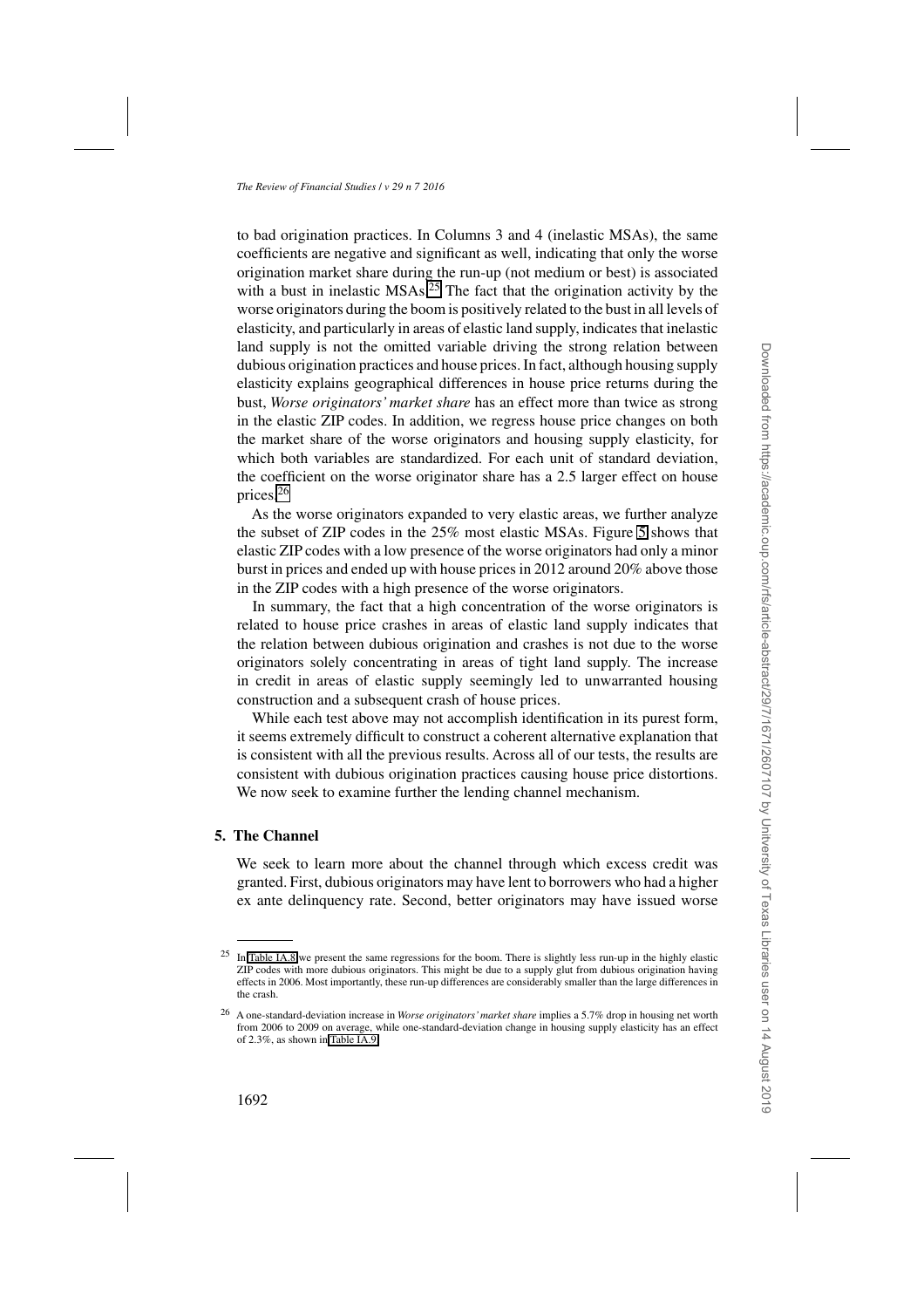<span id="page-22-0"></span>

**Figure 5**

#### **New houses and house price movements in elastic ZIP codes**

This figure shows changes in new housing supply and house prices in elastic ZIP codes (ZIP codes in the upper quartile of more elastic MSAs). The figure shows the ZIP code average of new house transactions as a fraction of total houses in 2002 for the ZIP codes in the highest tercile of the worse originators' market share (solid circles) and the lowest tercile of the worse originators' market share (hollow circles) (*A*) and the average price changes for both groups (*B*).

quality loans in ZIP codes with a high presence of dubious originators. Third, dubious originators may have done a worse job of screening applicants, and this could explain their poor loan performance. Fourth, the process of understating borrower information may have caused uncreditworthy applicants to receive loans that they could not/would not repay.

### **5.1 Loan quality**

We first estimate the credit risk of the loans at origination to see if the loans originated by dubious originators had similar or higher probabilities of delinquency. We then examine how ex ante loan risk varied for the better originators in ZIP codes in which the dubious originators had a high market share as compared to other ZIP codes. We base our estimates on the detailed stated loan and borrower characteristics in ABSNet for the nonagency market for the period before our main sample period.<sup>27</sup> We fit a logit model using all first-lien loans originated before 2001, where the dependent variable is a dummy that takes the value of one if the loan became seriously delinquent (90+ days) before 2002, and zero otherwise. This approach to estimate delinquency probabilities is similar to the one used by Ashcraft, Goldsmith-Pinkham, and

<sup>&</sup>lt;sup>27</sup> A limitation of our analysis here is that it only use nonagency loans, which can be substantially different from agency loans [\(Keys, Seru, and Vig 2012](#page-36-0)). [Jiang, Nelson, and Vytlacil](#page-36-0) [\(2014b](#page-36-0)) find that a large lending bank actually ends up holding some of the worse-performing loans on their books.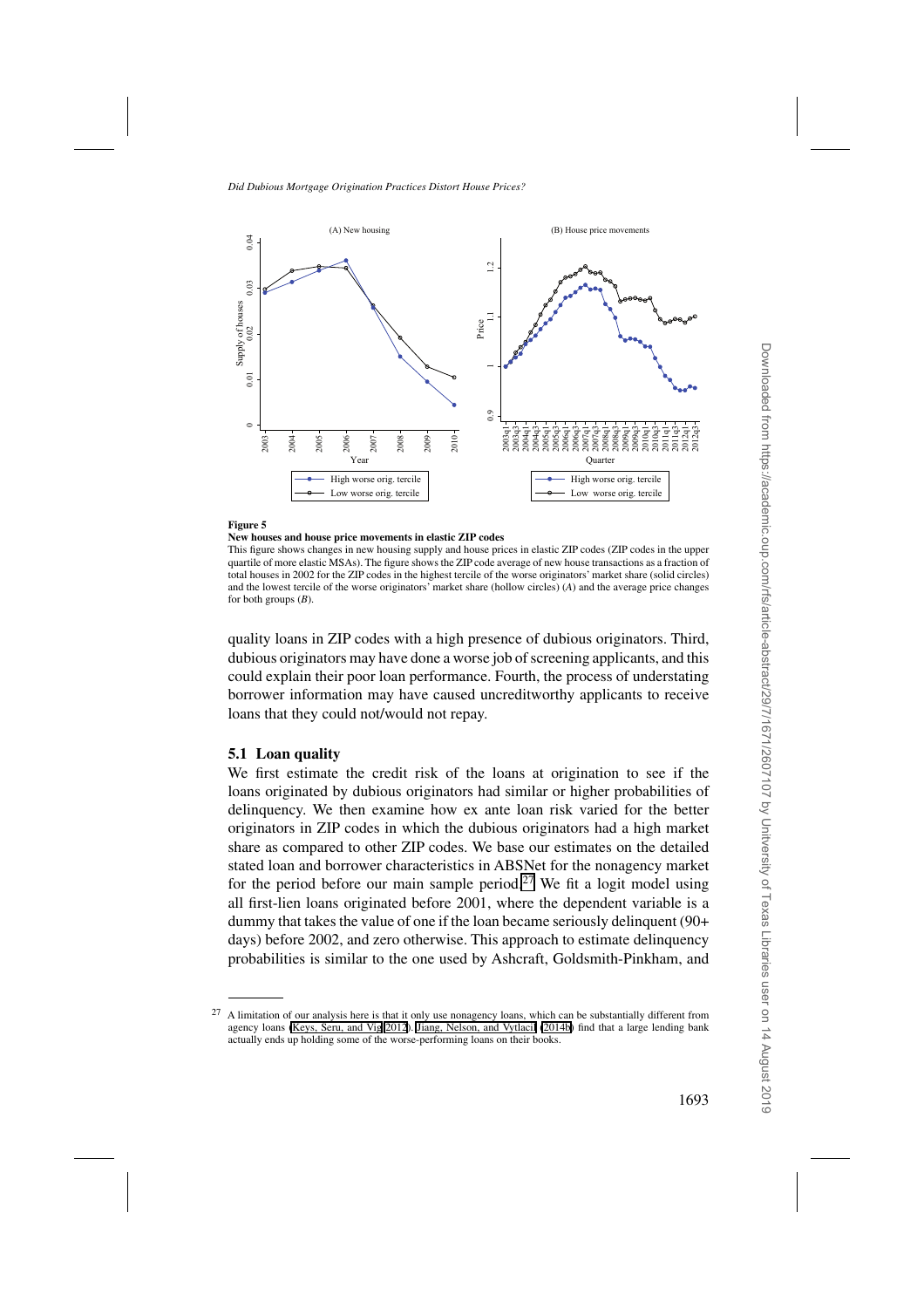Vickery [\(2010\)](#page-36-0). We then use the estimated coefficients in combination with the loan characteristics of the securitized loans originated during 2003 or later to obtain expected probabilities of delinquency.

Panel A of Figure [6](#page-24-0) shows that in terms of the average ex ante probability of delinquency, the worse originators securitized loans with stated characteristics that were significantly worse than the loans securitized by the better originators. This occurs across ZIP codes in which the worse originators have both a high and low market share.

We examine if the competition with the worse originators might have led the better originators to issue riskier loans in ZIP codes in which there was a high presence of the worse originators. This does not appear to be the case. Quintiles 3 and 4 have higher probabilities of delinquency for the better originators, but the loans are actually relatively less risky in the ZIP codes with the highest presence of the worse originators. Originators with high misreporting are also not issuing riskier loans in the ZIPcodes in which they have the largest presence.

In a similar manner, it is interesting to examine whether the different types of originators engaged in more second-lien misreporting in the areas in which the worse originators had a high market share. Panel B of Figure [6](#page-24-0) shows lower levels of second-lien misreporting by the better originators that was not any higher in ZIP codes with a high market share of second-lien misreporters. It is important to note that misreporting is definitely nonnegligible for the "better" originators. This suggests that our results are an understatement of the effects of dubious practices. The worse originators do have higher levels of second-lien misreporting (50%) in the ZIP codes in which they have the highest presence; but they still misreport around 35% of their loans in the ZIP codes in which they do little business. This indicates that the misreporting practice was not primarily a problem only for certain loan officers or branch locations but a business practice and culture across the entire loan originating firm. This validates our approach of classifying ZIP codes based on originator composition rather than by simply captured misreporting, which can be measured less precisely in a ZIP code with fewer observations.

We also take a ZIP-code-level approach to the credit expansion. We examine whether "dubious" originators issued more loans in ZIP codes in which applicants previously could not receive credit because of their riskiness. We estimate OLS regressions in which the dependent variables are the market shares of the different types of originators between 2003 and 2006, and the independent variable of interest is the ZIP-code-level HMDA loan rejection rates (unmet demand) between 1996 and 1999. Of the three types of market share (i.e., worse, medium, and better), only the one corresponding to the worse originators is positively related to unmet demand (as shown in [Table IA.10\)](http://rfs.oxfordjournals.org/lookup/suppl/doi:10.1093/rfs/hhw013/-/DC1). This result is consistent with the worse originators expanding by granting credit to previously unmet demand from risky borrowers.

Overall, the fact that better originators are not engaged in riskier lending or higher levels of misreporting in ZIP codes with a high presence of originators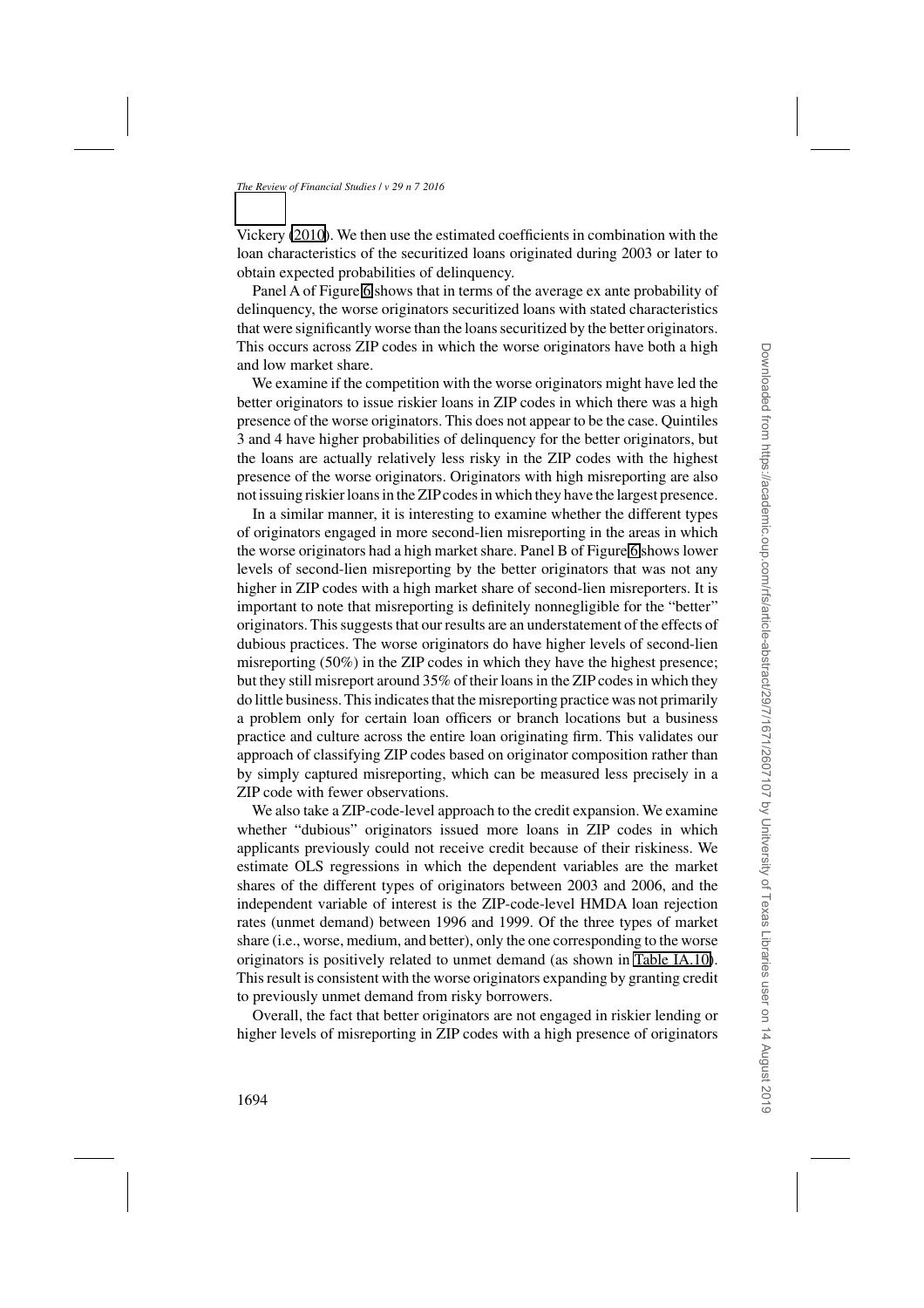(A) Expected probability of delinquency

<span id="page-24-0"></span>

#### **Figure 6**

#### **Worse and better originator quality comparison**

This figure compares the quality of the loans originated by the worse and the better originators. The average expected probability of delinquency (90+ days) exhibited by loans issued by the worse and the better originators, by worse originators'market share quintile, is shown (*A*). The expected probability of delinquency is obtained by fitting a logit model at the beginning of 2002 using all first-lien loans originated before 2001 in ABSNet (this gives loans a period of at least a year to become delinquent). Specifically, the dependent variable is a dummy that takes the value of one if the loan became delinquent before 2002, and zero otherwise. The set of explanatory variables includes credit score, combined loan-to-value ratio, interest rate, the log of the loan amount, and dummy variables for level of documentation (low/no-doc or full-doc), self-reported occupancy status, refinance, and the existence of a prepayment penalty. The average of ZIP-code-level second-lien misreporting exhibited by purchase loans issued by the worse and the better originators, by worse originators' market share quintile, is shown (*B*).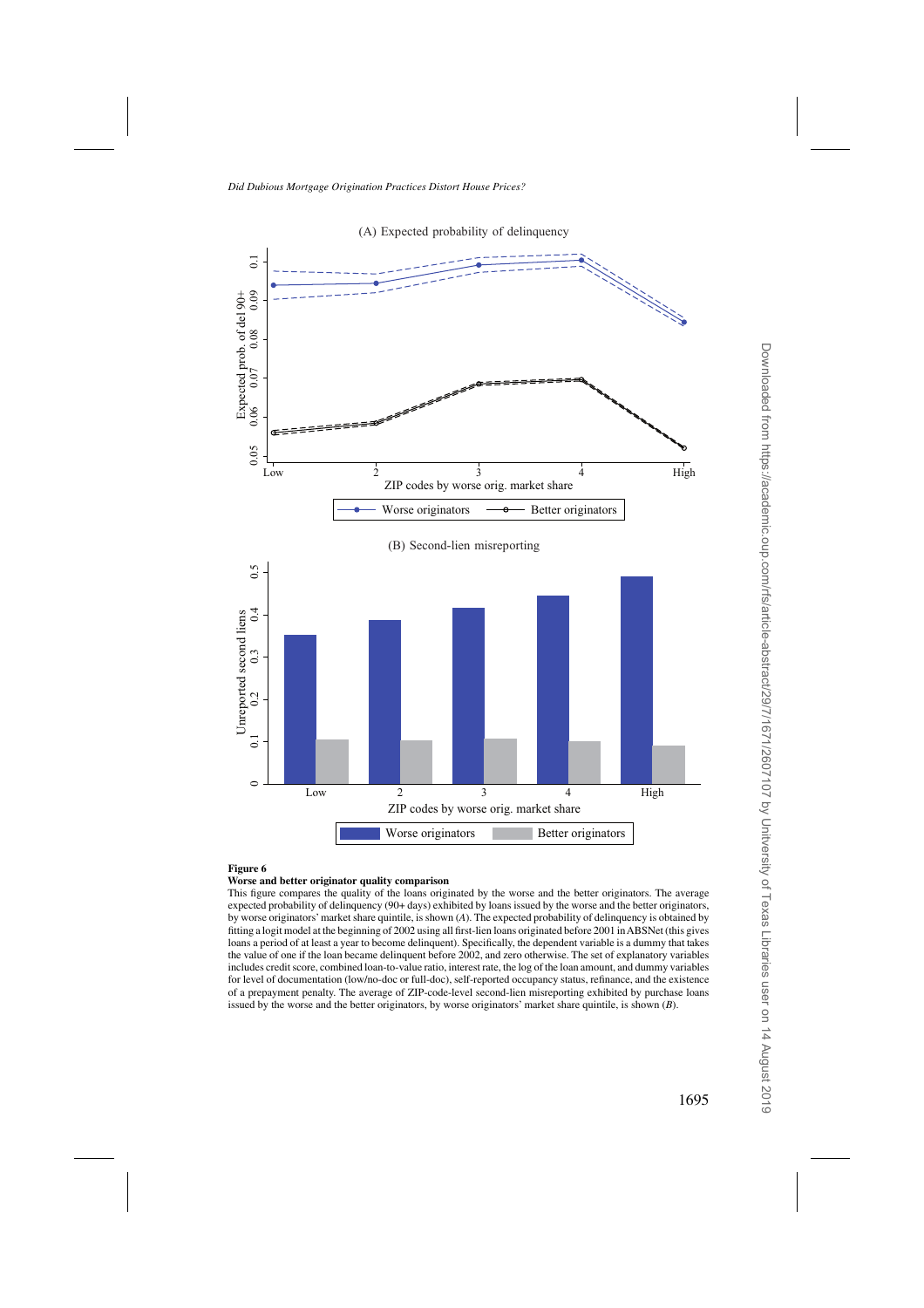with second-lien misreporting suggests that the effect of dubious origination in these ZIP codes is entering through the higher market share of the worse originators in the ZIP code. These worse originators tend to grant loans to borrowers with higher credit risk, some of whom may not have been able to receive credit previously.

### **5.2 Were misreporting originators poor at screening loans, or did they misreport loan quality?**

We wish to understand if the worse originators were poor at screening borrowers, or if they understood that certain borrowers were of higher risk but lent to them anyway. If bad originators simply did a worse job of screening borrowers, the interest rate would be a less accurate predictor of delinquency for the loans by the worse originators than for the loans by the better originators. If an originator sought to maximize short-term profits, they might lend to a risky borrower at a high rate, but then underreport some of the loan's risky features when they resold it. In this case, the loan's interest rate would still be a good predictor of future delinquency, but the other loan characteristics reported at the time of securitization would be relatively weaker predictors. To investigate these possibilities, we estimate an OLS regression from 2003 to 2007 in which the dependent variable is an indicator of delinquency (90+ days), and the explanatory variables are a set of loan-level characteristics. We include the interaction of a dummy variable for worse originator with each of the variables.

In Column 1 of Table [5](#page-26-0) we regress delinquency on the interest rate at the time of loan origination. Overall, the interest rate strongly forecasts delinquency, but it is a significantly more important predictor for the loans issued by the worse originators. In Column 2, with the other variables, we again find that interest rates are a much stronger predictor of delinquency for the loans issued by the worse originators. For this specification, we further explore this relation by examining the marginal  $R^2$  in separate regressions for worse and better originators and report the results in [Table IA.11.](http://rfs.oxfordjournals.org/lookup/suppl/doi:10.1093/rfs/hhw013/-/DC1) For better originators, interest rates lead to a relative increase in  $R^2$  (i.e., delinquency forecasting) of only 0.2% as compared to 3.0% percent for the worse originators. Since the prices charged by worse originators were good determinants of future delinquencies, this suggests that the worse originators understood that some of their loans were riskier.

It is not clear if our separation of originators by second-lien misreporting is an issue related solely to second-lien misreporting or a symptom of other forms of misreporting. We obviously do not have access to internal bank sources, such as documentation and debt coverage, to verify such information. However, we can investigate the predictive value of loan attributes on delinquency. If an attribute was incorrectly reported, then this may decrease the variable's ability to predict future delinquency since the variable is reported with error. We find that the combined LTV ratio and the level of documentation are strong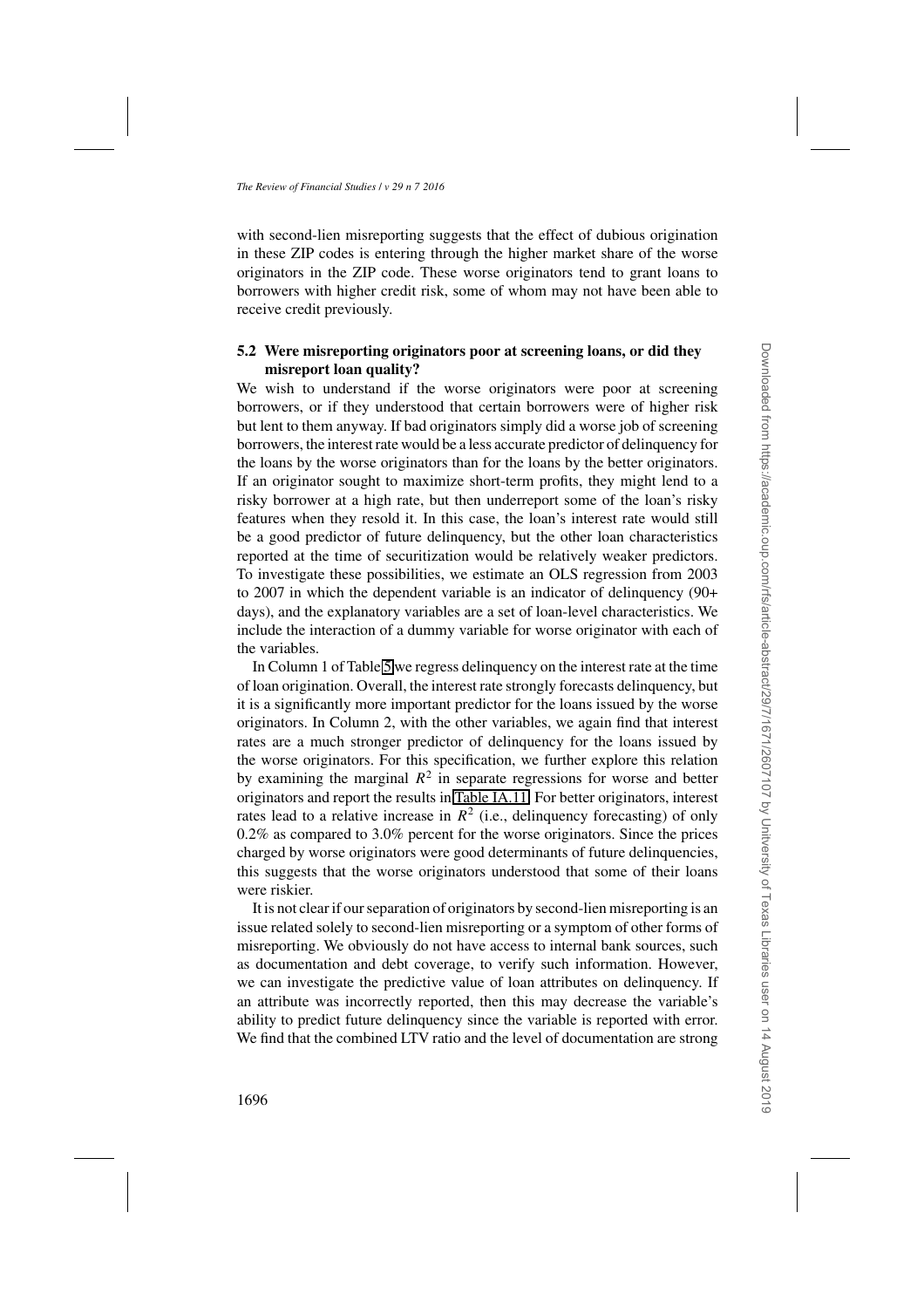<span id="page-26-0"></span>

| Table 5 |                                                 |
|---------|-------------------------------------------------|
|         | <b>Explanatory power of loan-level controls</b> |

|                                  | All loans  |             | Matched loans |             |  |
|----------------------------------|------------|-------------|---------------|-------------|--|
| <b>CLTV</b>                      |            | $0.609***$  |               | $0.766***$  |  |
|                                  |            | (33.52)     |               | (31.67)     |  |
| $CLTV \times W$ or se            |            | $-0.253***$ |               | $-0.390***$ |  |
|                                  |            | $(-13.83)$  |               | $(-14.82)$  |  |
| Full-doc                         |            | $-8.538***$ |               | $-9.912***$ |  |
|                                  |            | $(-20.30)$  |               | $(-12.47)$  |  |
| Full-doc×Worse                   |            | $1.400**$   |               | $2.187***$  |  |
|                                  |            | (2.32)      |               | (3.77)      |  |
| Interest rate                    | $2.688***$ | $0.851***$  | $3.103***$    | $1.024***$  |  |
|                                  | (7.42)     | (5.11)      | (9.67)        | (5.83)      |  |
| Interest rate $\times$ Worse     | $1.445***$ | $0.978***$  | $1.066***$    | $0.428***$  |  |
|                                  | (15.52)    | (9.47)      | (11.33)       | (2.83)      |  |
| Nonowner occupied                |            | $2.900***$  |               | 0.444       |  |
|                                  |            | (5.02)      |               | (0.44)      |  |
| Nonowner occupied $\times$ Worse |            | $-2.736***$ |               | $-0.600$    |  |
|                                  |            | $(-3.42)$   |               | $(-0.76)$   |  |
| Credit score                     |            | $-0.145***$ |               | $-0.157***$ |  |
|                                  |            | $(-33.98)$  |               | $(-18.05)$  |  |
| Credit score $\times$ Worse      |            | 0.003       |               | $0.011**$   |  |
|                                  |            | (0.52)      |               | (2.16)      |  |
| ln(Loan amount)                  |            | $4.128***$  |               | $6.092***$  |  |
|                                  |            | (9.79)      |               | (7.71)      |  |
| $ln(Loan amount) \times Worse$   |            | $1.813***$  |               | $2.631***$  |  |
|                                  |            | (6.48)      |               | (7.23)      |  |
| <b>ARM</b>                       |            | $1.391***$  |               | $1.244**$   |  |
|                                  |            | (5.51)      |               | (2.00)      |  |
| $ARM \times W$ orse              |            | $3.603***$  |               | $3.341***$  |  |
|                                  |            | (5.76)      |               | (4.11)      |  |
| Prepayment penalty               |            | 7.204***    |               | $10.539***$ |  |
|                                  |            | (23.55)     |               | (13.00)     |  |
| Prepayment penalty×Worse         |            | $-2.516***$ |               | $-4.912***$ |  |
|                                  |            | $(-4.50)$   |               | $(-5.75)$   |  |
| ZIP×Year FE                      | y          | y           | y             | y           |  |
| Observations                     | 932,236    | 932,236     | 173,644       | 173,644     |  |
| Adj. R-squared                   | 0.24       | 0.30        | 0.212         | 0.279       |  |

This table shows OLS loan-level regressions in which the dependent variable is an indicator for whether the loan became 90 days or more delinquent and the explanatory variables are a set of loan characteristics (from ABSNet). We also include the interaction of a dummy variable for worse originators with each one of the explanatory variables and ZIP code interacted with year of origination fixed effects. Columns 1 and 2 show the results for the full sample of loans. Columns 3 and 4 show the results for a sample where, for each loan issued by one of the worse originators, we find another loan issued by one of the better originators in the same ZIP code-year that also has similar propensity score. To compute the propensity score, we estimate a logit regression in which the dependent variable is a dummy that takes the value of one if the loan was issued by one of the worse originators and takes the value of zero if the loan was issued by one of the better originators. The explanatory variables are combined LTV, credit score, interest rate, the log of the loan amount, and indicators for low-doc, nonowner occupied property, arm loan, and the existence of a prepayment penalty. Also, we impose a maximum distance between propensity scores of 1%. We are able to impose such a tight criteria because there are many more loans from the better originators, and we match with replacement up to a maximum of five times. We find a match for 81% of the loans by the worse originators. Reported *t*-statistics in parentheses are heteroscedasticity robust and clustered by CBSA, and the regression's intercept is not reported. \*\*\*  $p < 0.01$ , \*\* $p < 0.05$ , \* $p < 0.1$ .

predictors of delinquency in general, but their explanatory power is significantly weaker for loan originators with high levels of second-lien misreporting. In regressions with and without CLTV ratios, CLTV ratios have three times as much forecasting power for better originators [\(Table IA.11\)](http://rfs.oxfordjournals.org/lookup/suppl/doi:10.1093/rfs/hhw013/-/DC1).

Although these findings are consistent with potential misrepresentation of these loan features, it is also possible that the low predictive power of certain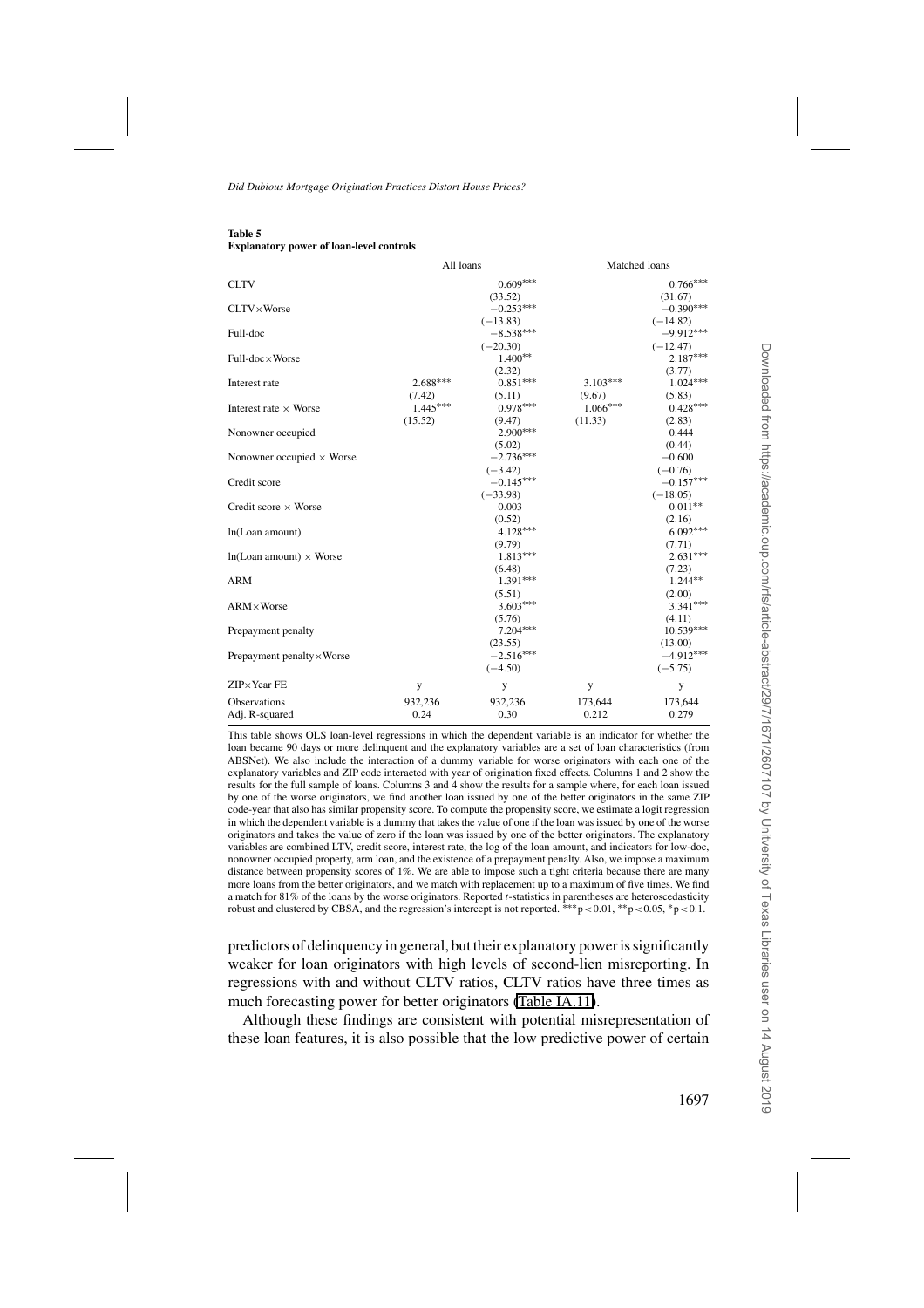borrower information is due to some other differences in the types of loans originated by the worse originators. The loans may have substantially different features that make the comparison of LTV ratio and documentation level problematic. To address this concern, we use a propensity score-matching approach in which for each loan issued by the worse originators, we find another loan issued by a better originator in the same ZIP code-year that also has similar combined LTV, credit score, interest rate, loan amount, and other characteristics.<sup>28</sup>

In Columns 3 and 4 of Table [5](#page-26-0) we repeat the analysis discussed above in the matched sample of loans. We again find that combined LTV and the fulldocumentation indicator are significantly weaker predictors of delinquency for the worse originators, and this again raises the possibility that the worse originators further misreported along other dimensions. In addition, we estimate regressions of delinquency on loan characteristics for both matched groups (better and worse) separately in [Table IA.13.](http://rfs.oxfordjournals.org/lookup/suppl/doi:10.1093/rfs/hhw013/-/DC1) Loan characteristics explain a much larger proportion of the variation in delinquencies in the sample of loans from the worse originators (difference in  $R^2$  is 10% in absolute terms or 40% in relative terms).

The fact that the combined LTVs are weaker predictors of delinquency in the set of loans from the worse originators is to be expected given their higher lev[els](#page-37-0) [of](#page-37-0) [second-lien](#page-37-0) [misrepresentation](#page-37-0) [\(as](#page-37-0) [shown](#page-37-0) [by](#page-37-0) Piskorski, Seru, and Witkin [2015](#page-37-0) and [Griffin and Maturana 2016\)](#page-36-0). However, the fact that the same originators who engage in second-lien misreporting also have a lower predictive power of the full-documentation indicator raises the possibility of additional misreporting across this dimension.<sup>29</sup> To further investigate why full documentation leads to more delinquencies for the worse originators, we examine the reporting of debt-to-income for full-documentation loans.<sup>30</sup> Interestingly, worse and better originators have approximately the same percentage of loans self-reported as full docs (43.5% for the better and 43.1% for the worse). Yet of the loans classified as having full documentation in the ABSNet data, 16.9% of loans are missing debt-to-income for the better originators, but for the originators with high levels of second-lien misreporting, debt-to-income information is missing on 99.6% of the loans. These differences indicate either a lack of disclosure to trustees, which is more concentrated for the worse originators, or that the worse originators did not have proper

<sup>&</sup>lt;sup>28</sup> We are able to impose a maximum propensity score difference of 1% and yet obtain 86,822 matches. Details of the matching process are provided in the header of Table [5,](#page-26-0) and the closeness of the matches is shown in [Table IA.12.](http://rfs.oxfordjournals.org/lookup/suppl/doi:10.1093/rfs/hhw013/-/DC1)

<sup>&</sup>lt;sup>29</sup> Indeed, as part of the settlement with the government, the JP Morgan statement of facts publicly admits to have identified "many instances because of missing documentation" in loans that were later securitized. A key piece of missing documentation was income. The report also identified excessive debt-to-income.

<sup>&</sup>lt;sup>30</sup> [Griffin and Maturana](#page-36-0) [\(2016](#page-36-0)) found that owner occupancy misreporting was primarily on behalf of occupants, and appraisal misreporting was primarily a misreporting from appraisers. Consistent with this finding, [Figure IA.9](http://rfs.oxfordjournals.org/lookup/suppl/doi:10.1093/rfs/hhw013/-/DC1) shows that owner occupancy misreporting and appraisal misreporting is similar between the better and worse originators.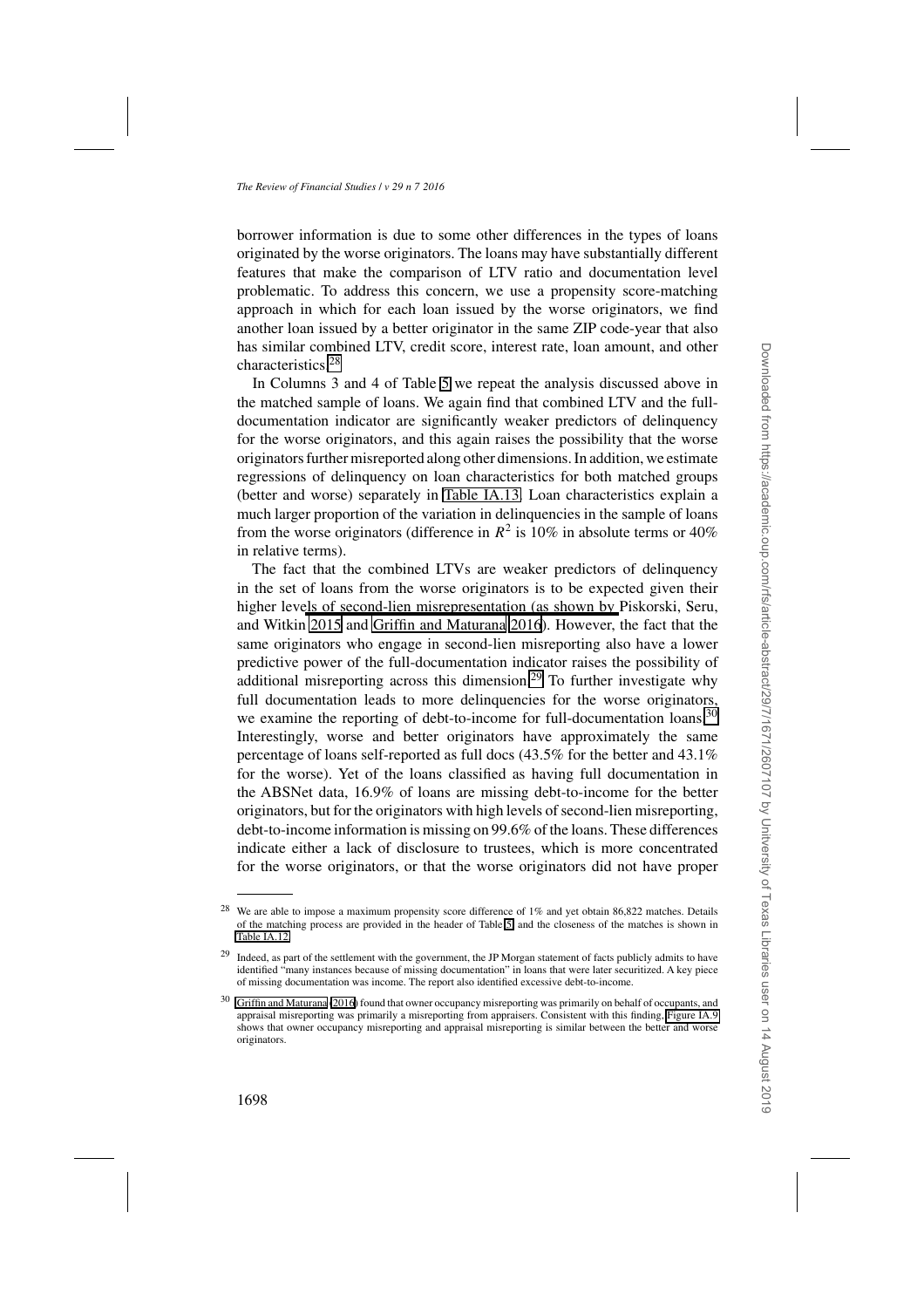documentation for some full-documentation loans. The fact that the fulldocumentation loans default at a relatively higher rate for dubious originators (as shown in Columns 3 and 4 of Table [5\)](#page-26-0) lends support toward this second possibility. [Jiang, Nelson, and Vytlacil](#page-36-0) [\(2014a\)](#page-36-0) point to income falsification as a major issue, and [Mian and Sufi](#page-37-0) [\(2015](#page-37-0)) show its importance at the ZIP code level.

In summary, we do not find evidence that the worse originators did a poor job of classifying risky borrowers since the interest rates they charged were actually better predictors of future delinquency than the interest rates charged by originators with lower levels of misreporting. This indicates that the worse originators knew that the borrowers were of high risk. We find that the originators who engaged in second-lien misreporting had considerably more full-documentation loans that both default at a higher rate and are missing a key piece of documentation (income). This raises the possibility that these originators engaged in other forms of misreporting beyond second-lien. These originators also expanded into ZIP codes with a high amount of previous loan rejections. Hence, we find that the "worse originators" were primarily "bad" in the sense of giving out credit to riskier borrowers and misreporting loan risk. These features are intuitively related, since an originator who can misreport key loan characteristics can potentially extend more credit to risky borrowers than an originator who correctly reports.

### **6. The Debate**

Overall, our results support a loan supply-side channel explanation for the crisis. Our channel can be thought of as one similar to that originally proposed by [Mian and Sufi](#page-37-0) [\(2009\)](#page-37-0), but different in that the loan supply is primarily facilitated through dubious origination practices that are more severe in low income ZIP codes. In this section we focus on additional relations between our paper and th[ree main aspects of the recent debate between](#page-35-0) Adelino, Schoar, and Severino [\(2015,](#page-35-0) [2016\)](#page-36-0), and [Mian and Sufi](#page-37-0) [\(2015\)](#page-37-0).

### **6.1 Credit effect through loan supply?**

Amajor point made by[Adelino, Schoar, and Severino](#page-35-0) [\(2015,](#page-35-0) [2016\)](#page-36-0) is that credit supply increased similarly in low and high-income ZIP codes. They argue that even in poorer areas credit mainly went to wealthier buyers, consistent with buyers' expectations of increasing house prices driving prices. Following their analysis, we now examine the number of new purchase loans, purchase loan size, and the total amount of new purchase credit over the period by looking at the same sorts in Table [1](#page-11-0) on income quintiles and dubious origination. Panel A of Table [6](#page-29-0) shows that poorer areas experienced more growth in the number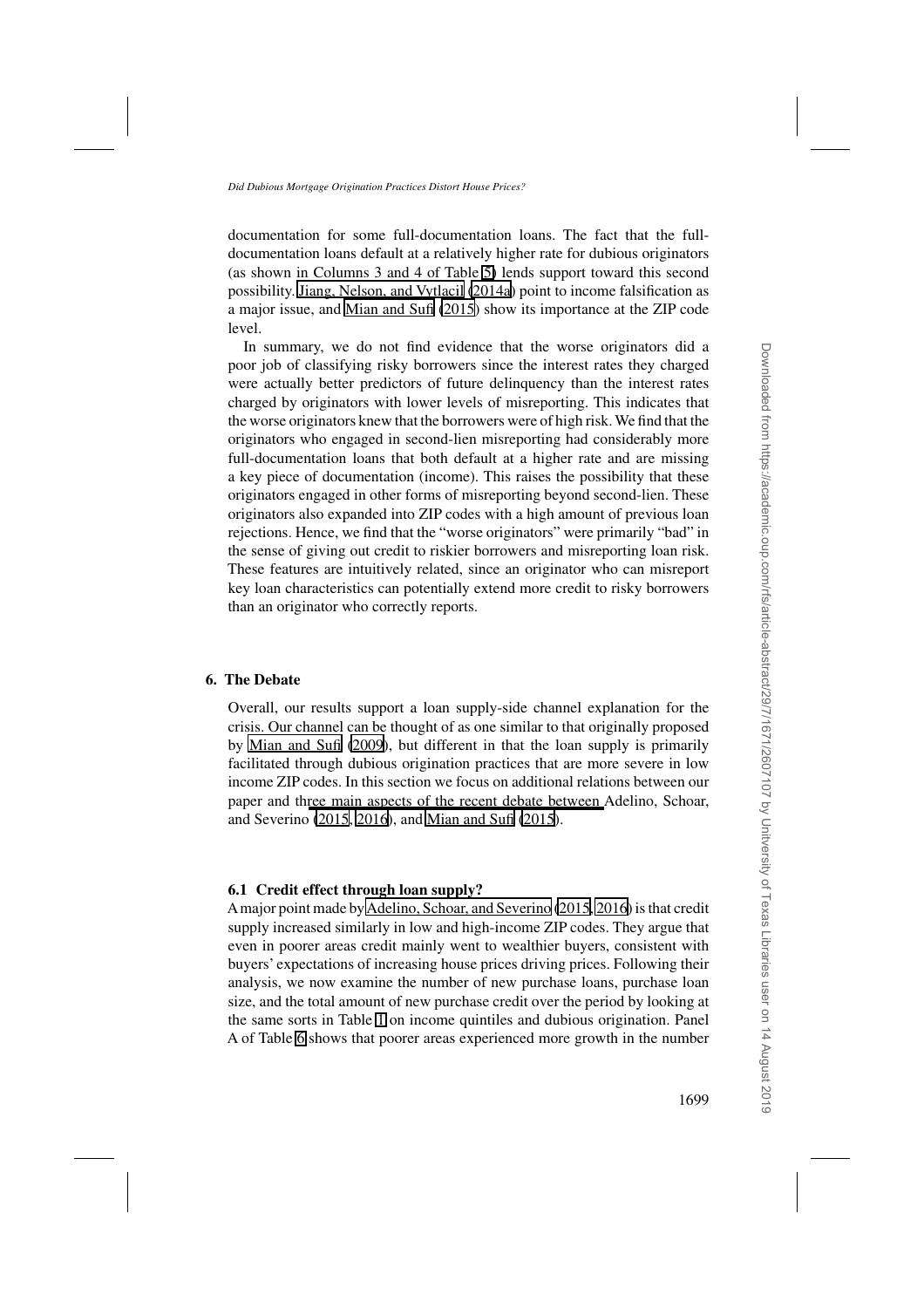#### <span id="page-29-0"></span>**Table 6 Increase in loan supply from 2002 to 2006**

| A. Increase in number of loans   |          |                                 |          |                |          |       |                 |           |
|----------------------------------|----------|---------------------------------|----------|----------------|----------|-------|-----------------|-----------|
| Avg. household income            |          | Worse originators' market share |          |                |          |       |                 |           |
|                                  | Low      | $\sqrt{2}$                      | 3        | $\overline{4}$ | High     | Mean  | High - low      | $t$ -stat |
| Low                              | 0.083    | 0.086                           | 0.098    | 0.124          | 0.140    | 0.106 | 0.057           | 2.40      |
| $\overline{\mathbf{c}}$          | 0.065    | 0.071                           | 0.086    | 0.111          | 0.100    | 0.087 | 0.035           | 2.35      |
| 3                                | 0.038    | 0.057                           | 0.084    | 0.103          | 0.074    | 0.071 | 0.036           | 2.77      |
| $\overline{4}$                   | 0.038    | 0.055                           | 0.092    | 0.037          | 0.026    |       | $0.050 - 0.012$ | $-1.24$   |
| High                             | 0.018    | 0.043                           | 0.030    | 0.016          | 0.060    | 0.033 | 0.042           | 2.53      |
| Mean                             | 0.049    | 0.062                           | 0.078    | 0.078          | 0.080    |       |                 |           |
| High - low                       | $-0.065$ | $-0.043$                        | $-0.068$ | $-0.108$       | $-0.080$ |       |                 |           |
| $t$ -stat                        | $-4.35$  | $-2.93$                         | $-5.45$  | $-7.95$        | $-3.51$  |       |                 |           |
| B. Increase in average loan size |          |                                 |          |                |          |       |                 |           |
| Low                              | 0.049    | 0.035                           | 0.022    | 0.034          | 0.085    | 0.045 | 0.036           | 2.87      |
| $\overline{\mathbf{c}}$          | 0.035    | 0.030                           | 0.027    | 0.040          | 0.075    | 0.041 | 0.040           | 6.27      |
| 3                                | 0.027    | 0.009                           | 0.033    | 0.047          | 0.076    | 0.039 | 0.049           | 6.77      |
| $\overline{4}$                   | 0.013    | 0.033                           | 0.043    | 0.070          | 0.078    | 0.047 | 0.065           | 7.90      |
| High                             | 0.016    | 0.055                           | 0.057    | 0.084          | 0.079    | 0.058 | 0.063           | 4.07      |
| Mean                             | 0.028    | 0.032                           | 0.037    | 0.055          | 0.079    |       |                 |           |
| High - low                       | $-0.034$ | 0.021                           | 0.035    | 0.051          | $-0.006$ |       |                 |           |
| $t$ -stat                        | $-1.89$  | 2.26                            | 3.86     | 5.42           | $-0.55$  |       |                 |           |
| C. Increase in total loan amount |          |                                 |          |                |          |       |                 |           |
| Low                              | 0.138    | 0.124                           | 0.121    | 0.163          | 0.238    | 0.157 | 0.100           | 3.23      |
| $\sqrt{2}$                       | 0.103    | 0.103                           | 0.116    | 0.156          | 0.182    | 0.132 | 0.079           | 4.58      |
| 3                                | 0.067    | 0.067                           | 0.121    | 0.154          | 0.155    | 0.113 | 0.089           | 5.63      |
| $\overline{4}$                   | 0.052    | 0.091                           | 0.138    | 0.110          | 0.105    | 0.099 | 0.054           | 4.15      |
| High                             | 0.034    | 0.100                           | 0.087    | 0.101          | 0.145    | 0.093 | 0.111           | 4.74      |
| Mean                             | 0.079    | 0.097                           | 0.117    | 0.137          | 0.165    |       |                 |           |
| High - low                       | $-0.104$ | $-0.023$                        | $-0.035$ | $-0.062$       | $-0.093$ |       |                 |           |
| $t$ -stat                        | $-4.46$  | $-1.27$                         | $-2.37$  | $-3.33$        | $-3.19$  |       |                 |           |
| D. Increase in ZIP code income   |          |                                 |          |                |          |       |                 |           |
| Low                              | 0.024    | 0.023                           | 0.023    | 0.023          | 0.025    | 0.024 | 0.001           | 0.27      |
| $\overline{c}$                   | 0.026    | 0.028                           | 0.026    | 0.026          | 0.026    | 0.027 | 0.000           | $-0.22$   |
| 3                                | 0.031    | 0.035                           | 0.031    | 0.032          | 0.030    |       | $0.032 - 0.002$ | $-0.81$   |
| 4                                | 0.036    | 0.040                           | 0.038    | 0.035          | 0.032    |       | $0.036 - 0.004$ | $-1.79$   |
| High                             | 0.053    | 0.058                           | 0.055    | 0.048          | 0.028    |       | $0.048 - 0.025$ | $-3.72$   |
| Mean                             | 0.034    | 0.037                           | 0.035    | 0.033          | 0.028    |       |                 |           |
| High - low                       | 0.029    | 0.034                           | 0.032    | 0.025          | 0.003    |       |                 |           |
| $t$ -stat                        | 4.23     | 8.41                            | 10.75    | 10.23          | 0.75     |       |                 |           |

This table shows the relation between changes in loan supply and income and the activity of the worse originators. ZIP codes with more than 150 purchase originations per year in 2002 and 2006 are double sorted independently based on their average income in 2001 (as reported by the IRS) and *Worse originators' market share*. Panels A, B, C, and D show, from 2002 to 2006, the average annualized growth of the number of purchase originations, average purchase loan size, total purchase loan amount, and average income, respectively.

of new purchase loans from 2002 to 2006. Also, on average, the growth in the number of loans was higher in ZIP codes with more dubious origination.<sup>31</sup>

<sup>31</sup> We disagree with [Adelino, Schoar, and Severino's](#page-35-0) [\(2015](#page-35-0)) assertion that "…only the relation between individual mortgage size and income that is informative about potential supply-side distortions." Unjustified new loans in an area may allow uncreditworthy borrowers to obtain mortgage financing, and this could be the marginal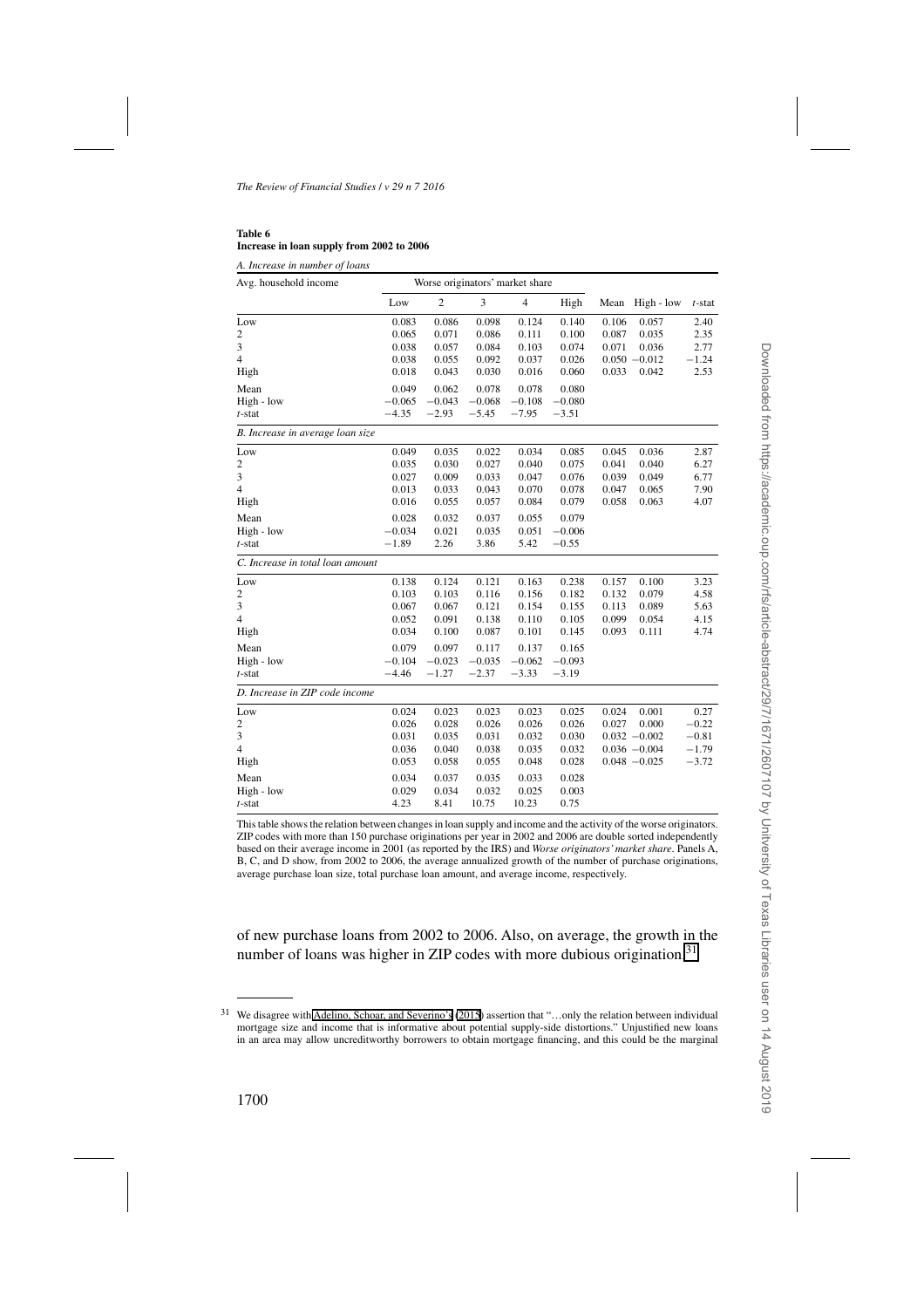Panel B of Table [6](#page-29-0) shows that, on average, ZIP codes with a higher presence of dubious originators also experienced a larger increase in loan size. The average increase in loan size increases from 2.8% annually in the low worse market share bin to 7.9% in the bin with the highest market share of dubious originators.

Panel C of Table [6](#page-29-0) focuses on the growth in the total amount of credit, which is the number of loans at their dollar amounts; low-income ZIP codes experience the largest percentage increase in credit, but the increase was considerably larger for those ZIP codes in which there was also a high presence of the dubious originators (annual increase of 23.8%). The table also shows that the increase in credit in high-income ZIP codes can be explained by the activities of the worse originators. For the ZIP codes in the highest quintile of income, the increase in credit supply was 14.5% per year in the ZIP codes with more dubious originators, while only a 3.4% per year in the ZIP codes with the lowest presence of the dubious originators.

Both the growth in the number of new purchase loans and the growth in average purchase loan size suggest that dubious originators seem to have been granting credit in a lax fashion in all the ZIP codes in which they operate. This is consistent wi[th the excess credit channel and our tests above.](#page-35-0) Adelino, Schoar, and Severino [\(2015](#page-35-0), [2016](#page-36-0)) argue that since ZIP codes in middle class and wealthy areas also have an expansion of credit, the credit expansion is unrelated to subprime financing and must be due to investor expectations. However, our findings that the expansion of credit is directly related to dubious practices in ZIP codes of various demographics is directly at odds with their arguments.

Finally, panel D of Table [6](#page-29-0) shows that the ZIP codes with the largest increase in credit; that is, low-income ZIP codes with a high presence of the worse originators had no more income growth than other ZIP codes. Thus, the findings in this section are consistent with [Mian and Sufi](#page-37-0) [\(2009](#page-37-0)) in the sense that lowincome ZIP codes experience an increase in credit that was not justified by income [growth and inconsistent with the arguments of](#page-35-0) Adelino, Schoar, and Severino [\(2015,](#page-35-0) [2016\)](#page-36-0). There is a positive relation between income growth and dubious origination activity. Our tests indicate that after controlling for the income level, the increase in excess credit and prices was facilitated by dubious origination practices.

## **6.2 Income misreporting or cross-sectional differences in income?**

Another key feature of the debate is whether the difference between HMDAand IRS income in a ZIPcode is best thought of as a measure of income misreporting

borrowers that distort house prices. But, this disagreement is not central since we find that average loan size is also closely related to origination practices.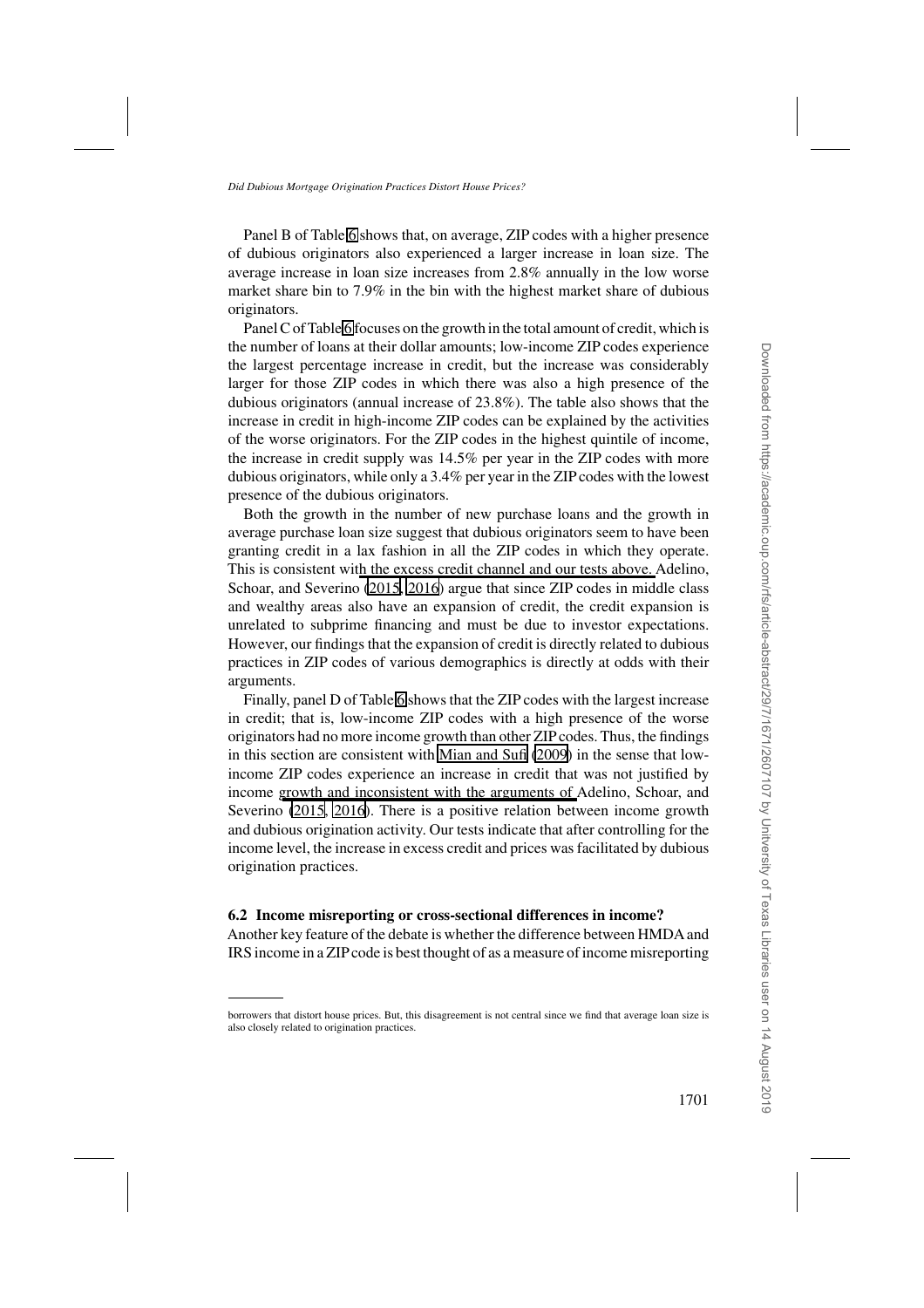[\(Mian and Sufi 2015\)](#page-37-0) or as a measure of the difference in the cross-sectional distribution of home buyers relative to the average person in the ZIP code [\(Adelino, Schoar, and Severino's 2015\)](#page-35-0).<sup>32</sup> If *HMDA-IRS income* is related to misreporting practices, we would expect it to be related to our measure of misreporting originator activity. We find a correlation of 0.43 between *Worse originators' market share* and *HMDA-IRS income*, which is consistent with Mian and Sufi's income misreporting interpretation.<sup>33</sup> The tight relation we find is also consistent with our analysis above that dubious originators are more likely to engage in debt-to-income misreporting.

To further explore this relationship we classify ZIP codes based on their average household income in 2001 (as reported by the IRS) and worse originators'market share from 2003 to 2006 (as sorted previously inTable [1\)](#page-11-0) and show the average difference between HMDA and IRS income (i.e., *HMDA-IRS income*) for each bin in panel A of Table [7.](#page-32-0) Interestingly, the average HMDA-IRS income difference increases with worse originators' market share for all household income bins.<sup>34</sup> Consistent with [Mian and Sufi](#page-37-0) [\(2015\)](#page-37-0), our findings show that misreporting is a more plausible explanation for the cross-sectional variation in HMDA relative to IRS income.<sup>35</sup>

Given that both *HMDA-IRS income* and *Worse originators' market share* seem to be correlated with dubious practices, it raises the question as to which of them has the strongest effect on housing prices. To answer this question, in panel B of Table [7](#page-32-0) we present the results of regressions similar to those in Table [2](#page-13-0) in which the ZIP code house price return is the dependent variable. Here, we standardize the explanatory variables for ease of comparison. The variable *Worse originators'market share* has the strongest effect on house price returns, both during the boom and the bust, in all specifications. More specifically, the effect of market share on house price returns is about 2.5 times stronger than that of *HMDA-IRS income* during the boom (Column 3) and about 24.5 times stronger during the bust.

### **6.3 The crash and loan supply**

One problem with the investor expectations narrative for the crisis is that it is empirically vague about testable implications since there is no empirical

<sup>32</sup> We compute this measure, which we refer as *HMDA-IRS income*, and obtain an average value of 3.1% (with a standard deviation of 7.9%) for the 4,099 ZIP codes, for which we have both IRS and HMDA data.

<sup>33</sup> They also find a positive statistical relation between *HMDA-IRS income* and other fraud measures, though not as strong as the relationship with *Worse originators' market share*. The marginal effect of fraud on *HMDA-IRS income* ranged from 0.03 to 0.12 (see their Table 3). In particular, when we estimate similar regressions on *Worse originators' market share*, we find a coefficient of 0.72.

<sup>34</sup> We find similar results if we sort ZIPcodes using HMDAincome instead of IRS income, as reported i[n Table IA.14.](http://rfs.oxfordjournals.org/lookup/suppl/doi:10.1093/rfs/hhw013/-/DC1)

<sup>&</sup>lt;sup>35</sup> It is worth noting that [Adelino, Schoar, and Severino](#page-36-0) [\(2016\)](#page-36-0) argue that misreporting should not affect HMDA income because its effect on credit supply is similar across subsamples of ZIP codes based on the fraction of GSE securitization and the presence of subprime lenders. Our combined results confirm that our market share measure is a much better and direct measure of bad practices.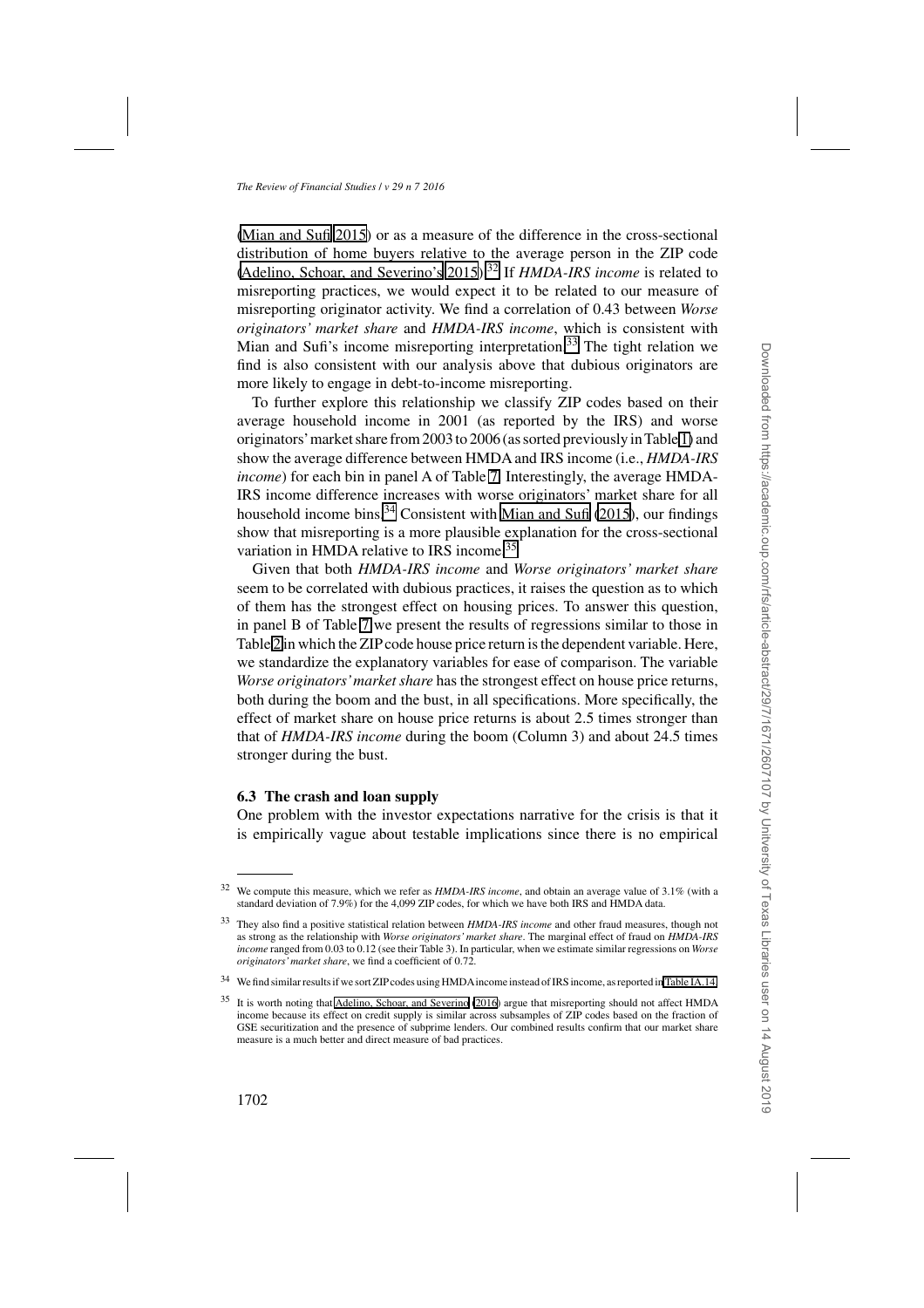<span id="page-32-0"></span>

| Table 7                                                |  |
|--------------------------------------------------------|--|
| HMDA-IRS income and its effects on house price returns |  |

| Avg. household income |          | Worse originators' market share |          |                |          |            |           |
|-----------------------|----------|---------------------------------|----------|----------------|----------|------------|-----------|
|                       | Low      | $\overline{c}$                  | 3        | $\overline{4}$ | High     | High - low | $t$ -stat |
| Low                   | 0.039    | 0.034                           | 0.045    | 0.050          | 0.103    | 0.064      | 4.92      |
| 2                     | 0.011    | 0.018                           | 0.027    | 0.032          | 0.079    | 0.069      | 9.92      |
| 3                     | 0.013    | 0.016                           | 0.017    | 0.045          | 0.080    | 0.067      | 7.92      |
| $\overline{4}$        | $-0.005$ | $-0.001$                        | 0.024    | 0.036          | 0.057    | 0.062      | 7.90      |
| High                  | $-0.030$ | $-0.009$                        | 0.006    | 0.035          | 0.058    | 0.089      | 6.86      |
| High - low            | $-0.070$ | $-0.043$                        | $-0.039$ | $-0.015$       | $-0.045$ |            |           |
| $t$ -stat             | $-5.00$  | $-4.34$                         | $-5.25$  | $-1.75$        | $-3.68$  |            |           |

*B. Effect of worse originator activity and HMDA-IRS income on house returns*

|                               | 2003-2006  |             |            | 2007-2012   |             |            |
|-------------------------------|------------|-------------|------------|-------------|-------------|------------|
| Worse originators' mkt. share | $0.117***$ | $0.067***$  | $0.036*$   | $-0.068***$ | $-0.076***$ | $-0.049**$ |
|                               | (26.14)    | (3.82)      | (1.96)     | $(-26.35)$  | $(-4.32)$   | $(-2.48)$  |
| HMDA-IRS income               | $0.071***$ | $0.021***$  | $0.014***$ | $-0.028***$ | $-0.010***$ | $-0.002$   |
|                               | (15.76)    | (3.31)      | (4.05)     | $(-10.49)$  | $(-4.11)$   | $(-0.71)$  |
| Controls                      | n          | $\mathbf n$ | v          | $\mathbf n$ | n           | v          |
| <b>MSAFE</b>                  | n          | v           | v          | $\mathbf n$ | y           |            |
| SE clustered by MSA           | n          | v           | v          | $\mathbf n$ | y           |            |
| <b>Observations</b>           | 4.099      | 4.099       | 4.099      | 4.099       | 4.099       | 4,099      |
| Adj. R-squared                | 0.28       | 0.79        | 0.81       | 0.24        | 0.72        | 0.74       |

This table shows the relation between *HMDA-IRS income* and income and the activity of the worse originators (panel A), as well as the effect of worse originator activity and *HMDA-IRS income* on house price returns (panel B). In panel A, ZIP codes are double sorted independently based on their average income in 2001 (as reported by the IRS) and *Worse originators' market share*. Panel B shows OLS estimates for regressions in which ZIP code price return is the dependent variable on *Worse originators' market share* and *HMDA-IRS income*. The regressions include different combinations of demographic controls and MSA fixed effects. Columns 1 to 3 show the results for the boom period (2003-2006), and Columns 4 to 6 show the results for the bust period (2007-2012). *t*-statistics are presented in parentheses. \*\*\*p < 0.01, \*\*p < 0.05, \*p < 0.1.

proposed measure of ZIP-code-level house price expectations. However, in the investor expectations narrative for the crisis, credit follows investor expectations and expe[ctations should follow house price movements.](#page-35-0) Adelino, Schoar, and Severino [\(2015\)](#page-35-0) states that households held larger mortgages because "they build on the availability of credit after house prices have appreciated: they are not the source of price increases." In contrast, a supply channel indicates that the credit is the source and causes price movements. An interesting feature of the crisis is that presumably because of poor loan originations, certain originators experienced financial difficulty when they needed to repurchase newly issued underperforming loans. This in turn presumably caused certain originators to cut back their supply of issuances. A supply-side explanation would argue that this lending should lead to a drop in house prices in the areas in which the credit is removed. The investor expectations explanation for the crisis posits that the credit from these originators would be driven by investor expectations and hence follow house prices.

These competing views can be tested as there is surprisingly considerable time variation in house price peaks between 2005 and 2007 (as shown in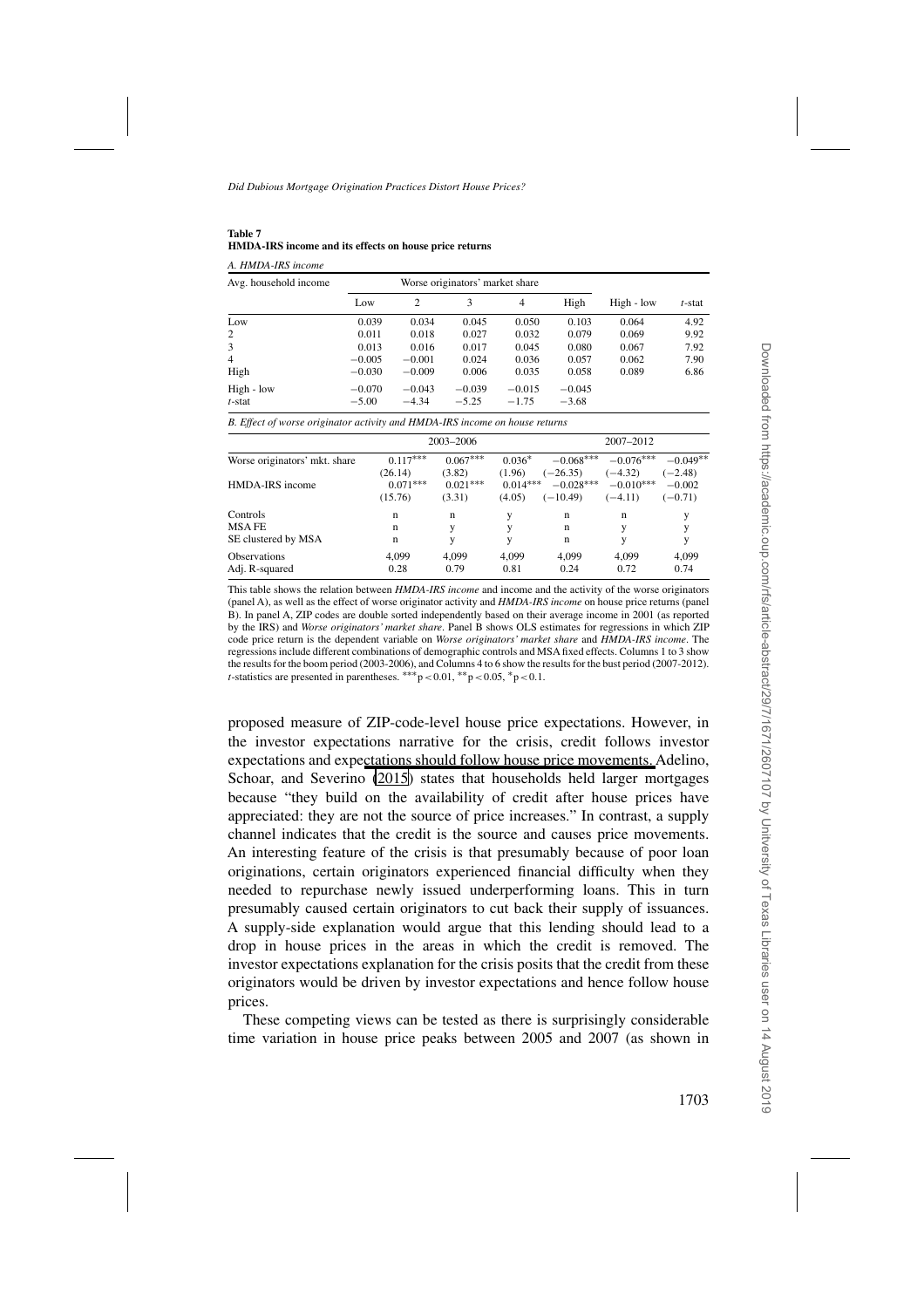[Figure IA.10\)](http://rfs.oxfordjournals.org/lookup/suppl/doi:10.1093/rfs/hhw013/-/DC1): 18.5% of house price peaks occur in 2005, 43.8% in 2006, and 31.3% in 2007.

Figure [7](#page-34-0) aligns each of the dubious ZIP codes by the price peak and shows the quarterly ZIP code loan supply by the worse and better originators along with ZIPcode house price movements during the four-year window around the house price peak.<sup>36</sup> Panel A consolidates across all peak-years. Both types of supply initially increase together with house prices and decrease before the house price peak. Loan supply by the worse originators decreases rapidly before the supply by the better originators. Panels B through D show that this pattern is consistent within each peak-year. In particular, each peak-year displays the pattern that supply by the worse originators peaked two to three quarters prior to prices. Note that for ZIP codes that peaked in 2005 and 2006, the supply of loans by the better originators is only slightly below its peak level six to eight quarters after the price peak even though prices in the ZIP have fallen 15%. These differences are confirmed by a test of difference in proportions.<sup>37</sup> Loan supply by the worse originators precedes price peaks more often than the loan supply by the better originators. The findings are consistent with a decrease of supply by the worse originators leading house price decreases (**Hypothesis 1.2**).The evidence is directly contrary to the assertion of [Adelino, Schoar, and Severino](#page-35-0) [\(2015\)](#page-35-0) that credit came "after house prices have increased." Moreover, the evidence also suggests that the worse originators may have played a major role causing the bust in house prices.

Overall, our results align with the securitization channel. We agree with [Adelino, Schoar, and Severino](#page-35-0) [\(2015,](#page-35-0) [2016](#page-36-0)) that the effects of housing price increases and credit expansion were not limited to low-income ZIP codes. Yet, consistent with [Mian and Sufi](#page-37-0) [\(2009](#page-37-0)), we find that the distortive effects of credit were most severe in low-income ZIP codes. In contrast to Adelino, Schoar, and Severino's claims and consistent with [Mian and Sufi](#page-37-0) [\(2015](#page-37-0)), we find that the divergence between HMDA self-reported income and IRS income is generally related to misreporting, and not speculation from wealthy individuals in poor areas. Finally, across ZIP codes, price peaks were preceded by the collapse of dubious credit, and not by credit from dubious originators following house prices.

<sup>&</sup>lt;sup>36</sup> Because we are focusing on the ZIP codes for which the excess credit was removed, we focus on the subset of ZIP codes for which the average market share of the worse originators exceeded 10% between the third quarter of 2004 and the second quarter of 2006.

<sup>&</sup>lt;sup>37</sup> [Table IA.15](http://rfs.oxfordjournals.org/lookup/suppl/doi:10.1093/rfs/hhw013/-/DC1) shows that loan supply by the worse originators peaks before house prices in 90% of the ZIP codes (804 of the 858) for which house prices peaked between 2005 and 2007. Furthermore, this proportion is 24.3% larger in absolute terms (36.8% larger in relative terms) than the proportion of the better originators and is strongly significant (*z*-statistic of 11.7).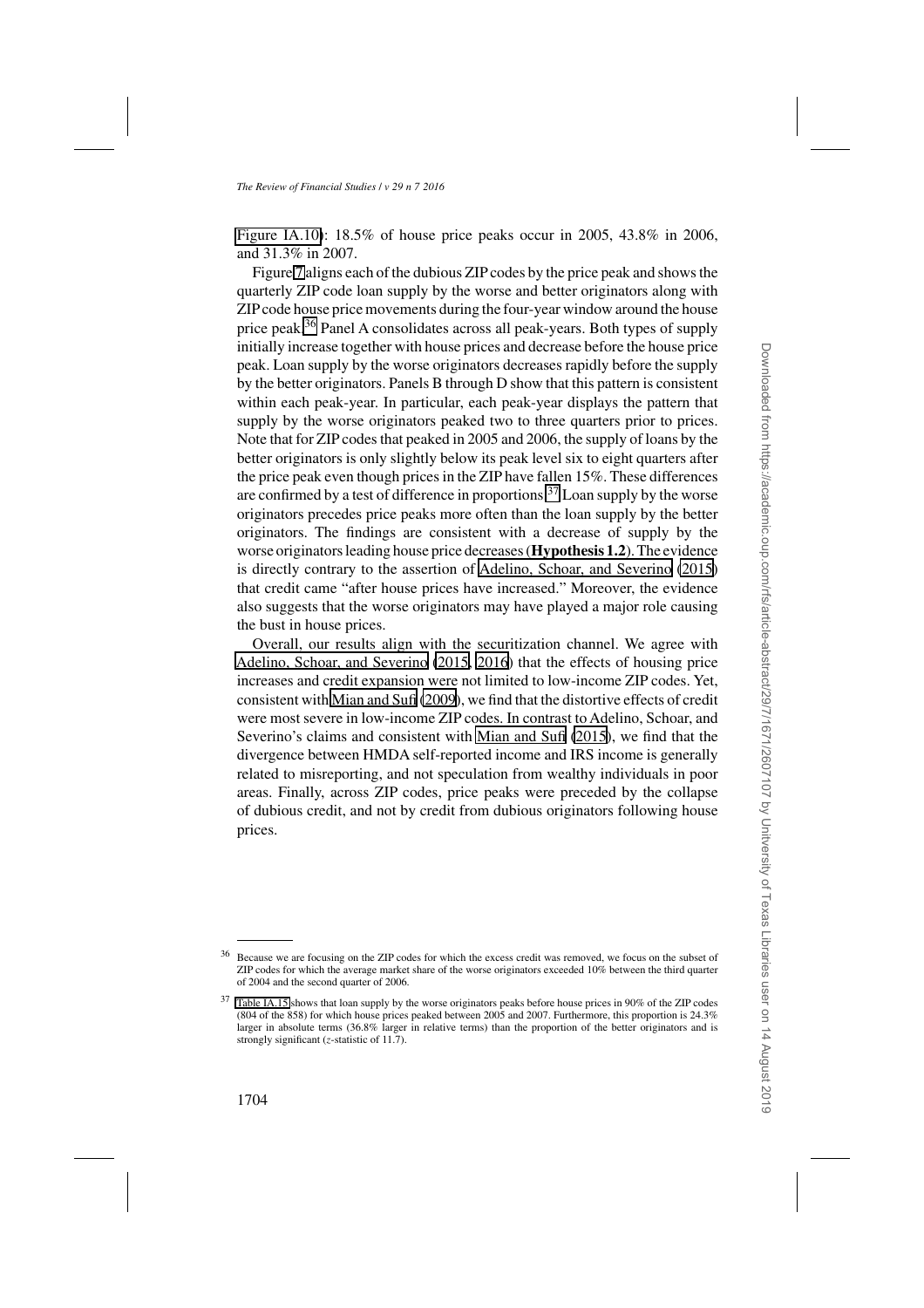<span id="page-34-0"></span>

#### **Figure 7**

#### **Loan supply and house price peaks**

This figure shows the ZIP code-quarterly loan supply by the worse (solid circles) and the better (hollow circles) originators around ZIP code-house price peaks. The figure shows all ZIP codes (A) and ZIP codes for which house prices peaked in 2005, 2006, and 2007, respectively (*B*, *C*, and *D*). The dashed lines represent house price movements. Included are ZIP codes with an average market share of the worse originators during the period 2004Q3-2006Q2 exceeding 10%, where house prices peaked between 2005 and 2007.

### **7. Conclusion**

The process of underreporting key loan attributes can have the by-product of facilitating credit to borrowers who have little ability to repay. We find that the presence of high concentrations of mortgage originators who engaged in second-lien misreporting in certain ZIP codes helps explain the 2003 to 2006 run-up of housing prices and its subsequent 2007 to 2012 collapse. The effect holds after controlling for total credit due to securitization, income, and income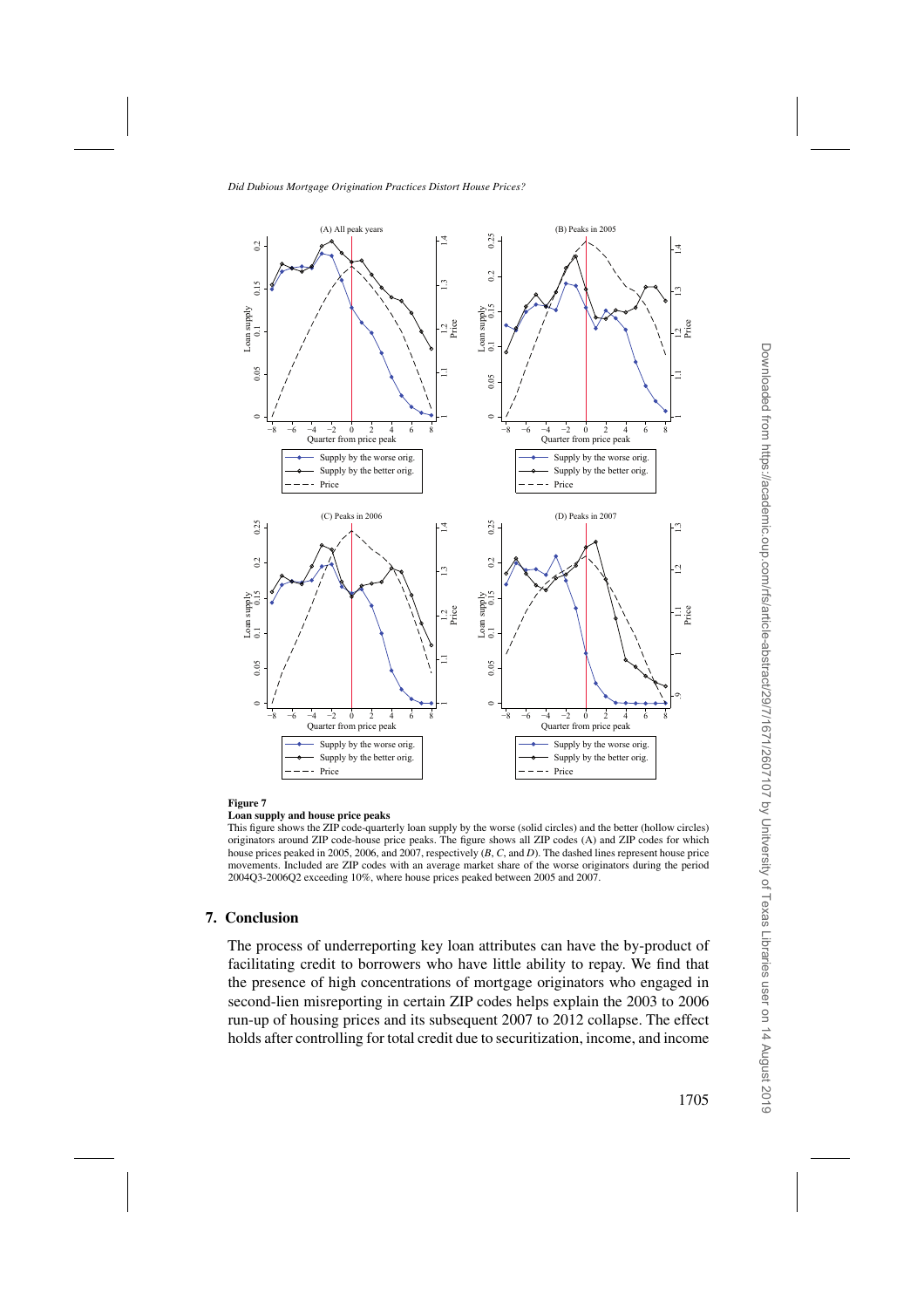<span id="page-35-0"></span>growth and is present even in the wealthiest ZIP codes, indicating that it is not merely a subprime phenomenon.

We find no evidence to support the view that these effects are due to bad originators merely chasing prices or expanding into areas of highly inelastic house supply. The results are confirmed with a plausibly exogenous law change and a pilot lending examination program, indicating that causation is likely running from the lending activity of the dubious originators to house price distortions.

It is interesting to ask why the credit from these misreporting mortgage originators had such a large distorting influence on house prices. Since the interest rates that these bad originators charged were actually more useful predictors of delinquency than the interest rates charged by better originators, it seems these dubious originators were not worse in screening applicants. Nor do we find evidence that a high presence of bad origination is associated with more risky lending or misreporting by better originators. We find that the lenders who engaged in second-lien misreporting gave credit to borrowers with a considerably higher stated risk profile, while seemingly underreporting the true loan risk along other dimensions.

Overall, our results support a loan supply-side channel explanation for the crisis as proposed by [Mian and Sufi](#page-37-0) [\(2009](#page-37-0)). We show that excess credit was not merely a subprime or securitization phenomena but one of dubious origination practices facilitated through securitization.These practices occurred across all income demographics but were more prevalent in low-income ZIP codes. Although we do not find support for the crisis narrative in which home prices were fueled primarily by responsible lending to credit-worthy investors with positive home price expectations, it seems plausible that home price increases caused by dubious lending fueled positive expectations for house prices and further feedback effects through speculative demand. This would be an interesting area for future work.

Our paper also highlights the unintended hidden costs that mortgage misreporting may have had on those who bought homes in areas with substantial misreporting. It is possible that the distortionary costs caused by the bad practices may be even more costly than the direct losses suffered by RMBS investors. These findings also suggest that actions of agents who facilitated misreporting jointly helped cause the real estate crisis and that these agents should not simply blame investor losses on market conditions. Our findings support the idea that misreporting loan information, a seemingly benign form of fraud, can have broad unintended consequences, even in the most open and transparent of markets. We hope our findings will spur additional debate and research on the role of trust and integrity in financial markets.

#### **References**

Adelino, M., A. Schoar, and F. Severino. 2015. Loan originations and defaults in the mortgage crisis: The role of the middle class. Working Paper, NBER.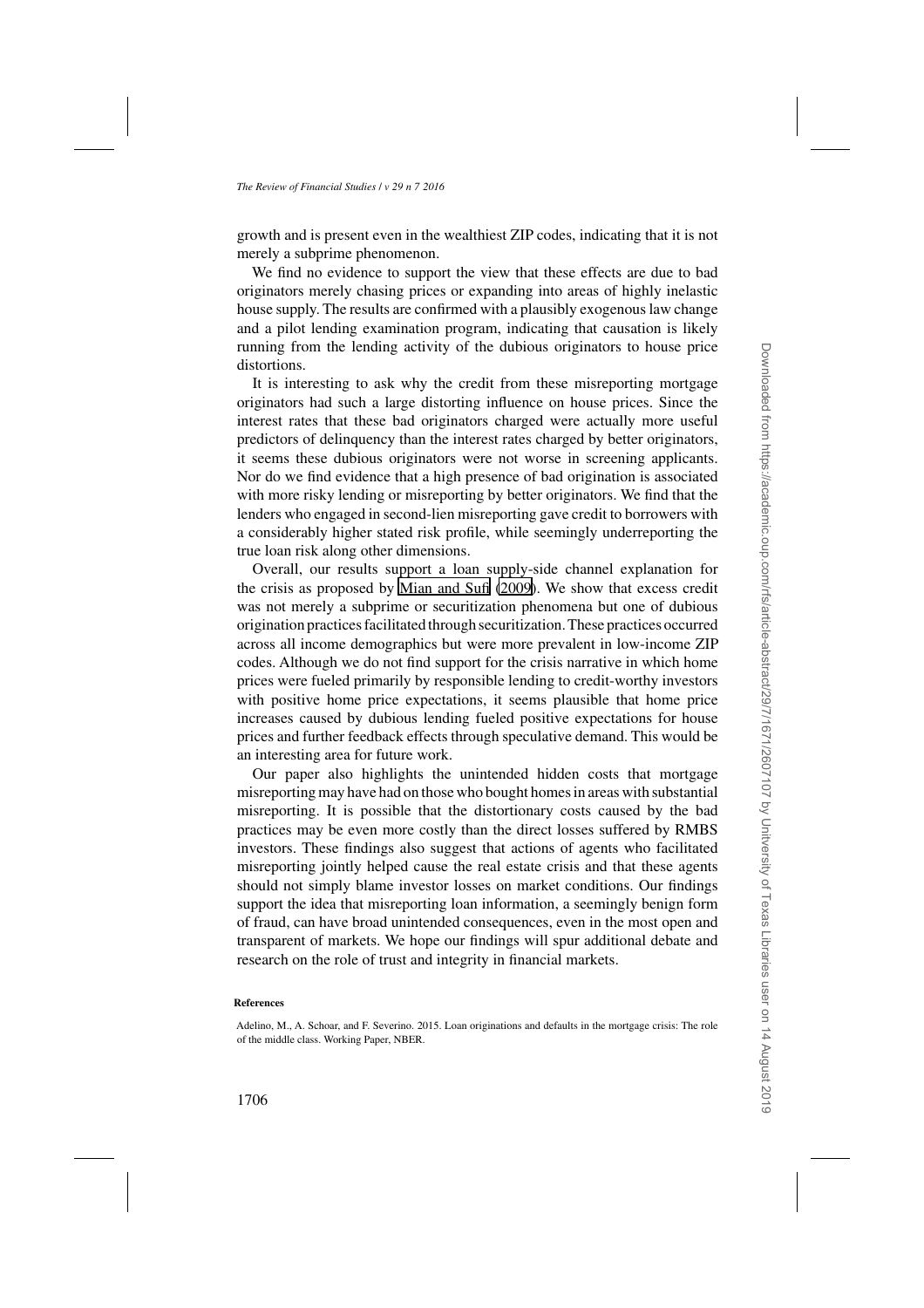<span id="page-36-0"></span>———. 2016. Loan originations and defaults in the mortgage crisis: The role of the middle class. *Review of Financial Studies*.

Agarwal, S., G. Amromin, I. Ben-David, S. Chomsisengphet, and D. D. Evanoff. 2014. Predatory lending and the subprime crisis. *Journal of Financial Economics*, 113:29–52.

Akerlof, G. A., and P. M. Romer. 1993. Looting: The economic underworld of bankruptcy for profit. *Brookings Papers on Economic Activity*, 2:1–73.

Ashcraft, A., P. Goldsmith-Pinkham, and J. Vickery. 2010. MBS ratings and the mortgage credit boom. FRB of New York Staff Report.

Ben-David, I. 2011. Financial constraints and inflated home prices during the real estate boom. *American Economic Journal: Applied Economics*, 3:55–87.

———. 2014. High leverage and willingness to pay: Evidence from the residential housing market. Working Paper.

Bostic, R. W., K. C. Engel, P.A. McCoy,A. Pennington-Cross, and S. Wachter. 2008. State and local anti-predatory lending laws: The effect of legal enforcement mechanisms. *Journal of Economics and Business*, 60:47–66.

Carrillo, P. E. 2011. Testing for fraud in the residential mortgage market: How much did early-payment-defaults overpay for housing? *Journal of Real Estate Finance and Economics*, 1–29.

Corbae, D., and E. Quintin. 2014. Leverage and the foreclosure crisis. Working Paper.

Demyanyk, Y., and O. Van Hemert. 2011. Understanding the subprime mortgage crisis. *Review of Financial Studies*, 24:1848–80.

Foote, C. L., K. S. Gerardi, and P. S. Willen. 2012. Why did so many people make so many ex post bad decisions? The causes of the foreclosure crisis. Working Paper.

Garmaise, M. J. 2015. Borrower misreporting and loan performance. *Journal of Finance*, 70:449–84.

Glaeser, E. L., J. Gyourko, andA. Saiz. 2008. Housing supply and housing bubbles. *Journal of Urban Economics*, 64:198–217.

Gorton, G. B. 2008. The panic of 2007. Working Paper, National Bureau of Economic Research.

———. 2009. The subprime panic. *European Financial Management*, 15:10–46.

Griffin, J. M., and G. Maturana. 2016. Who facilitated misreporting in securitized loans? *Review of Financial Studies*, 29:384–419.

Herring, R. J., and S. Wachter. 1999. Real estate booms and banking busts: An international perspective. *Wharton Real Estate Review*.

Hubbard, R. G., and C. J. Mayer. 2009. The mortgage market meltdown and house prices. *BE Journal of Economic Analysis & Policy*, 9.

Hudson, M., and E. S. Reckard. 2012. GE lending unit said to be target of U.S. probe. *Los Angeles Times*, January 20.

Jiang, W., A. Nelson, and E. Vytlacil. 2014a. Liar's loan? Effects of origination channel and information falsification on mortgage delinquency. *Review of Economics and Statistics*, 96:1–18.

———. 2014b. Securitization and loan performance: A contrast of ex ante and ex post relations in the mortgage market. *Review of Financial Studies*, 27:454–83.

Kermani, A. 2012. Cheap credit, collateral and the boom-bust cycle. Working Paper.

Keys, B. J., A. Seru, and V. Vig. 2012. Lender screening and the role of securitization: Evidence from prime and subprime mortgage markets. *Review of Financial Studies*, 25:2071–108.

Levitin, A. J., and S. Wachter. 2012. Explaining the housing bubble. *Georgetown Law Journal*, 100:1177–258.